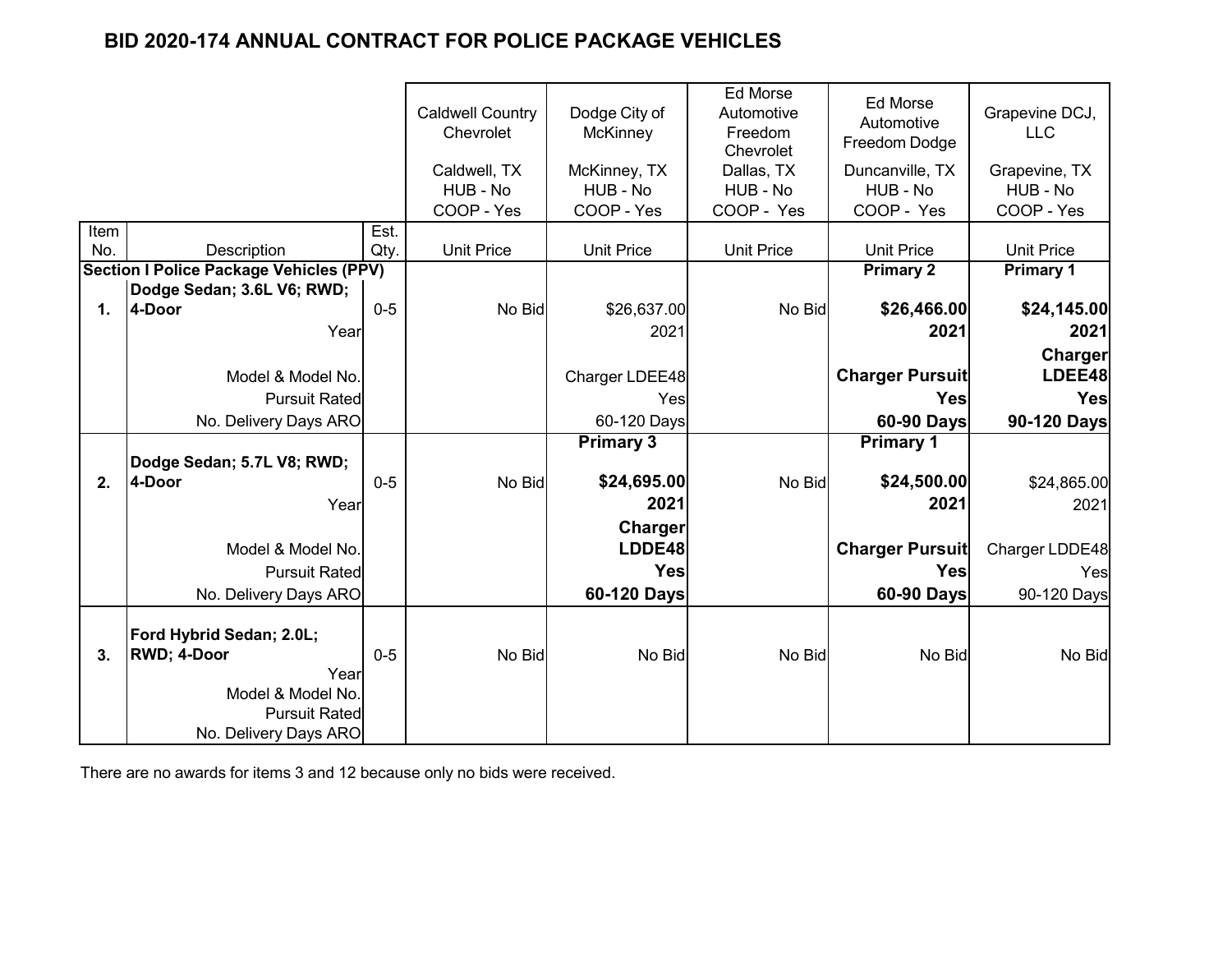|      |                                                |         | <b>Holiday Chrysler</b><br>Dodge Jeep Ram | <b>Holiday Chevrolet</b> | <b>Holiday Ford</b>    | Jacksboro FM<br>LLC, d/b/a Four<br><b>Stars Ford</b> | Jim Bass Ford          |
|------|------------------------------------------------|---------|-------------------------------------------|--------------------------|------------------------|------------------------------------------------------|------------------------|
|      |                                                |         | Graham, TX                                | Whitesboro, TX           | Whitesboro, TX         | Jacksboro, TX                                        | San Angelo, TX         |
|      |                                                |         | HUB - No<br>COOP - Yes                    | HUB - No<br>COOP - Yes   | HUB - No<br>COOP - Yes | HUB - Yes<br>COOP - Yes                              | HUB - No<br>COOP - Yes |
| Item |                                                | Est.    |                                           |                          |                        |                                                      |                        |
| No.  | Description                                    | Qty.    | <b>Unit Price</b>                         | <b>Unit Price</b>        | <b>Unit Price</b>      | <b>Unit Price</b>                                    | <b>Unit Price</b>      |
|      | <b>Section I Police Package Vehicles (PPV)</b> |         | <b>Primary 3</b>                          |                          |                        |                                                      |                        |
|      | Dodge Sedan; 3.6L V6; RWD;                     |         |                                           |                          |                        |                                                      |                        |
| 1.   | 4-Door                                         | $0 - 5$ | \$26,540.00                               | No Bid                   | No Bid                 | No Bid                                               | No Bid                 |
|      | Year                                           |         | 2021                                      |                          |                        |                                                      |                        |
|      |                                                |         | Charger                                   |                          |                        |                                                      |                        |
|      | Model & Model No.                              |         | LDEE48                                    |                          |                        |                                                      |                        |
|      | <b>Pursuit Rated</b>                           |         | Yes                                       |                          |                        |                                                      |                        |
|      | No. Delivery Days ARO                          |         | 90-120 Days                               |                          |                        |                                                      |                        |
|      |                                                |         | <b>Primary 2</b>                          |                          |                        |                                                      |                        |
|      | Dodge Sedan; 5.7L V8; RWD;                     |         |                                           |                          |                        |                                                      |                        |
| 2.   | 4-Door                                         | $0-5$   | \$24,598.00                               | No Bid                   | No Bid                 | No Bid                                               | No Bid                 |
|      | Year                                           |         | 2021                                      |                          |                        |                                                      |                        |
|      |                                                |         | Charger                                   |                          |                        |                                                      |                        |
|      | Model & Model No.                              |         | LDDE48                                    |                          |                        |                                                      |                        |
|      | <b>Pursuit Rated</b>                           |         | <b>Yes</b>                                |                          |                        |                                                      |                        |
|      | No. Delivery Days ARO                          |         | 90-120 Days                               |                          |                        |                                                      |                        |
|      |                                                |         |                                           |                          |                        |                                                      |                        |
|      | Ford Hybrid Sedan; 2.0L;                       |         |                                           |                          |                        |                                                      |                        |
| 3.   | <b>RWD; 4-Door</b><br>Year                     | $0 - 5$ | No Bid                                    | No Bid                   | No Bid                 | No Bid                                               | No Bid                 |
|      | Model & Model No.                              |         |                                           |                          |                        |                                                      |                        |
|      | <b>Pursuit Rated</b>                           |         |                                           |                          |                        |                                                      |                        |
|      | No. Delivery Days ARO                          |         |                                           |                          |                        |                                                      |                        |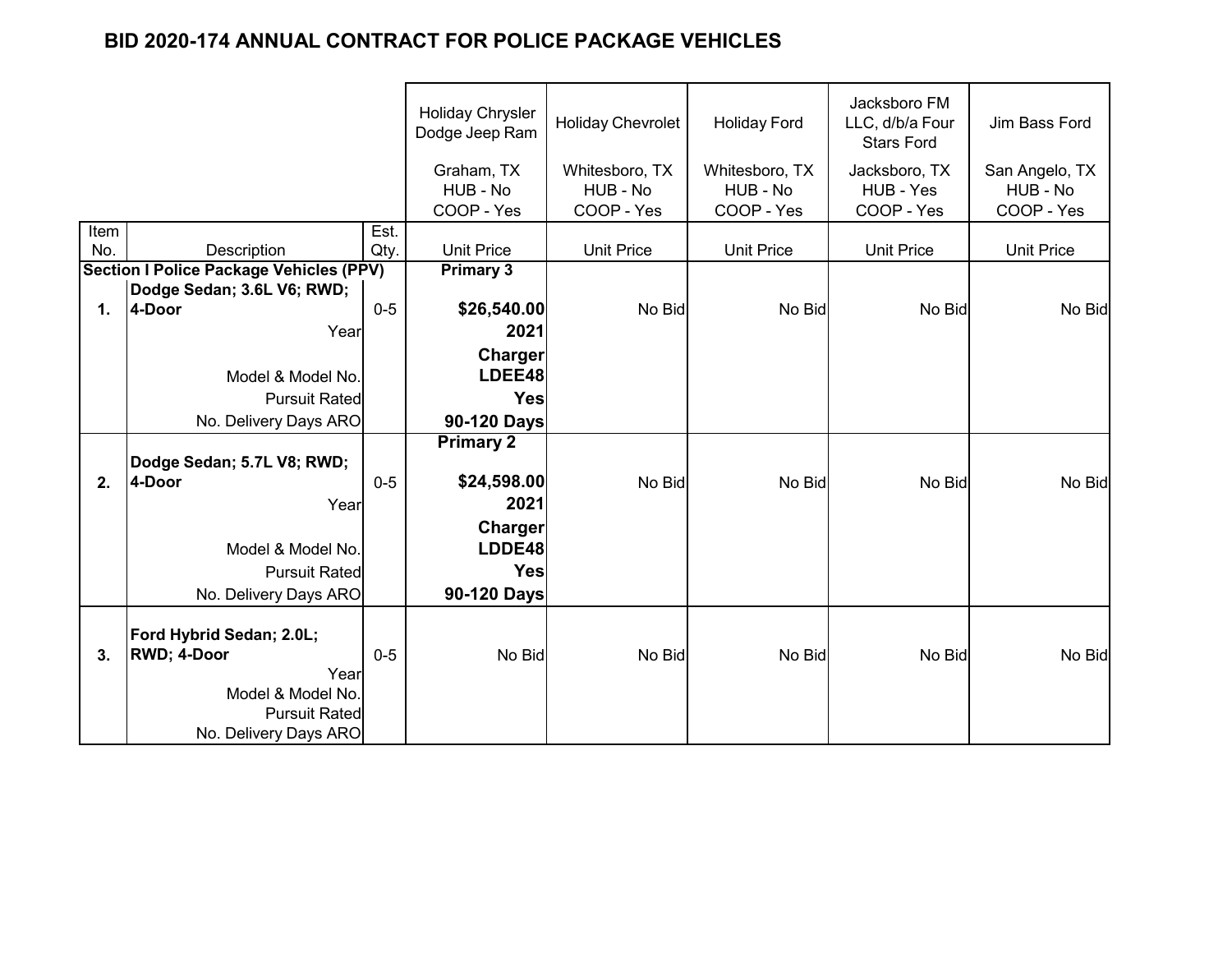|             |                                                |              | Lake Country<br>Chevrolet<br>Jasper, TX | Moore Chrysler<br>Dodge Jeep Ram<br>Silsbee, TX | <b>Randall Reed's</b><br>Prestige Ford<br>Garland, TX | <b>Reliable Chevrolet</b><br>Richardson, TX | <b>Rockdale Country</b><br>Ford<br>Rockdale, TX |
|-------------|------------------------------------------------|--------------|-----------------------------------------|-------------------------------------------------|-------------------------------------------------------|---------------------------------------------|-------------------------------------------------|
|             |                                                |              | HUB - No                                | HUB - No                                        | HUB - No                                              | HUB - No                                    | HUB - No                                        |
|             |                                                |              | COOP - Yes                              | COOP - Yes                                      | COOP - Yes                                            | COOP - Yes                                  | COOP - Yes                                      |
| Item<br>No. | <b>Description</b>                             | Est.<br>Qty. | <b>Unit Price</b>                       | <b>Unit Price</b>                               | <b>Unit Price</b>                                     | <b>Unit Price</b>                           | <b>Unit Price</b>                               |
|             | <b>Section I Police Package Vehicles (PPV)</b> |              |                                         |                                                 |                                                       |                                             |                                                 |
|             | Dodge Sedan; 3.6L V6; RWD;                     |              |                                         |                                                 |                                                       |                                             |                                                 |
| 1.          | 4-Door                                         | $0 - 5$      | No Bid                                  | No Bid                                          | No Bid                                                | No Bid                                      | No Bid                                          |
|             | Year                                           |              |                                         |                                                 |                                                       |                                             |                                                 |
|             |                                                |              |                                         |                                                 |                                                       |                                             |                                                 |
|             | Model & Model No.                              |              |                                         |                                                 |                                                       |                                             |                                                 |
|             | <b>Pursuit Rated</b>                           |              |                                         |                                                 |                                                       |                                             |                                                 |
|             | No. Delivery Days ARO                          |              |                                         |                                                 |                                                       |                                             |                                                 |
|             | Dodge Sedan; 5.7L V8; RWD;                     |              |                                         |                                                 |                                                       |                                             |                                                 |
| 2.          | 4-Door                                         | $0-5$        | No Bid                                  | \$25,360.00                                     | No Bid                                                | No Bid                                      | No Bid                                          |
|             | Year                                           |              |                                         | 2021                                            |                                                       |                                             |                                                 |
|             |                                                |              |                                         | <b>Charger Pursuit</b>                          |                                                       |                                             |                                                 |
|             | Model & Model No.                              |              |                                         | LDDE48                                          |                                                       |                                             |                                                 |
|             | <b>Pursuit Ratedl</b>                          |              |                                         | Yes                                             |                                                       |                                             |                                                 |
|             | No. Delivery Days ARO                          |              |                                         | 120 Days                                        |                                                       |                                             |                                                 |
|             |                                                |              |                                         |                                                 |                                                       |                                             |                                                 |
|             | Ford Hybrid Sedan; 2.0L;                       | $0 - 5$      |                                         |                                                 |                                                       |                                             |                                                 |
| 3.          | <b>RWD; 4-Door</b><br>Year                     |              | No Bid                                  | No Bid                                          | No Bid                                                | No Bid                                      | No Bid                                          |
|             | Model & Model No.                              |              |                                         |                                                 |                                                       |                                             |                                                 |
|             | <b>Pursuit Rated</b>                           |              |                                         |                                                 |                                                       |                                             |                                                 |
|             | No. Delivery Days ARO                          |              |                                         |                                                 |                                                       |                                             |                                                 |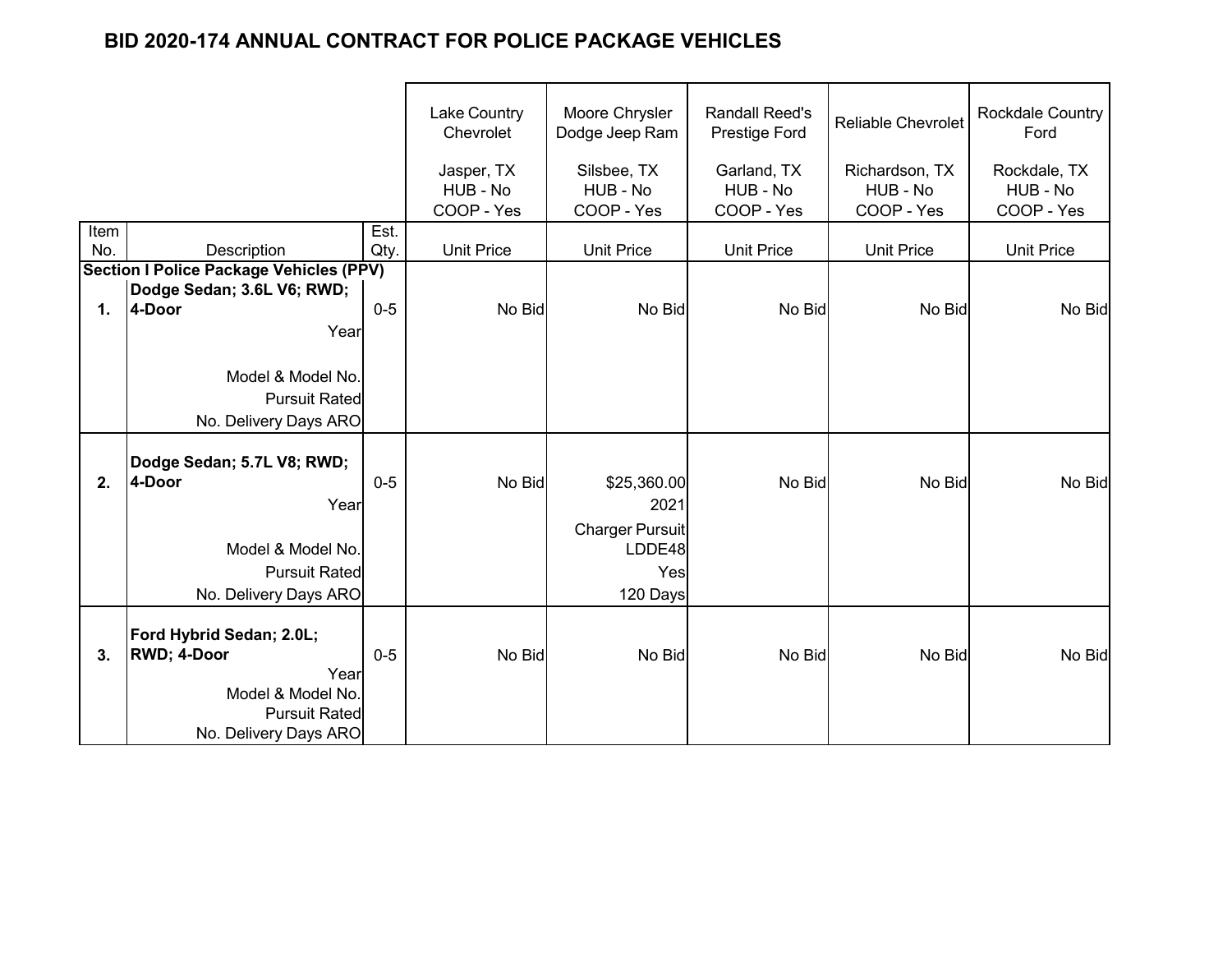|      |                                                                                                                       |         | Sam Pack's Five<br><b>Star Ford</b>      | <b>Silsbee Ford</b>                   |
|------|-----------------------------------------------------------------------------------------------------------------------|---------|------------------------------------------|---------------------------------------|
|      |                                                                                                                       |         | Carrollton, TX<br>HUB - No<br>COOP - Yes | Silsbee, TX<br>HUB - No<br>COOP - Yes |
| Item |                                                                                                                       | Est.    |                                          |                                       |
| No.  | Description                                                                                                           | Qty.    | <b>Unit Price</b>                        | <b>Unit Price</b>                     |
|      | <b>Section I Police Package Vehicles (PPV)</b>                                                                        |         |                                          |                                       |
| 1.   | Dodge Sedan; 3.6L V6; RWD;<br>4-Door                                                                                  | $0 - 5$ | No Bid                                   | No Bid                                |
|      |                                                                                                                       |         |                                          |                                       |
|      | Year                                                                                                                  |         |                                          |                                       |
|      |                                                                                                                       |         |                                          |                                       |
|      | Model & Model No.                                                                                                     |         |                                          |                                       |
|      | <b>Pursuit Rated</b>                                                                                                  |         |                                          |                                       |
|      | No. Delivery Days ARO                                                                                                 |         |                                          |                                       |
| 2.   | Dodge Sedan; 5.7L V8; RWD;<br>4-Door<br>Year                                                                          | $0 - 5$ | No Bid                                   | No Bid                                |
|      | Model & Model No.<br><b>Pursuit Rated</b><br>No. Delivery Days ARO                                                    |         |                                          |                                       |
| 3.   | Ford Hybrid Sedan; 2.0L;<br>RWD; 4-Door<br>Year<br>Model & Model No.<br><b>Pursuit Rated</b><br>No. Delivery Days ARO | $0 - 5$ | No Bid                                   | No Bid                                |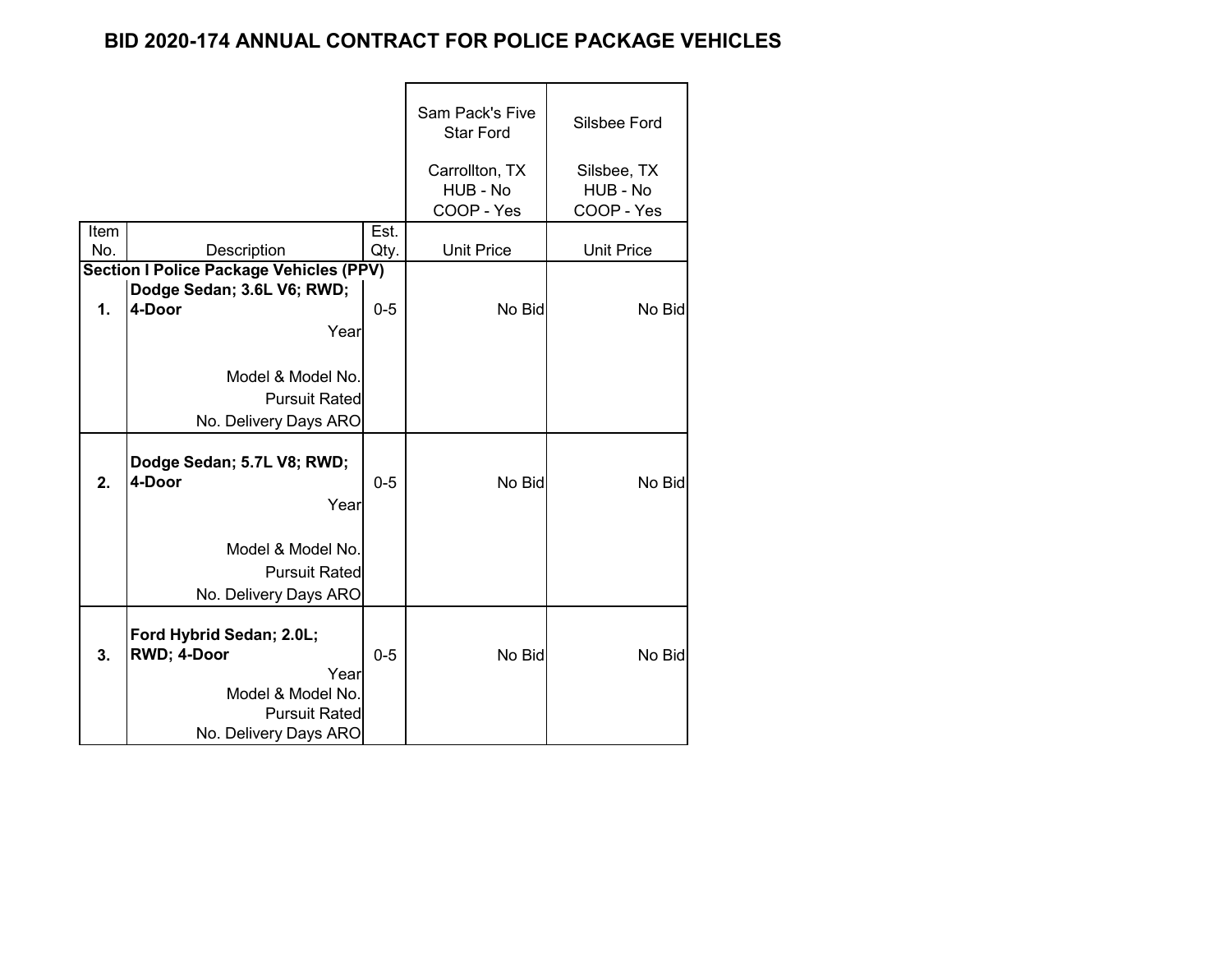|           |                                               |         | <b>Caldwell Country</b><br>Chevrolet   | Dodge City of<br><b>McKinney</b>       | <b>Ed Morse</b><br>Automotive<br>Freedom<br>Chevrolet | <b>Ed Morse</b><br>Automotive<br>Freedom Dodge | Grapevine DCJ,<br><b>LLC</b>            |
|-----------|-----------------------------------------------|---------|----------------------------------------|----------------------------------------|-------------------------------------------------------|------------------------------------------------|-----------------------------------------|
|           |                                               |         | Caldwell, TX<br>HUB - No<br>COOP - Yes | McKinney, TX<br>HUB - No<br>COOP - Yes | Dallas, TX<br>HUB - No<br>COOP - Yes                  | Duncanville, TX<br>HUB - No<br>COOP - Yes      | Grapevine, TX<br>HUB - No<br>COOP - Yes |
| Item      |                                               | Est.    |                                        |                                        |                                                       |                                                |                                         |
| No.       | Description                                   | Qty.    | <b>Unit Price</b>                      | <b>Unit Price</b>                      | <b>Unit Price</b>                                     | <b>Unit Price</b>                              | <b>Unit Price</b>                       |
|           | <b>Section II Police Package Pickup Truck</b> |         |                                        |                                        |                                                       |                                                |                                         |
|           | Ford Pickup Truck; 3.5L; 4WD;                 |         |                                        |                                        |                                                       |                                                |                                         |
| 4.        | Super Crew                                    | $0-5$   | No Bid                                 | No Bid                                 | No Bid                                                | No Bid                                         | No Bid                                  |
|           | Year                                          |         |                                        |                                        |                                                       |                                                |                                         |
|           |                                               |         |                                        |                                        |                                                       |                                                |                                         |
|           | Model & Model No.                             |         |                                        |                                        |                                                       |                                                |                                         |
|           | <b>Pursuit Rated</b>                          |         |                                        |                                        |                                                       |                                                |                                         |
|           | No. Delivery Days ARO                         |         |                                        |                                        |                                                       |                                                |                                         |
| А.        | Spot Lamp, Driver Only (LED                   |         |                                        |                                        |                                                       |                                                |                                         |
|           | Bulb)                                         | $0 - 5$ | No Bid                                 | No Bid                                 | No Bid                                                | No Bid                                         | No Bid                                  |
| <b>B.</b> | <b>Keyed Alike</b>                            | $0-5$   | No Bid                                 | No Bid                                 | No Bid                                                | No Bid                                         | No Bid                                  |
| C.        | <b>Cloth Front Bucket Seats/Vinyl</b>         |         |                                        |                                        |                                                       |                                                |                                         |
|           | <b>Rear Bench Seat</b>                        | $0 - 5$ | No Bid                                 | No Bid                                 | No Bid                                                | No Bid                                         | No Bid                                  |
|           | Push Bumper (Go Rhino),                       |         |                                        |                                        |                                                       |                                                |                                         |
| D.        | Center Mount Only, or approved                |         |                                        |                                        |                                                       |                                                |                                         |
|           | equal                                         | $0 - 5$ | No Bid                                 | No Bid                                 | No Bid                                                | No Bid                                         | No Bid                                  |
| Е.        | Color, other than White                       | $0 - 5$ | No Bid                                 | No Bid                                 | No Bid                                                | No Bid                                         | No Bid                                  |
| F.        | <b>Rear-Air Conditioner</b>                   | $0-5$   | No Bid                                 | No Bid                                 | No Bid                                                | No Bid                                         | No Bid                                  |
| G.        | Pre-Drilled Holes, Front Head<br>Lamp Housing | $0 - 5$ | No Bid                                 | No Bid                                 | No Bid                                                | No Bid                                         | No Bid                                  |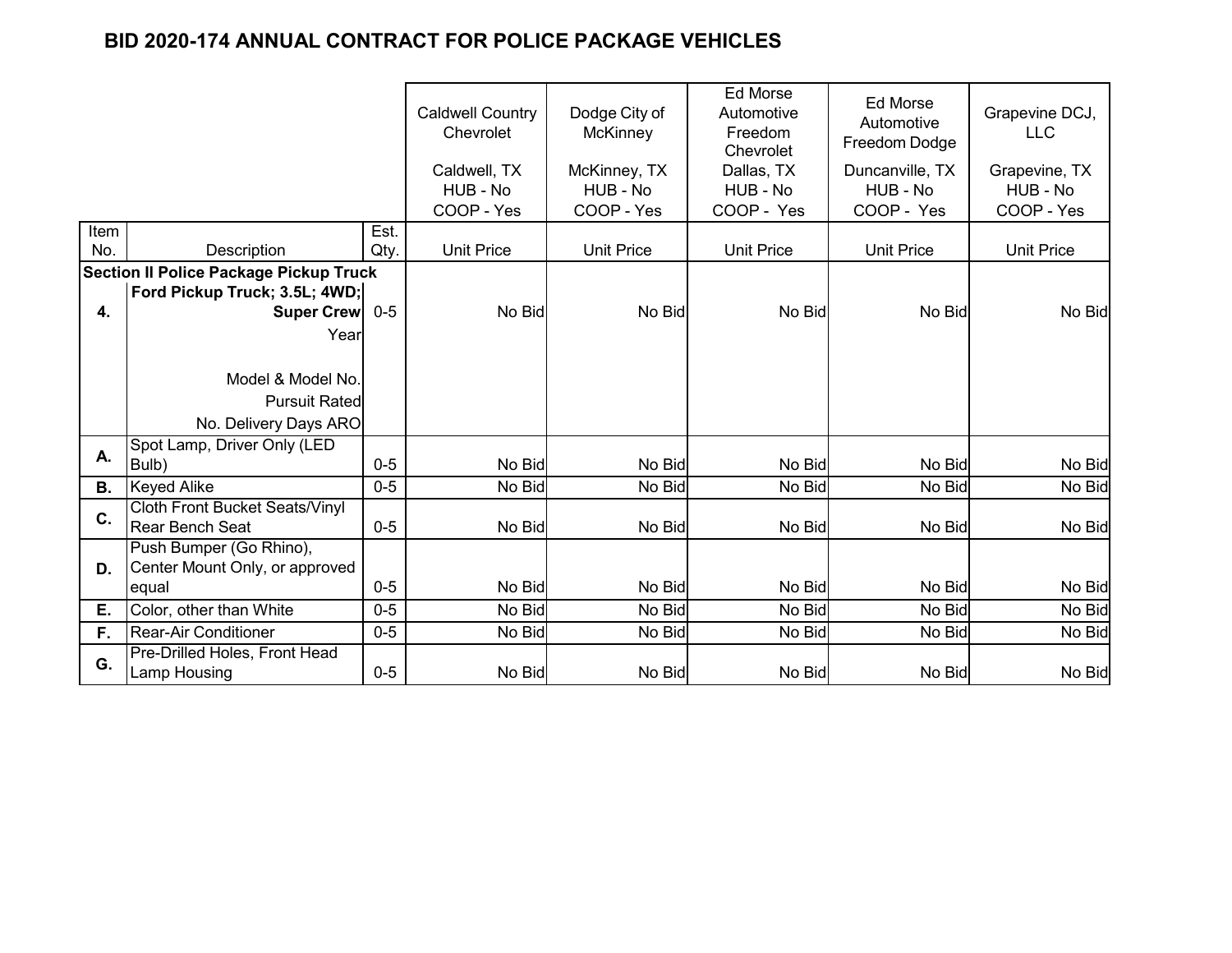|           |                                               |         | <b>Holiday Chrysler</b><br>Dodge Jeep Ram | <b>Holiday Chevrolet</b> | <b>Holiday Ford</b> | Jacksboro FM<br>LLC, d/b/a Four<br><b>Stars Ford</b> | Jim Bass Ford     |
|-----------|-----------------------------------------------|---------|-------------------------------------------|--------------------------|---------------------|------------------------------------------------------|-------------------|
|           |                                               |         | Graham, TX                                | Whitesboro, TX           | Whitesboro, TX      | Jacksboro, TX                                        | San Angelo, TX    |
|           |                                               |         | HUB - No                                  | HUB - No                 | HUB - No            | HUB - Yes                                            | HUB - No          |
|           |                                               |         | COOP - Yes                                | COOP - Yes               | COOP - Yes          | COOP - Yes                                           | COOP - Yes        |
| Item      |                                               | Est.    |                                           |                          |                     |                                                      |                   |
| No.       | <b>Description</b>                            | Qty.    | <b>Unit Price</b>                         | <b>Unit Price</b>        | <b>Unit Price</b>   | <b>Unit Price</b>                                    | <b>Unit Price</b> |
|           | <b>Section II Police Package Pickup Truck</b> |         |                                           |                          | <b>Primary 2</b>    |                                                      |                   |
| 4.        | Ford Pickup Truck; 3.5L; 4WD;<br>Super Crew   | $0-5$   | No Bid                                    | No Bid                   | \$32,700.00         | \$34,127.00                                          | No Bid            |
|           |                                               |         |                                           |                          |                     |                                                      |                   |
|           | Year                                          |         |                                           |                          | 2021                | 2021                                                 |                   |
|           |                                               |         |                                           |                          |                     |                                                      |                   |
|           | Model & Model No.                             |         |                                           |                          | F150 W1P            | F150 W1P                                             |                   |
|           | <b>Pursuit Rated</b>                          |         |                                           |                          | <b>Yes</b>          | Yes                                                  |                   |
|           | No. Delivery Days ARO                         |         |                                           |                          | 90-120 Days         | 90-120 Days                                          |                   |
| Α.        | Spot Lamp, Driver Only (LED                   |         |                                           |                          |                     |                                                      |                   |
|           | Bulb)                                         | $0 - 5$ | No Bid                                    | No Bid                   | \$329.00            | N/A                                                  | No Bid            |
| <b>B.</b> | <b>Keyed Alike</b>                            | $0-5$   | No Bid                                    | No Bid                   | N/A                 | N/A                                                  | No Bid            |
| C.        | <b>Cloth Front Bucket Seats/Vinyl</b>         |         |                                           |                          |                     |                                                      |                   |
|           | <b>Rear Bench Seat</b>                        | $0 - 5$ | No Bid                                    | No Bid                   | <b>Included</b>     | Standard                                             | No Bid            |
|           | Push Bumper (Go Rhino),                       |         |                                           |                          |                     |                                                      |                   |
| D.        | Center Mount Only, or approved                |         |                                           |                          |                     |                                                      |                   |
|           | equal                                         | $0-5$   | No Bid                                    | No Bid                   | \$340.00            | \$450.00                                             | No Bid            |
| Ε.        | Color, other than White                       | $0 - 5$ | No Bid                                    | No Bid                   | <b>Included</b>     | No Cost                                              | No Bid            |
| F.        | <b>Rear-Air Conditioner</b>                   | $0-5$   | No Bid                                    | No Bid                   | N/A                 | Standard                                             | No Bid            |
| G.        | Pre-Drilled Holes, Front Head                 |         |                                           |                          |                     |                                                      |                   |
|           | Lamp Housing                                  | $0 - 5$ | No Bid                                    | No Bid                   | \$120.00            | N/A                                                  | No Bid            |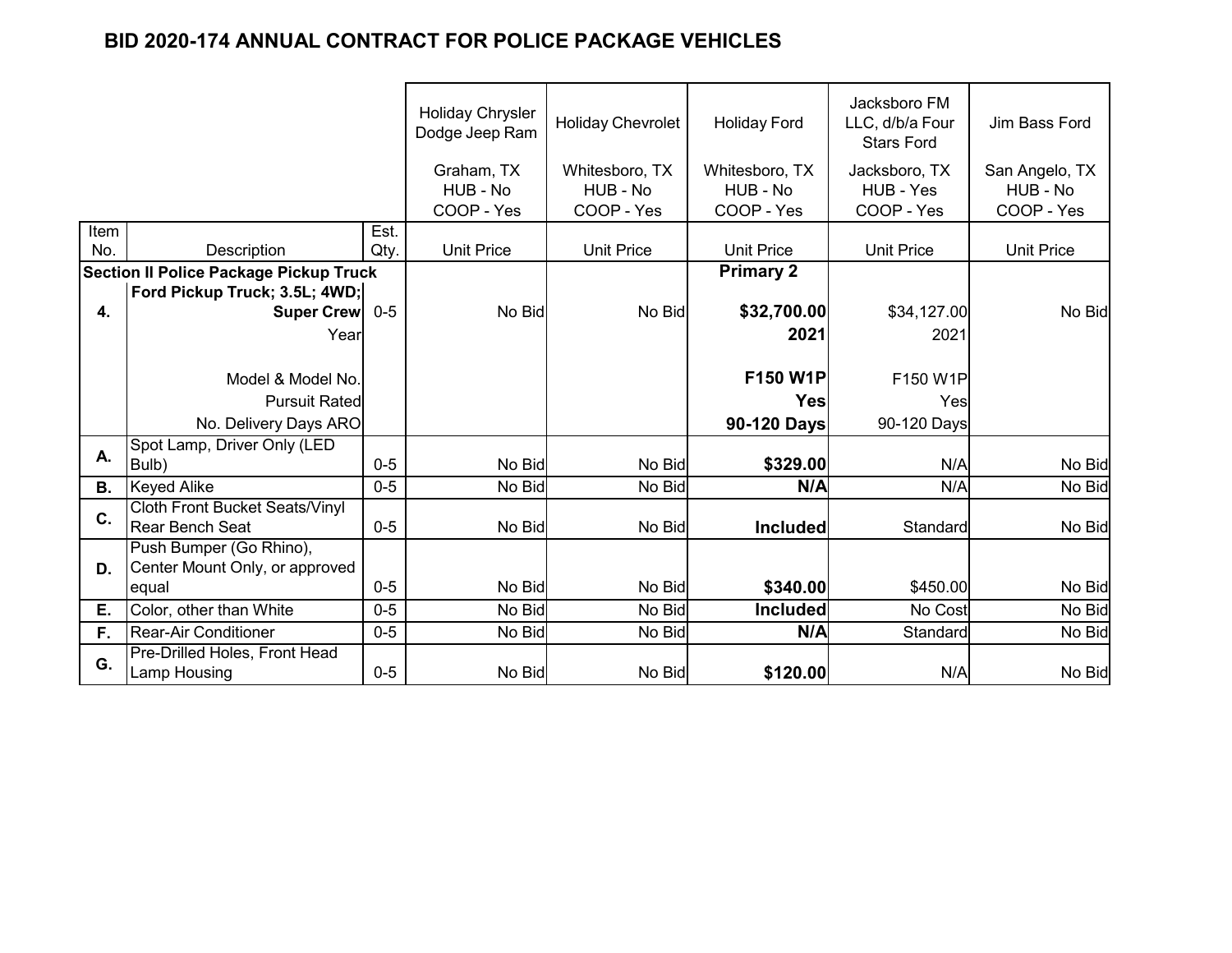|           |                                               |         | <b>Lake Country</b><br>Chevrolet | Moore Chrysler<br>Dodge Jeep Ram | <b>Randall Reed's</b><br>Prestige Ford | <b>Reliable Chevrolet</b> | <b>Rockdale Country</b><br>Ford |
|-----------|-----------------------------------------------|---------|----------------------------------|----------------------------------|----------------------------------------|---------------------------|---------------------------------|
|           |                                               |         | Jasper, TX                       | Silsbee, TX                      | Garland, TX                            | Richardson, TX            | Rockdale, TX                    |
|           |                                               |         | HUB - No                         | HUB - No                         | HUB - No                               | HUB - No                  | HUB - No                        |
|           |                                               |         | COOP - Yes                       | COOP - Yes                       | COOP - Yes                             | COOP - Yes                | COOP - Yes                      |
| Item      |                                               | Est.    |                                  |                                  |                                        |                           |                                 |
| No.       | Description                                   | Qty.    | <b>Unit Price</b>                | <b>Unit Price</b>                | <b>Unit Price</b>                      | <b>Unit Price</b>         | <b>Unit Price</b>               |
|           | <b>Section II Police Package Pickup Truck</b> |         |                                  |                                  |                                        |                           | <b>Primary 3</b>                |
|           | Ford Pickup Truck; 3.5L; 4WD;                 |         |                                  |                                  |                                        |                           |                                 |
| 4.        | <b>Super Crew</b>                             | $0 - 5$ | No Bid                           | No Bid                           | \$33,430.00                            | No Bid                    | \$32,845.00                     |
|           | Year                                          |         |                                  |                                  | 2021                                   |                           | 2021                            |
|           |                                               |         |                                  |                                  | F150 Police                            |                           |                                 |
|           | Model & Model No.                             |         |                                  |                                  | Interceptor                            |                           | <b>Responder W1F</b>            |
|           | <b>Pursuit Rated</b>                          |         |                                  |                                  | Yes                                    |                           | Yesl                            |
|           | No. Delivery Days ARO                         |         |                                  |                                  | 90-120 Days                            |                           | 150-180 Days                    |
|           | Spot Lamp, Driver Only (LED                   |         |                                  |                                  |                                        |                           |                                 |
| Α.        | Bulb)                                         | $0 - 5$ | No Bid                           | No Bid                           | \$760.00                               | No Bid                    | \$845.00                        |
| <b>B.</b> | <b>Keyed Alike</b>                            | $0 - 5$ | No Bid                           | No Bid                           | No Bid                                 | No Bid                    | N/A                             |
|           | <b>Cloth Front Bucket Seats/Vinyl</b>         |         |                                  |                                  |                                        |                           |                                 |
| C.        | <b>Rear Bench Seat</b>                        | $0 - 5$ | No Bid                           | No Bid                           | \$0.00                                 | No Bid                    | \$0.00                          |
|           | Push Bumper (Go Rhino),                       |         |                                  |                                  |                                        |                           |                                 |
| D.        | Center Mount Only, or approved                |         |                                  |                                  |                                        |                           |                                 |
|           | equal                                         | $0 - 5$ | No Bid                           | No Bid                           | \$940.00                               | No Bid                    | \$575.00                        |
| Ε.        | Color, other than White                       | $0 - 5$ | No Bid                           | No Bid                           | \$0.00                                 | No Bid                    | \$0.00                          |
| F.        | <b>Rear-Air Conditioner</b>                   | $0 - 5$ | No Bid                           | No Bid                           | \$0.00                                 | No Bid                    | N/A                             |
|           | Pre-Drilled Holes, Front Head                 |         |                                  |                                  |                                        |                           |                                 |
| G.        | Lamp Housing                                  | $0 - 5$ | No Bid                           | No Bid                           | \$0.00                                 | No Bid                    | N/A                             |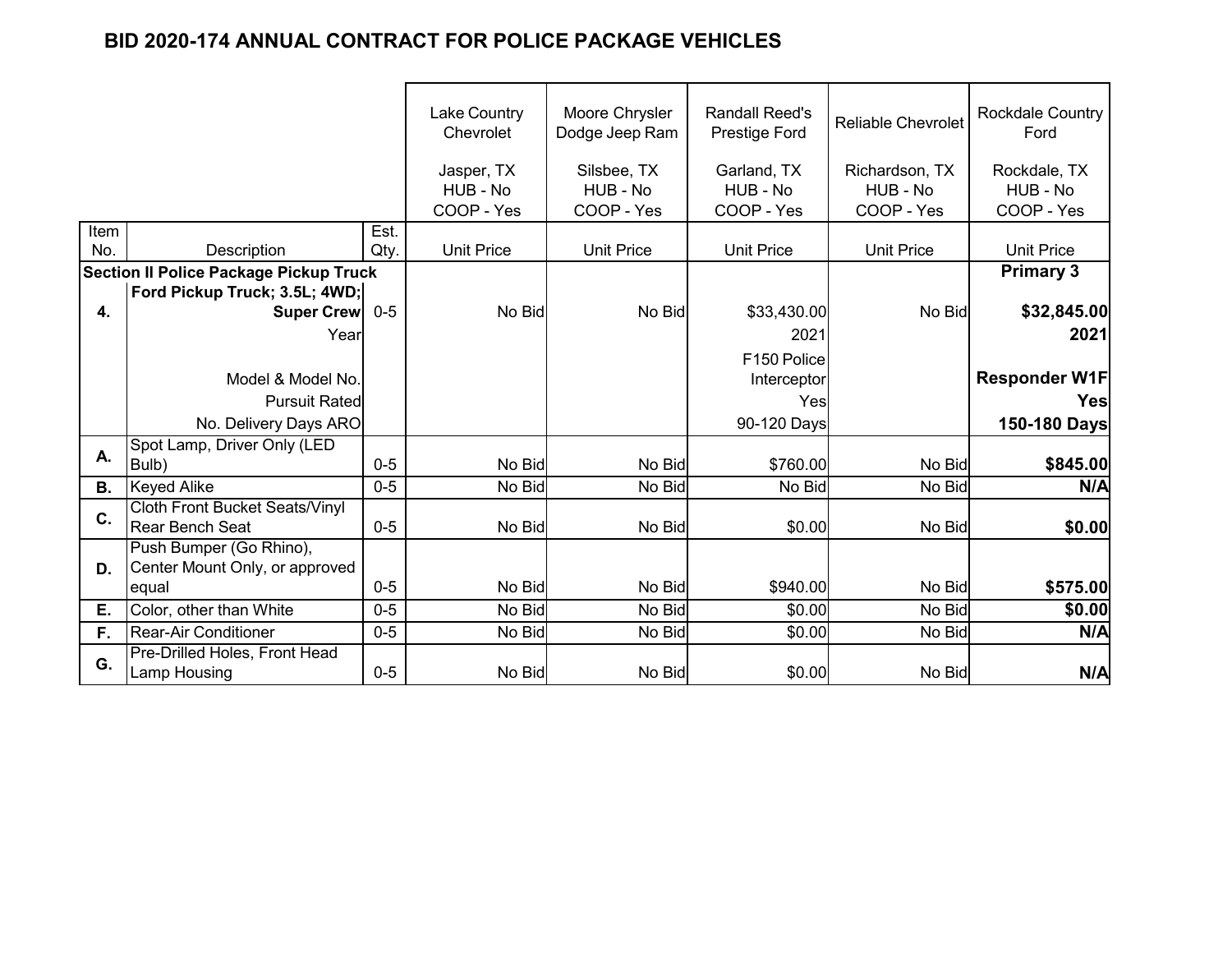|           |                                               |         | <b>Sam Pack's Five</b><br><b>Star Ford</b> | Silsbee Ford      |
|-----------|-----------------------------------------------|---------|--------------------------------------------|-------------------|
|           |                                               |         | Carrollton, TX                             | Silsbee, TX       |
|           |                                               |         | HUB - No                                   | HUB - No          |
|           |                                               |         | COOP - Yes                                 | COOP - Yes        |
| Item      |                                               | Est.    |                                            |                   |
| No.       | Description                                   | Qty.    | <b>Unit Price</b>                          | <b>Unit Price</b> |
|           | <b>Section II Police Package Pickup Truck</b> |         | <b>Primary 1</b>                           |                   |
|           | Ford Pickup Truck; 3.5L; 4WD;                 |         |                                            |                   |
| 4.        | <b>Super Crew</b>                             | $0 - 5$ | \$31,956.00                                | \$37,392.00       |
|           | Year                                          |         | 2021                                       | 2021              |
|           |                                               |         |                                            |                   |
|           | Model & Model No.                             |         | W <sub>1</sub> P                           | W <sub>1</sub> P  |
|           | <b>Pursuit Ratedl</b>                         |         | <b>Yes</b>                                 | Yes               |
|           | No. Delivery Days ARO                         |         | 120-140 Days                               | 90-120 Days       |
|           | Spot Lamp, Driver Only (LED                   |         |                                            |                   |
| А.        | Bulb)                                         | $0 - 5$ | \$895.00                                   | \$445.00          |
| <b>B.</b> | <b>Keyed Alike</b>                            | $0 - 5$ | N/A                                        | \$300.00          |
|           | <b>Cloth Front Bucket Seats/Vinyl</b>         |         |                                            |                   |
| C.        | <b>Rear Bench Seat</b>                        | $0 - 5$ | \$0.00                                     | \$0.00            |
|           | Push Bumper (Go Rhino),                       |         |                                            |                   |
| D.        | Center Mount Only, or approved                |         |                                            |                   |
|           | equal                                         | $0 - 5$ | \$1,050.00                                 | \$595.00          |
| Е.        | Color, other than White                       | $0-5$   | \$350.00                                   | \$0.00            |
| F.        | <b>Rear-Air Conditioner</b>                   | $0 - 5$ | N/A                                        | N/A               |
|           | Pre-Drilled Holes, Front Head                 |         |                                            |                   |
| G.        | Lamp Housing                                  | $0-5$   | N/A                                        | N/A               |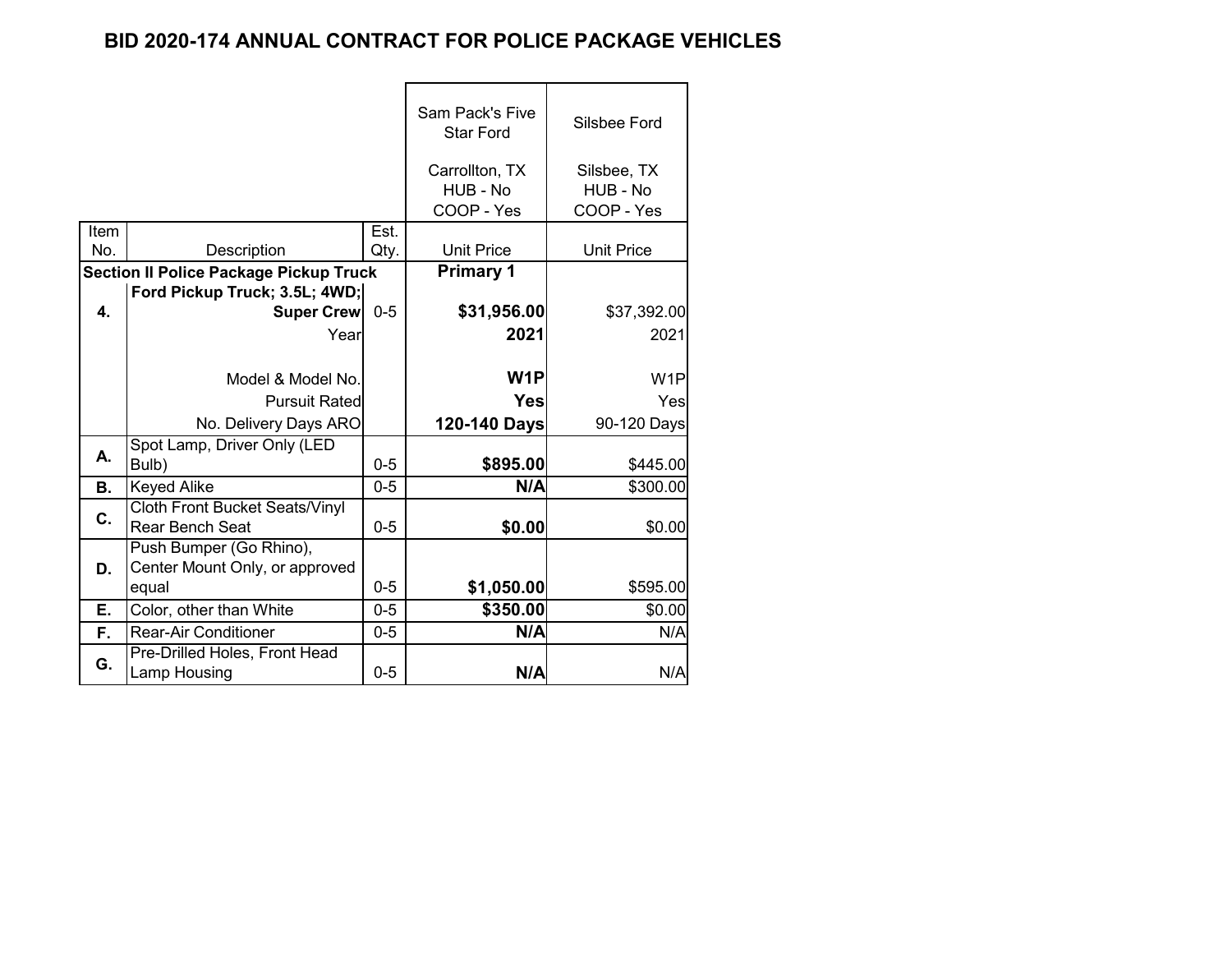|                 |                                                    |              | <b>Caldwell Country</b><br>Chevrolet | Dodge City of<br><b>McKinney</b> | Ed Morse<br>Automotive<br>Freedom<br>Chevrolet | Ed Morse<br>Automotive<br>Freedom Dodge | Grapevine DCJ,<br><b>LLC</b>  |
|-----------------|----------------------------------------------------|--------------|--------------------------------------|----------------------------------|------------------------------------------------|-----------------------------------------|-------------------------------|
|                 |                                                    |              | Caldwell, TX                         | McKinney, TX                     | Dallas, TX                                     | Duncanville, TX                         | Grapevine, TX                 |
|                 |                                                    |              | HUB - No                             | HUB - No                         | HUB - No                                       | HUB - No                                | HUB - No                      |
| Item            |                                                    |              | COOP - Yes                           | COOP - Yes                       | COOP - Yes                                     | COOP - Yes                              | COOP - Yes                    |
| No.             | Description                                        | Est.<br>Qty. | <b>Unit Price</b>                    | <b>Unit Price</b>                | <b>Unit Price</b>                              | <b>Unit Price</b>                       | <b>Unit Price</b>             |
|                 | <b>Section III Police Package Mid-Size Utility</b> |              |                                      |                                  |                                                |                                         |                               |
| <b>Vehicles</b> |                                                    |              |                                      | <b>Primary 3</b>                 |                                                | <b>Primary 2</b>                        |                               |
|                 | Dodge Durango; 3.6L V6;                            |              |                                      |                                  |                                                |                                         |                               |
| 5.              | <b>AWD: 5-Door</b>                                 | $0-5$        | No Bid                               | \$31,031.00                      | No Bid                                         | \$30,650.00                             | \$31,231.00                   |
|                 | Year                                               |              |                                      | 2021                             |                                                | 2021                                    | 2021                          |
|                 |                                                    |              |                                      | <b>AWD Pursuit</b>               |                                                | <b>Durango</b>                          |                               |
|                 | Model & Model No.                                  |              |                                      | WDEE75                           |                                                |                                         | <b>Pursuit</b> Durango WDEE75 |
|                 | <b>Pursuit Rated</b>                               |              |                                      | <b>Yes</b>                       |                                                | Yes                                     | Yes                           |
|                 | No. Delivery Days ARO                              |              |                                      | 60-120 Days                      |                                                | 90-120 Days                             | 90-150 Days                   |
|                 |                                                    |              |                                      | <b>Primary 3</b>                 |                                                | <b>Primary 2</b>                        |                               |
|                 | Dodge Durango; 5.7L V8;                            |              |                                      |                                  |                                                |                                         |                               |
| 6.              | AWD; 5-Door                                        | $0 - 5$      | No Bid                               | \$33,582.00                      | No Bid                                         | \$33,200.00                             | \$33,807.00                   |
|                 | Year                                               |              |                                      | 2021                             |                                                | 2021                                    | 2021                          |
|                 |                                                    |              |                                      | <b>AWD Pursuit</b>               |                                                | <b>Durango</b>                          |                               |
|                 | Model & Model No.                                  |              |                                      | WDEE75                           |                                                |                                         | <b>Pursuit</b> Durango WDEE75 |
|                 | <b>Pursuit Rated</b>                               |              |                                      | Yes                              |                                                | Yes                                     | Yes                           |
|                 | No. Delivery Days ARO                              |              |                                      | 60-120 Days                      |                                                | 90-120 Days                             | 90-150 Days                   |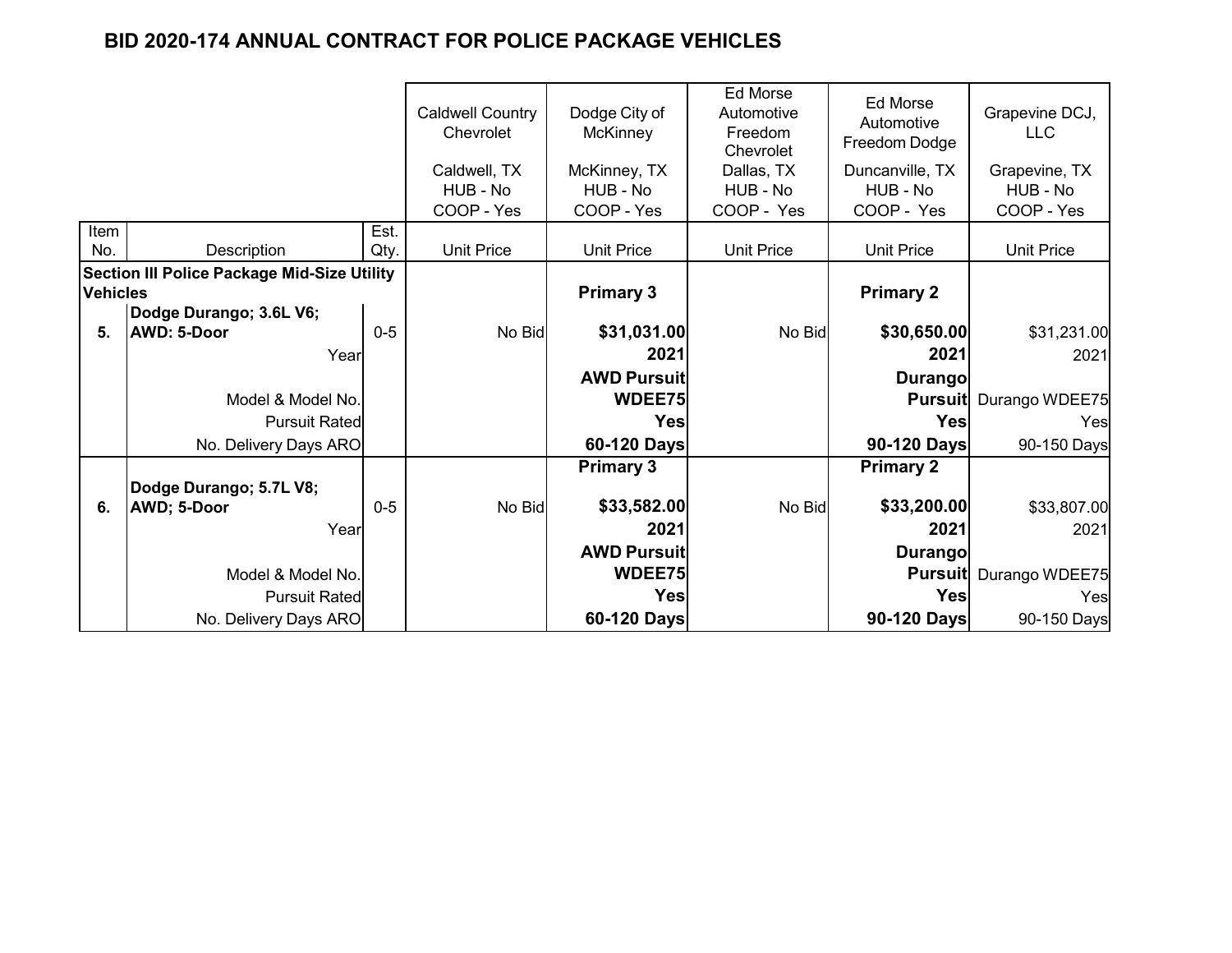|                 |                                                    |         | <b>Holiday Chrysler</b><br>Dodge Jeep Ram | Holiday Chevrolet | <b>Holiday Ford</b> | Jacksboro FM<br>LLC, d/b/a Four<br><b>Stars Ford</b> | Jim Bass Ford     |
|-----------------|----------------------------------------------------|---------|-------------------------------------------|-------------------|---------------------|------------------------------------------------------|-------------------|
|                 |                                                    |         | Graham, TX                                | Whitesboro, TX    | Whitesboro, TX      | Jacksboro, TX                                        | San Angelo, TX    |
|                 |                                                    |         | HUB - No                                  | HUB - No          | HUB - No            | HUB - Yes                                            | HUB - No          |
|                 |                                                    |         | COOP - Yes                                | COOP - Yes        | COOP - Yes          | COOP - Yes                                           | COOP - Yes        |
| Item            |                                                    | Est.    |                                           |                   |                     |                                                      |                   |
| No.             | Description                                        | Qty.    | <b>Unit Price</b>                         | <b>Unit Price</b> | <b>Unit Price</b>   | <b>Unit Price</b>                                    | <b>Unit Price</b> |
|                 | <b>Section III Police Package Mid-Size Utility</b> |         |                                           |                   |                     |                                                      |                   |
| <b>Vehicles</b> |                                                    |         | <b>Primary 1</b>                          |                   |                     |                                                      |                   |
|                 | Dodge Durango; 3.6L V6;                            |         |                                           |                   |                     |                                                      |                   |
| 5.              | <b>AWD: 5-Door</b>                                 | $0 - 5$ | \$30,330.00                               | No Bid            | No Bid              | No Bid                                               | No Bid            |
|                 | Year                                               |         | 2021                                      |                   |                     |                                                      |                   |
|                 |                                                    |         | <b>Durango</b>                            |                   |                     |                                                      |                   |
|                 | Model & Model No.                                  |         | WDEE75                                    |                   |                     |                                                      |                   |
|                 | <b>Pursuit Rated</b>                               |         | Yes                                       |                   |                     |                                                      |                   |
|                 | No. Delivery Days ARO                              |         | 90-120 Days                               |                   |                     |                                                      |                   |
|                 |                                                    |         | <b>Primary 1</b>                          |                   |                     |                                                      |                   |
|                 | Dodge Durango; 5.7L V8;                            |         |                                           |                   |                     |                                                      |                   |
| 6.              | AWD; 5-Door                                        | $0-5$   | \$32,906.00                               | No Bid            | No Bid              | No Bid                                               | No Bid            |
|                 | Year                                               |         | 2021                                      |                   |                     |                                                      |                   |
|                 |                                                    |         | <b>Durango</b>                            |                   |                     |                                                      |                   |
|                 | Model & Model No.                                  |         | WDEE75                                    |                   |                     |                                                      |                   |
|                 | <b>Pursuit Rated</b>                               |         | Yes                                       |                   |                     |                                                      |                   |
|                 |                                                    |         |                                           |                   |                     |                                                      |                   |
|                 | No. Delivery Days ARO                              |         | 90-120 Days                               |                   |                     |                                                      |                   |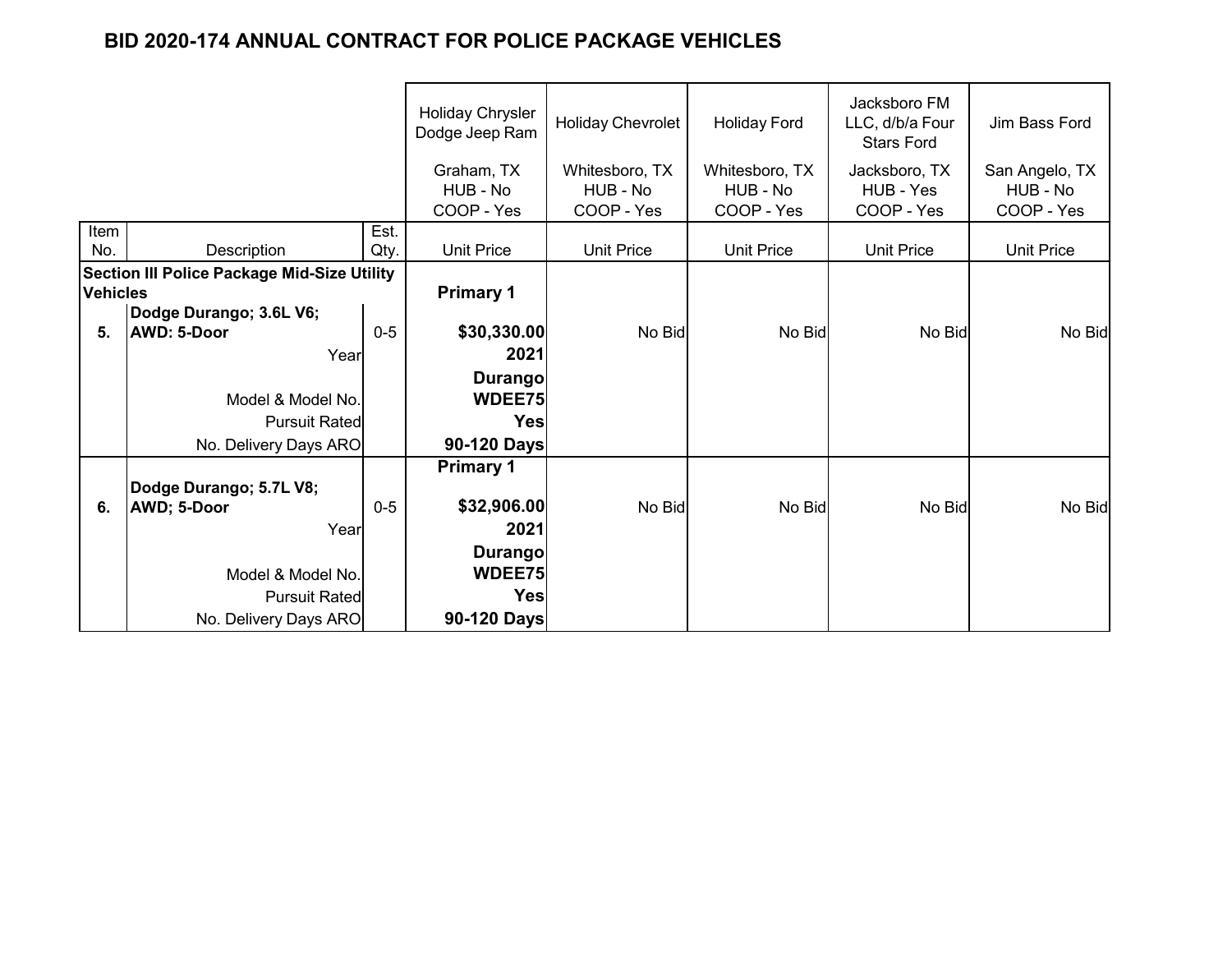|                 |                                                    |         | Lake Country<br>Chevrolet | Moore Chrysler<br>Dodge Jeep Ram | <b>Randall Reed's</b><br>Prestige Ford | <b>Reliable Chevrolet</b> | <b>Rockdale Country</b><br>Ford |
|-----------------|----------------------------------------------------|---------|---------------------------|----------------------------------|----------------------------------------|---------------------------|---------------------------------|
|                 |                                                    |         | Jasper, TX                | Silsbee, TX                      | Garland, TX                            | Richardson, TX            | Rockdale, TX                    |
|                 |                                                    |         | HUB - No<br>COOP - Yes    | HUB - No<br>COOP - Yes           | HUB - No<br>COOP - Yes                 | HUB - No<br>COOP - Yes    | HUB - No<br>COOP - Yes          |
| Item            |                                                    | Est.    |                           |                                  |                                        |                           |                                 |
| No.             | Description                                        | Qty.    | <b>Unit Price</b>         | <b>Unit Price</b>                | <b>Unit Price</b>                      | <b>Unit Price</b>         | <b>Unit Price</b>               |
|                 | <b>Section III Police Package Mid-Size Utility</b> |         |                           |                                  |                                        |                           |                                 |
| <b>Vehicles</b> |                                                    |         |                           |                                  |                                        |                           |                                 |
|                 | Dodge Durango; 3.6L V6;                            |         |                           |                                  |                                        |                           |                                 |
| 5.              | AWD: 5-Door                                        | $0 - 5$ | No Bid                    | \$31,231.00                      | No Bid                                 | No Bid                    | No Bid                          |
|                 | Year                                               |         |                           | 2021                             |                                        |                           |                                 |
|                 | Model & Model No.                                  |         |                           | Durango WDEE75                   |                                        |                           |                                 |
|                 | <b>Pursuit Rated</b>                               |         |                           | Yes                              |                                        |                           |                                 |
|                 | No. Delivery Days ARO                              |         |                           | 120 Days                         |                                        |                           |                                 |
|                 |                                                    |         |                           |                                  |                                        |                           |                                 |
|                 | Dodge Durango; 5.7L V8;                            |         |                           |                                  |                                        |                           |                                 |
| 6.              | <b>AWD; 5-Door</b>                                 | $0-5$   | No Bid                    | \$33,807.00                      | No Bid                                 | No Bid                    | No Bid                          |
|                 | Year                                               |         |                           | 2021                             |                                        |                           |                                 |
|                 |                                                    |         |                           |                                  |                                        |                           |                                 |
|                 | Model & Model No.                                  |         |                           | Durango WDEE75                   |                                        |                           |                                 |
|                 | <b>Pursuit Rated</b>                               |         |                           | Yes                              |                                        |                           |                                 |
|                 | No. Delivery Days ARO                              |         |                           | 120 Days                         |                                        |                           |                                 |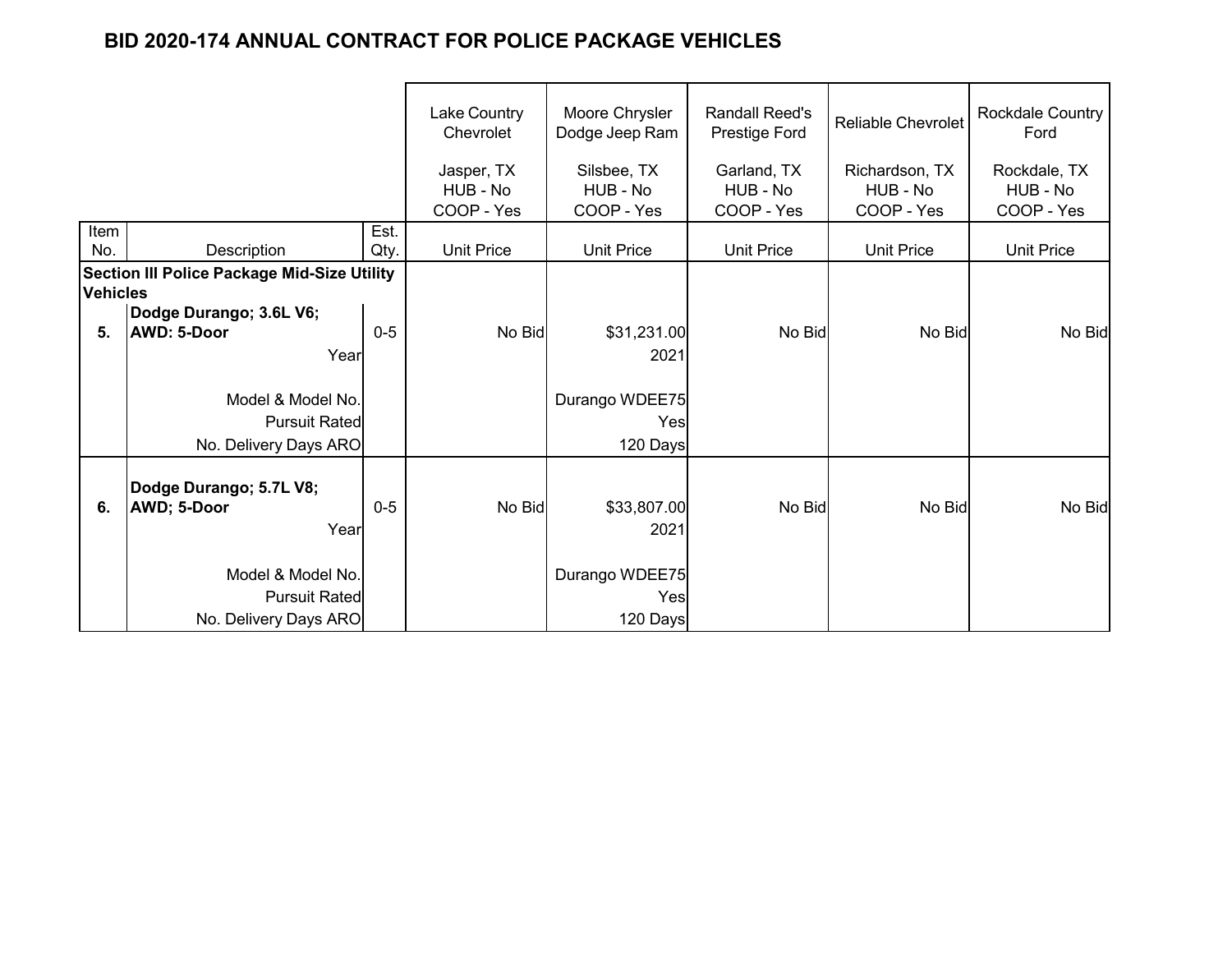|                 |                                                                    |              | <b>Sam Pack's Five</b><br><b>Star Ford</b><br>Carrollton, TX<br>HUB - No | Silsbee Ford<br>Silsbee, TX<br>HUB - No |
|-----------------|--------------------------------------------------------------------|--------------|--------------------------------------------------------------------------|-----------------------------------------|
|                 |                                                                    |              | COOP - Yes                                                               | COOP - Yes                              |
| Item<br>No.     | Description                                                        | Est.<br>Qty. | <b>Unit Price</b>                                                        | <b>Unit Price</b>                       |
| <b>Vehicles</b> | <b>Section III Police Package Mid-Size Utility</b>                 |              |                                                                          |                                         |
| 5.              | Dodge Durango; 3.6L V6;<br>AWD: 5-Door<br>Year                     | $0 - 5$      | No Bid                                                                   | No Bid                                  |
|                 | Model & Model No.<br><b>Pursuit Rated</b><br>No. Delivery Days ARO |              |                                                                          |                                         |
| 6.              | Dodge Durango; 5.7L V8;<br>AWD; 5-Door<br>Year                     | $0 - 5$      | No Bid                                                                   | No Bid                                  |
|                 | Model & Model No.<br><b>Pursuit Rated</b><br>No. Delivery Days ARO |              |                                                                          |                                         |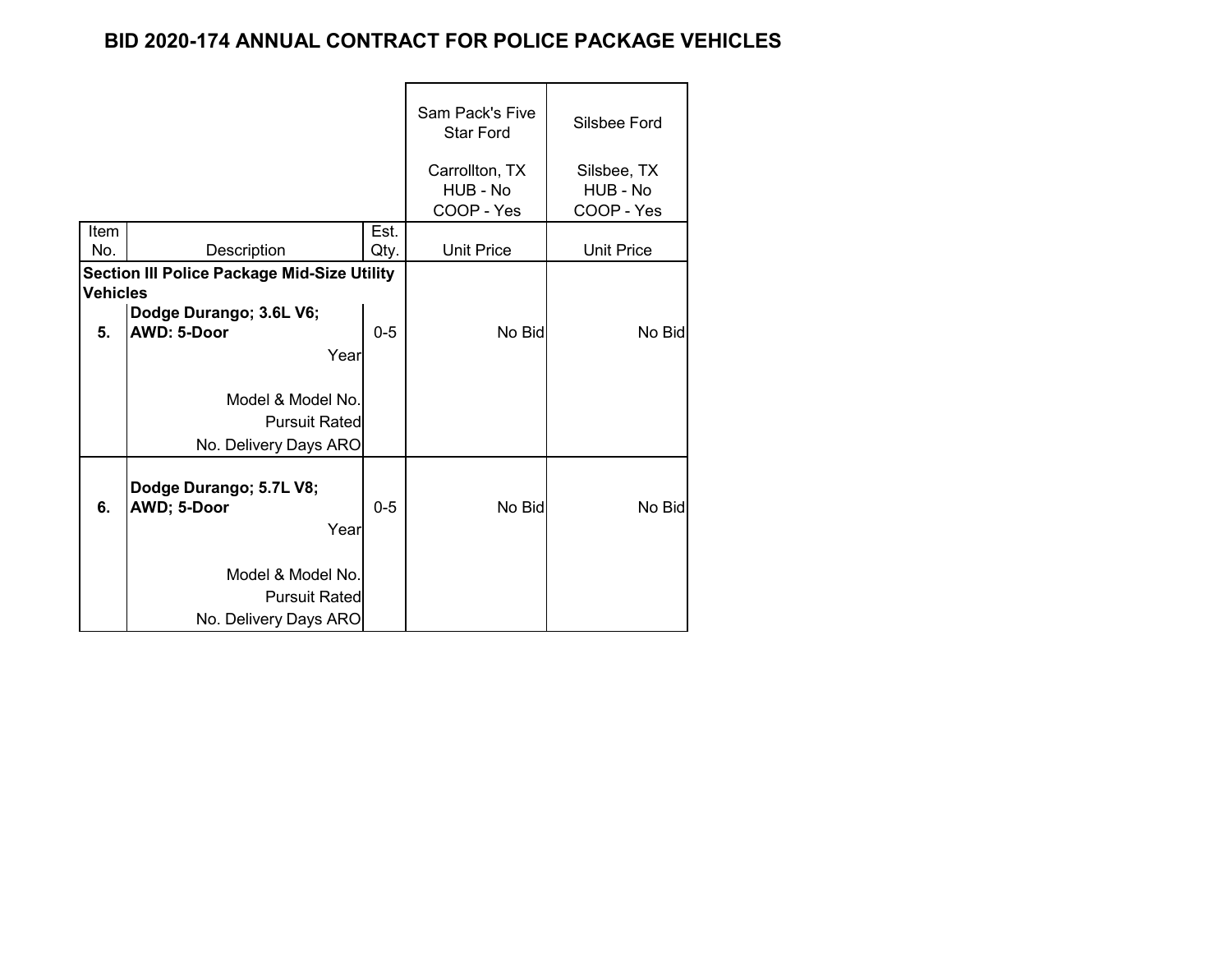|             |                                                                    |              | <b>Caldwell Country</b><br>Chevrolet<br>Caldwell, TX<br>HUB - No | Dodge City of<br>McKinney<br>McKinney, TX<br>HUB - No | <b>Ed Morse</b><br>Automotive<br>Freedom<br>Chevrolet<br>Dallas, TX<br>HUB - No | Ed Morse<br>Automotive<br>Freedom Dodge<br>Duncanville, TX<br>HUB - No | Grapevine DCJ,<br><b>LLC</b><br>Grapevine, TX<br>HUB - No |
|-------------|--------------------------------------------------------------------|--------------|------------------------------------------------------------------|-------------------------------------------------------|---------------------------------------------------------------------------------|------------------------------------------------------------------------|-----------------------------------------------------------|
|             |                                                                    |              | COOP - Yes                                                       | COOP - Yes                                            | COOP - Yes                                                                      | COOP - Yes                                                             | COOP - Yes                                                |
| Item<br>No. | Description                                                        | Est.<br>Qty. | <b>Unit Price</b>                                                | <b>Unit Price</b>                                     | <b>Unit Price</b>                                                               | <b>Unit Price</b>                                                      | <b>Unit Price</b>                                         |
| 7.          | Ford Hybrid Explorer; 3.3L;<br>AWD; 5-Door<br>Year                 | $0-5$        | No Bid                                                           | No Bid                                                | No Bid                                                                          | No Bid                                                                 | No Bid                                                    |
|             | Model & Model No.<br><b>Pursuit Rated</b><br>No. Delivery Days ARO |              |                                                                  |                                                       |                                                                                 |                                                                        |                                                           |
| 8.          | Ford Explorer; 3.3L V6 FFV;<br>AWD; 5-Door<br>Year                 | $0-5$        | No Bid                                                           | No Bid                                                | No Bid                                                                          | No Bid                                                                 | No Bid                                                    |
|             | Model & Model No.<br><b>Pursuit Rated</b><br>No. Delivery Days ARO |              |                                                                  |                                                       |                                                                                 |                                                                        |                                                           |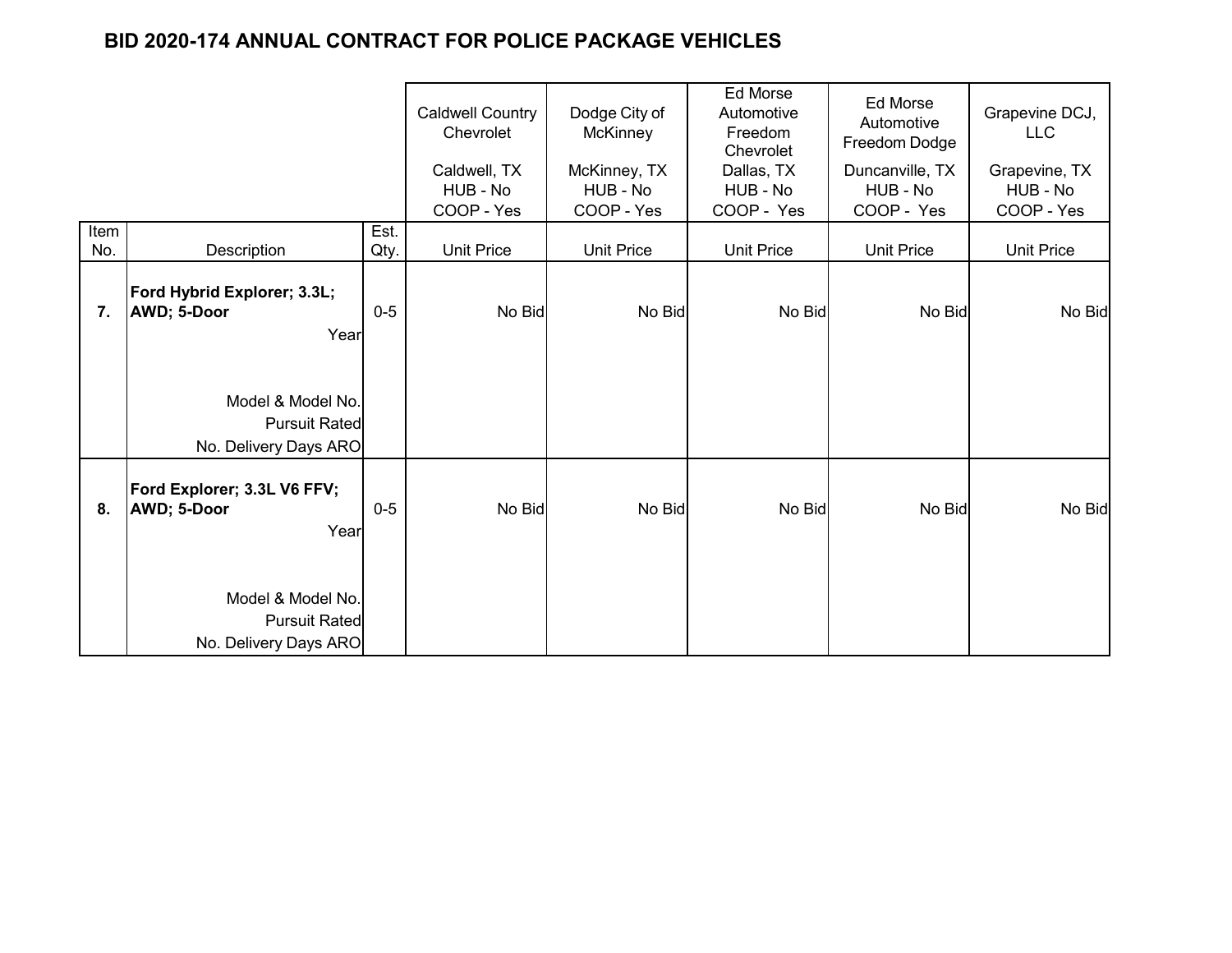|      |                             |       | <b>Holiday Chrysler</b><br>Dodge Jeep Ram | <b>Holiday Chevrolet</b> | <b>Holiday Ford</b>    | Jacksboro FM<br>LLC, d/b/a Four<br><b>Stars Ford</b> | Jim Bass Ford       |
|------|-----------------------------|-------|-------------------------------------------|--------------------------|------------------------|------------------------------------------------------|---------------------|
|      |                             |       | Graham, TX                                | Whitesboro, TX           | Whitesboro, TX         | Jacksboro, TX                                        | San Angelo, TX      |
|      |                             |       | HUB - No                                  | HUB - No                 | HUB - No               | HUB - Yes                                            | HUB - No            |
|      |                             |       | COOP - Yes                                | COOP - Yes               | COOP - Yes             | COOP - Yes                                           | COOP - Yes          |
| Item |                             | Est.  |                                           |                          |                        |                                                      |                     |
| No.  | Description                 | Qty.  | <b>Unit Price</b>                         | <b>Unit Price</b>        | <b>Unit Price</b>      | <b>Unit Price</b>                                    | <b>Unit Price</b>   |
|      |                             |       |                                           |                          | <b>Primary 3</b>       |                                                      |                     |
|      | Ford Hybrid Explorer; 3.3L; |       |                                           |                          |                        |                                                      |                     |
| 7.   | AWD; 5-Door                 | $0-5$ | No Bid                                    | No Bid                   | \$34,180.00            | \$34,945.00                                          | \$36,259.00         |
|      | Year                        |       |                                           |                          | 2021                   | 2021                                                 | 2021                |
|      |                             |       |                                           |                          |                        |                                                      |                     |
|      |                             |       |                                           |                          | <b>Utility</b>         | Utility Interceptor                                  | Utility Interceptor |
|      | Model & Model No.           |       |                                           |                          | <b>Interceptor K8A</b> | K <sub>8</sub> A                                     | K8A                 |
|      | <b>Pursuit Rated</b>        |       |                                           |                          | <b>Yes</b>             | Yes                                                  | Yes                 |
|      | No. Delivery Days ARO       |       |                                           |                          | 90-120 Days            | 90-120 Days                                          | 100-110 Days        |
|      |                             |       |                                           |                          | <b>Primary 3</b>       |                                                      |                     |
|      | Ford Explorer; 3.3L V6 FFV; |       |                                           |                          |                        |                                                      |                     |
| 8.   | AWD; 5-Door                 | $0-5$ | No Bid                                    | No Bid                   | \$30,998.00            | \$31,794.00                                          | \$33,108.00         |
|      | Year                        |       |                                           |                          | 2021                   | 2021                                                 | 2021                |
|      |                             |       |                                           |                          |                        |                                                      |                     |
|      |                             |       |                                           |                          | <b>Utility</b>         | Utility Interceptor                                  | Utility Interceptor |
|      | Model & Model No.           |       |                                           |                          | <b>Interceptor K8A</b> | K <sub>8</sub> A                                     | K <sub>8</sub> A    |
|      | <b>Pursuit Rated</b>        |       |                                           |                          | <b>Yes</b>             | Yes                                                  | Yes                 |
|      | No. Delivery Days ARO       |       |                                           |                          | 90-120 Days            | 90-120 Days                                          | 90-100 Days         |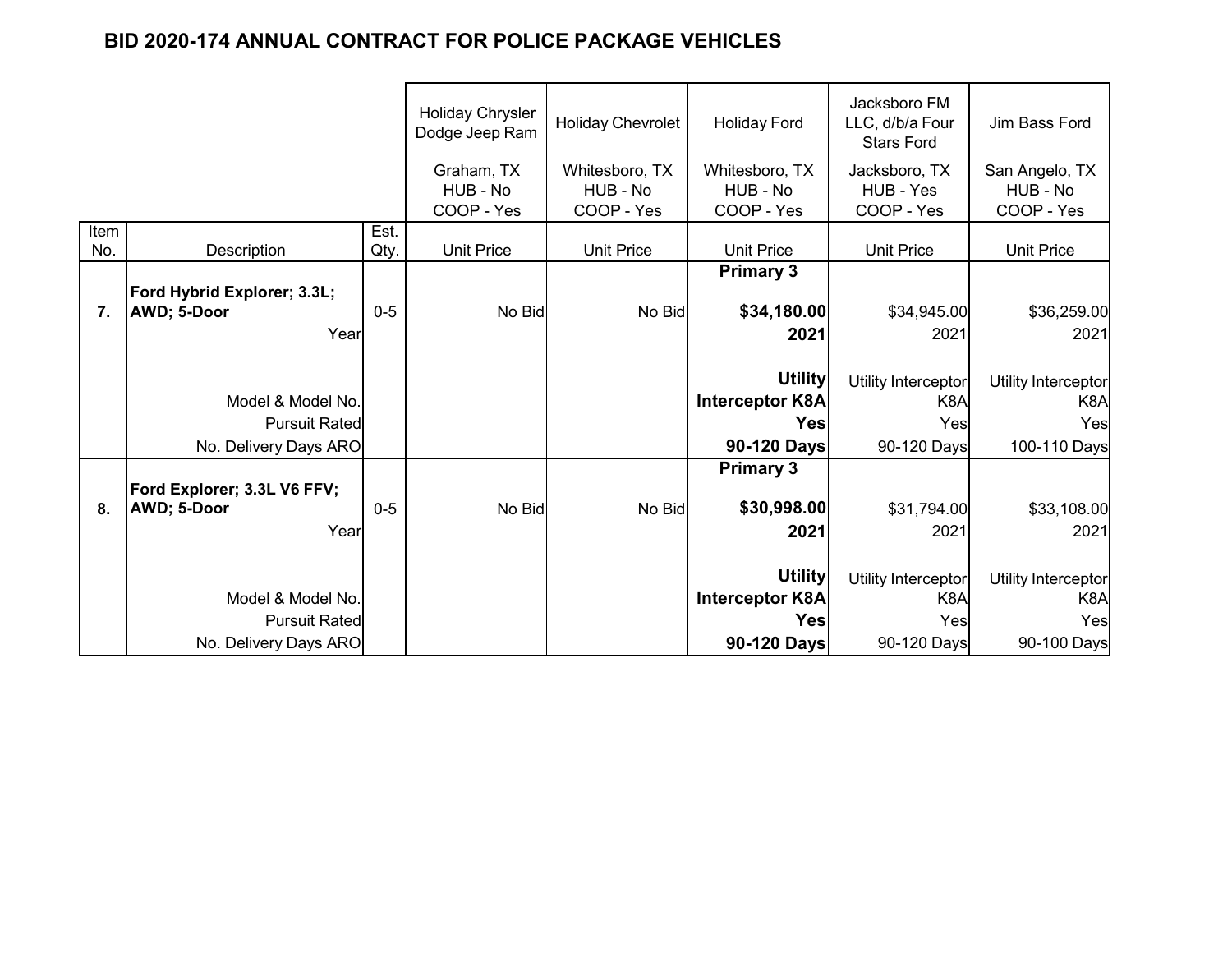|             |                                                                    |              | Lake Country<br>Chevrolet            | Moore Chrysler<br>Dodge Jeep Ram      | <b>Randall Reed's</b><br><b>Prestige Ford</b>             | <b>Reliable Chevrolet</b>                | Rockdale Country<br>Ford                |
|-------------|--------------------------------------------------------------------|--------------|--------------------------------------|---------------------------------------|-----------------------------------------------------------|------------------------------------------|-----------------------------------------|
|             |                                                                    |              | Jasper, TX<br>HUB - No<br>COOP - Yes | Silsbee, TX<br>HUB - No<br>COOP - Yes | Garland, TX<br>HUB - No<br>COOP - Yes                     | Richardson, TX<br>HUB - No<br>COOP - Yes | Rockdale, TX<br>HUB - No<br>COOP - Yes  |
| Item<br>No. | Description                                                        | Est.<br>Qty. | <b>Unit Price</b>                    | <b>Unit Price</b>                     | <b>Unit Price</b>                                         | <b>Unit Price</b>                        | <b>Unit Price</b>                       |
|             |                                                                    |              |                                      |                                       |                                                           |                                          | <b>Primary 2</b>                        |
| 7.          | Ford Hybrid Explorer; 3.3L;<br><b>AWD; 5-Door</b><br>Year          | $0-5$        | No Bid                               | No Bid                                | \$34,860.00<br>2021                                       | No Bid                                   | \$33,835.00<br>2021                     |
|             | Model & Model No.<br><b>Pursuit Rated</b><br>No. Delivery Days ARO |              |                                      |                                       | <b>Sport Utility</b><br>Interceptor<br>Yes<br>90-120 Days |                                          | K8A<br>Yes<br>150-180 Days              |
| 8.          | Ford Explorer; 3.3L V6 FFV;<br><b>AWD</b> ; 5-Door<br>Year         | $0-5$        | No Bid                               | No Bid                                | \$31,740.00<br>2021                                       | No Bid                                   | <b>Primary 2</b><br>\$30,720.00<br>2020 |
|             | Model & Model No.<br><b>Pursuit Rated</b><br>No. Delivery Days ARO |              |                                      |                                       | <b>Sport Utility</b><br>Interceptor<br>Yes<br>90-120 Days |                                          | <b>K8A FFV</b><br>Yes<br>150-180 Days   |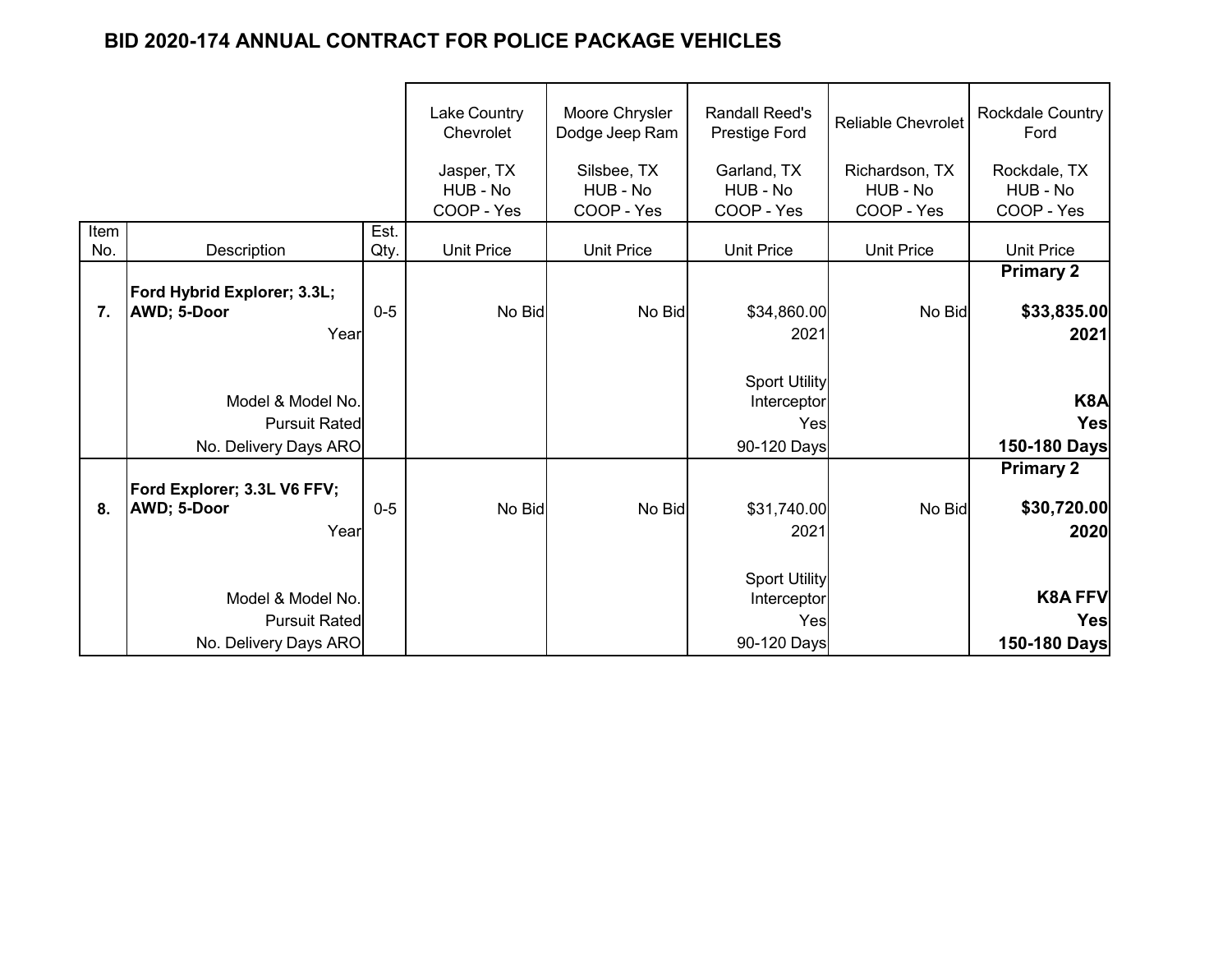|                  |                                                                    |         | Sam Pack's Five<br><b>Star Ford</b>      | Silsbee Ford                           |
|------------------|--------------------------------------------------------------------|---------|------------------------------------------|----------------------------------------|
|                  |                                                                    |         | Carrollton, TX<br>HUB - No<br>COOP - Yes | Silsbee, TX<br>HUB - No<br>COOP - Yes  |
| Item             |                                                                    | Est.    |                                          |                                        |
| No.              | Description                                                        | Qty.    | <b>Unit Price</b>                        | <b>Unit Price</b>                      |
| $\overline{7}$ . | Ford Hybrid Explorer; 3.3L;<br>AWD; 5-Door                         | $0 - 5$ | <b>Primary 1</b><br>\$32,994.00          | \$36,559.00                            |
|                  | Year                                                               |         | 2021                                     | 2021                                   |
|                  | Model & Model No.<br><b>Pursuit Rated</b><br>No. Delivery Days ARO |         | K8A<br><b>Yes</b><br>120-140 Days        | K <sub>8</sub> A<br>Yes<br>90-120 Days |
|                  |                                                                    |         | <b>Primary 1</b>                         |                                        |
| 8.               | Ford Explorer; 3.3L V6 FFV;<br>AWD; 5-Door<br>Year                 | $0 - 5$ | \$29,843.00<br>2021                      | \$33,325.00<br>2021                    |
|                  | Model & Model No.                                                  |         | K8A                                      | K <sub>8</sub> A                       |
|                  | <b>Pursuit Rated</b>                                               |         | <b>Yes</b>                               | Yes                                    |
|                  | No. Delivery Days ARO                                              |         | 120-150 Days                             | 90-120 Days                            |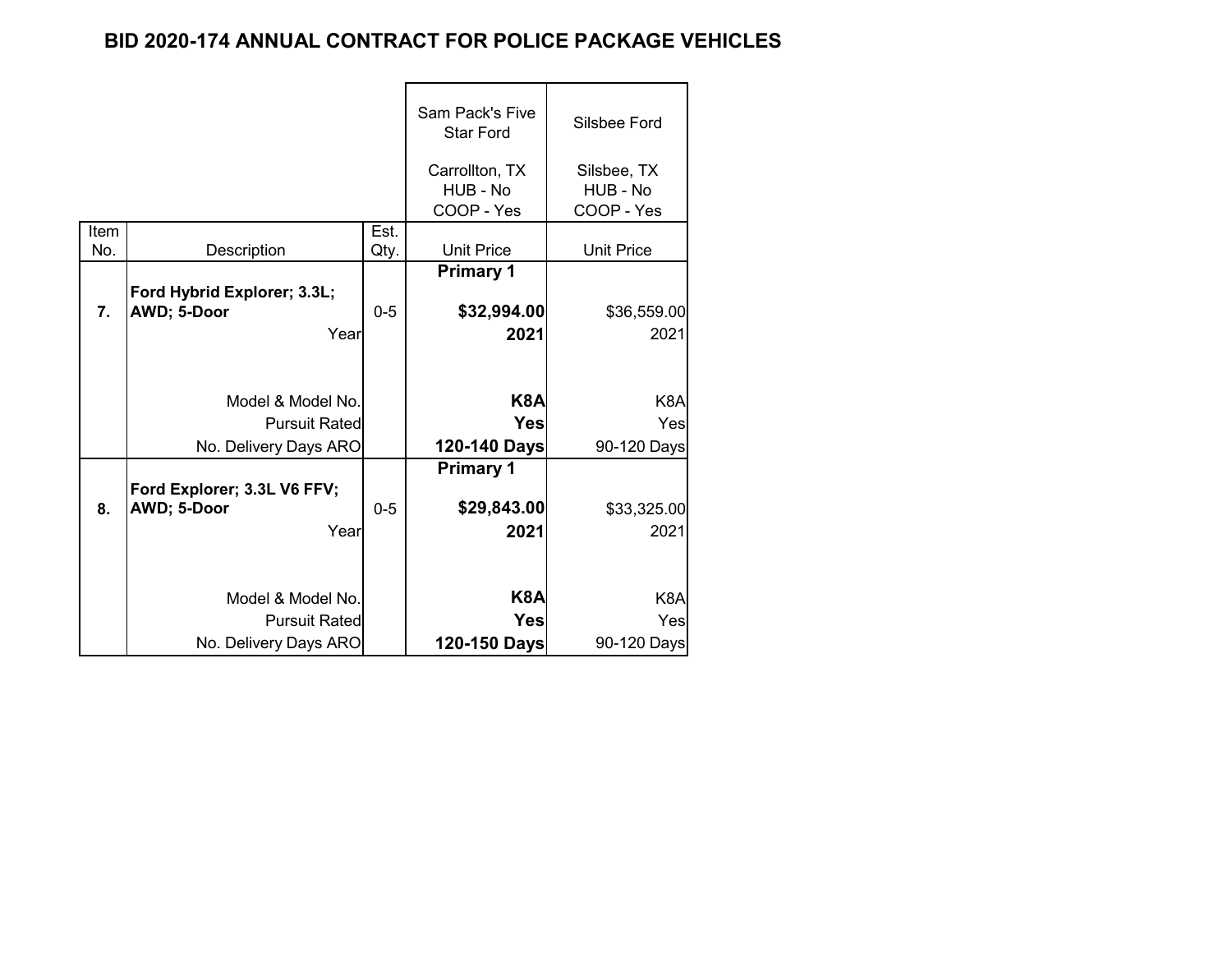|             |                                                                                |                  | <b>Caldwell Country</b><br>Chevrolet<br>Caldwell, TX<br>HUB - No | Dodge City of<br><b>McKinney</b><br>McKinney, TX<br>HUB - No | <b>Ed Morse</b><br>Automotive<br>Freedom<br>Chevrolet<br>Dallas, TX<br>HUB - No | Ed Morse<br>Automotive<br>Freedom Dodge<br>Duncanville, TX<br>HUB - No | Grapevine DCJ,<br><b>LLC</b><br>Grapevine, TX<br>HUB - No |
|-------------|--------------------------------------------------------------------------------|------------------|------------------------------------------------------------------|--------------------------------------------------------------|---------------------------------------------------------------------------------|------------------------------------------------------------------------|-----------------------------------------------------------|
|             |                                                                                |                  | COOP - Yes                                                       | COOP - Yes                                                   | COOP - Yes                                                                      | COOP - Yes                                                             | COOP - Yes                                                |
| Item<br>No. | <b>Description</b>                                                             | Est.<br>Qty.     | <b>Unit Price</b>                                                | <b>Unit Price</b>                                            | <b>Unit Price</b>                                                               | <b>Unit Price</b>                                                      | <b>Unit Price</b>                                         |
| 9.          | For Explorer; 3.0L V6; AWD; 5-<br><b>Door</b><br>Year                          | $0-5$            | No Bid                                                           | No Bid                                                       | No Bid                                                                          | No Bid                                                                 | No Bid                                                    |
|             | Model & Model No.<br><b>Pursuit Rated</b><br>No. Delivery Days ARO             |                  |                                                                  |                                                              |                                                                                 |                                                                        |                                                           |
|             | Spot Lamp, Driver Only (LED                                                    |                  |                                                                  |                                                              |                                                                                 |                                                                        |                                                           |
| Η.          | Bulb)                                                                          | $0 - 5$          | No Bid                                                           | \$495.00                                                     | No Bid                                                                          | \$490.00                                                               | \$540.00                                                  |
| I.<br>J.    | <b>Keyed Alike</b><br><b>Cloth Front Bucket</b><br>Seats/Vinyl Rear Bench Seat | $0 - 5$<br>$0-5$ | No Bid<br>No Bid                                                 | \$136.00<br>\$120.00                                         | No Bid<br>No Bid                                                                | \$130.00<br>\$112.00                                                   | \$137.00<br>\$116.00                                      |
| Κ.          | Push Bumper (Go Rhino),<br>Center Mount Only, or<br>approved equal             | $0-5$            | No Bid                                                           | \$600.00                                                     | No Bid                                                                          | \$400.00                                                               | \$504.00                                                  |
|             | Color, other than White                                                        | $0 - 5$          | No Bid                                                           | \$0.00                                                       | No Bid                                                                          | No Charge                                                              | \$577.00                                                  |
| М.          | <b>Rear-Air Conditioner</b>                                                    | $0-5$            | No Bid                                                           | \$0.00                                                       | No Bid                                                                          | No Charge                                                              | No Charge                                                 |
| N.          | Pre-Drilled Holes, Front Head<br><b>Lamp Housing</b>                           | $0-5$            | No Bid                                                           | \$150.00                                                     | No Bid                                                                          | \$400.00                                                               | N/A                                                       |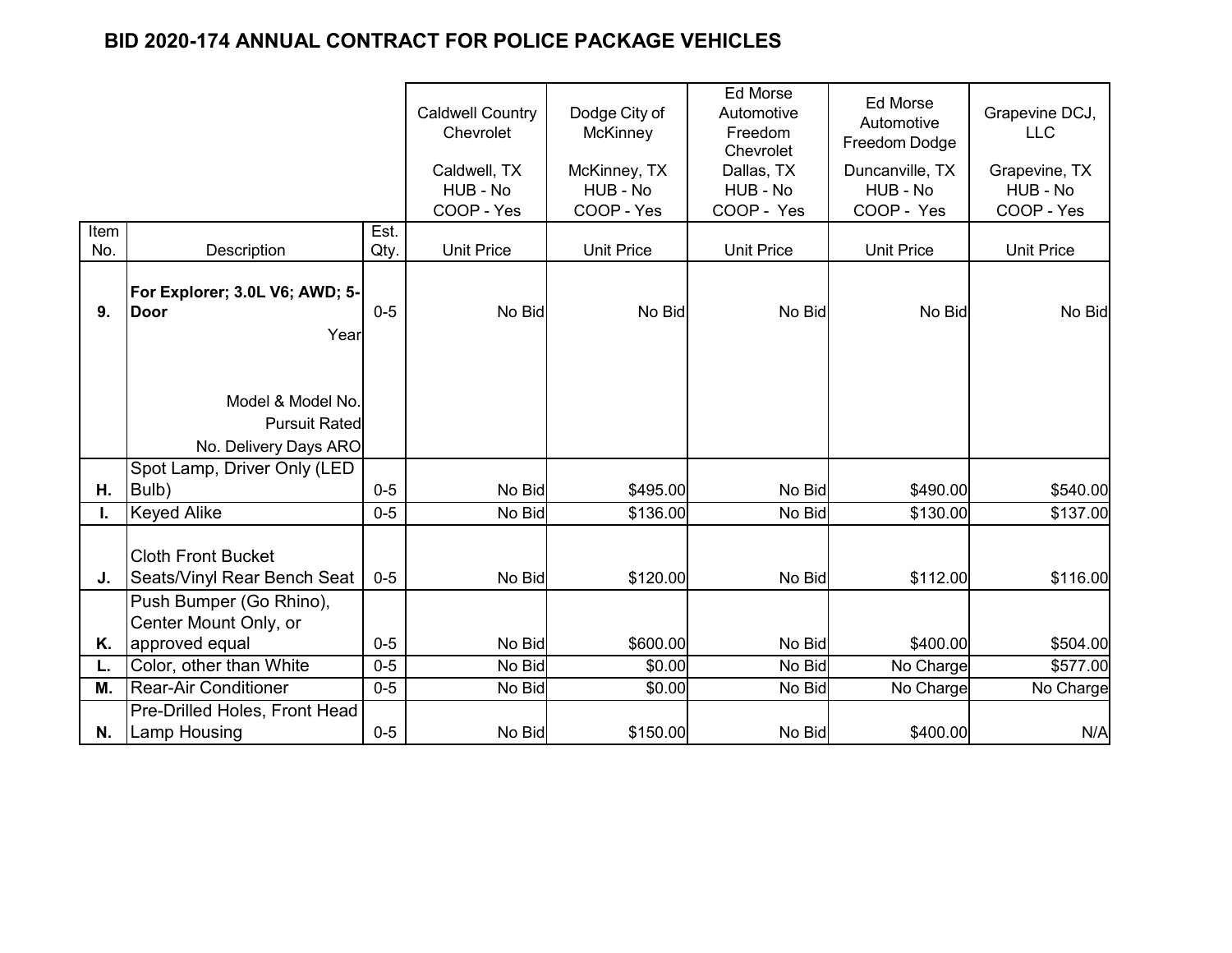|      |                                                          |         | <b>Holiday Chrysler</b><br>Dodge Jeep Ram | <b>Holiday Chevrolet</b>                 | <b>Holiday Ford</b>                      | Jacksboro FM<br>LLC, d/b/a Four<br><b>Stars Ford</b> | Jim Bass Ford                            |
|------|----------------------------------------------------------|---------|-------------------------------------------|------------------------------------------|------------------------------------------|------------------------------------------------------|------------------------------------------|
|      |                                                          |         | Graham, TX<br>HUB - No<br>COOP - Yes      | Whitesboro, TX<br>HUB - No<br>COOP - Yes | Whitesboro, TX<br>HUB - No<br>COOP - Yes | Jacksboro, TX<br>HUB - Yes<br>COOP - Yes             | San Angelo, TX<br>HUB - No<br>COOP - Yes |
| Item |                                                          | Est.    |                                           |                                          |                                          |                                                      |                                          |
| No.  | Description                                              | Qty.    | <b>Unit Price</b>                         | <b>Unit Price</b>                        | <b>Unit Price</b>                        | <b>Unit Price</b>                                    | <b>Unit Price</b>                        |
|      |                                                          |         |                                           |                                          | <b>Primary 3</b>                         |                                                      |                                          |
|      | For Explorer; 3.0L V6; AWD; 5-                           |         |                                           |                                          |                                          |                                                      |                                          |
| 9.   | <b>Door</b>                                              | $0 - 5$ | No Bid                                    | No Bid                                   | \$34,888.00                              | \$35,650.00                                          | \$36,964.00                              |
|      | Year                                                     |         |                                           |                                          | 2021                                     | 2021                                                 | 2021                                     |
|      |                                                          |         |                                           |                                          |                                          |                                                      |                                          |
|      |                                                          |         |                                           |                                          | <b>Utility</b>                           | Utility Interceptor                                  | Utility Interceptor                      |
|      | Model & Model No.                                        |         |                                           |                                          | <b>Interceptor K8A</b>                   | K <sub>8</sub> A                                     | K <sub>8</sub> A                         |
|      | <b>Pursuit Rated</b>                                     |         |                                           |                                          | <b>Yes</b>                               | Yes                                                  | Yes                                      |
|      | No. Delivery Days ARO                                    |         |                                           |                                          | 90-120 Days                              | 90-120 Days                                          | 90-100 Days                              |
|      | Spot Lamp, Driver Only (LED                              |         |                                           |                                          |                                          |                                                      |                                          |
| Η.   | Bulb)                                                    | $0 - 5$ | N/A                                       | No Bid                                   | \$375.00                                 | \$420.00                                             | \$420.00                                 |
| I.   | <b>Keyed Alike</b>                                       | $0 - 5$ | N/A                                       | No Bid                                   | \$49.00                                  | \$50.00                                              | \$50.00                                  |
| J.   | <b>Cloth Front Bucket</b><br>Seats/Vinyl Rear Bench Seat | $0-5$   | <b>Included</b>                           | No Bid                                   | <b>Included</b>                          | No Cost                                              | <b>Included</b>                          |
|      |                                                          |         |                                           |                                          |                                          |                                                      |                                          |
|      | Push Bumper (Go Rhino),<br>Center Mount Only, or         |         |                                           |                                          |                                          |                                                      |                                          |
| Κ.   | approved equal                                           | $0 - 5$ | \$340.00                                  | No Bid                                   | \$340.00                                 | \$450.00                                             | \$790.00                                 |
|      | Color, other than White                                  | $0 - 5$ |                                           | No Bid                                   | <b>Included</b>                          | No Cost                                              |                                          |
|      |                                                          |         | \$530.00                                  |                                          |                                          |                                                      | Included                                 |
| М.   | <b>Rear-Air Conditioner</b>                              | $0-5$   | Included                                  | No Bid                                   | <b>Included</b>                          | \$273.00                                             | \$610.00                                 |
| N.   | Pre-Drilled Holes, Front Head<br><b>Lamp Housing</b>     | $0 - 5$ | \$120.00                                  | No Bid                                   | \$120.00                                 | \$50.00                                              | N/A                                      |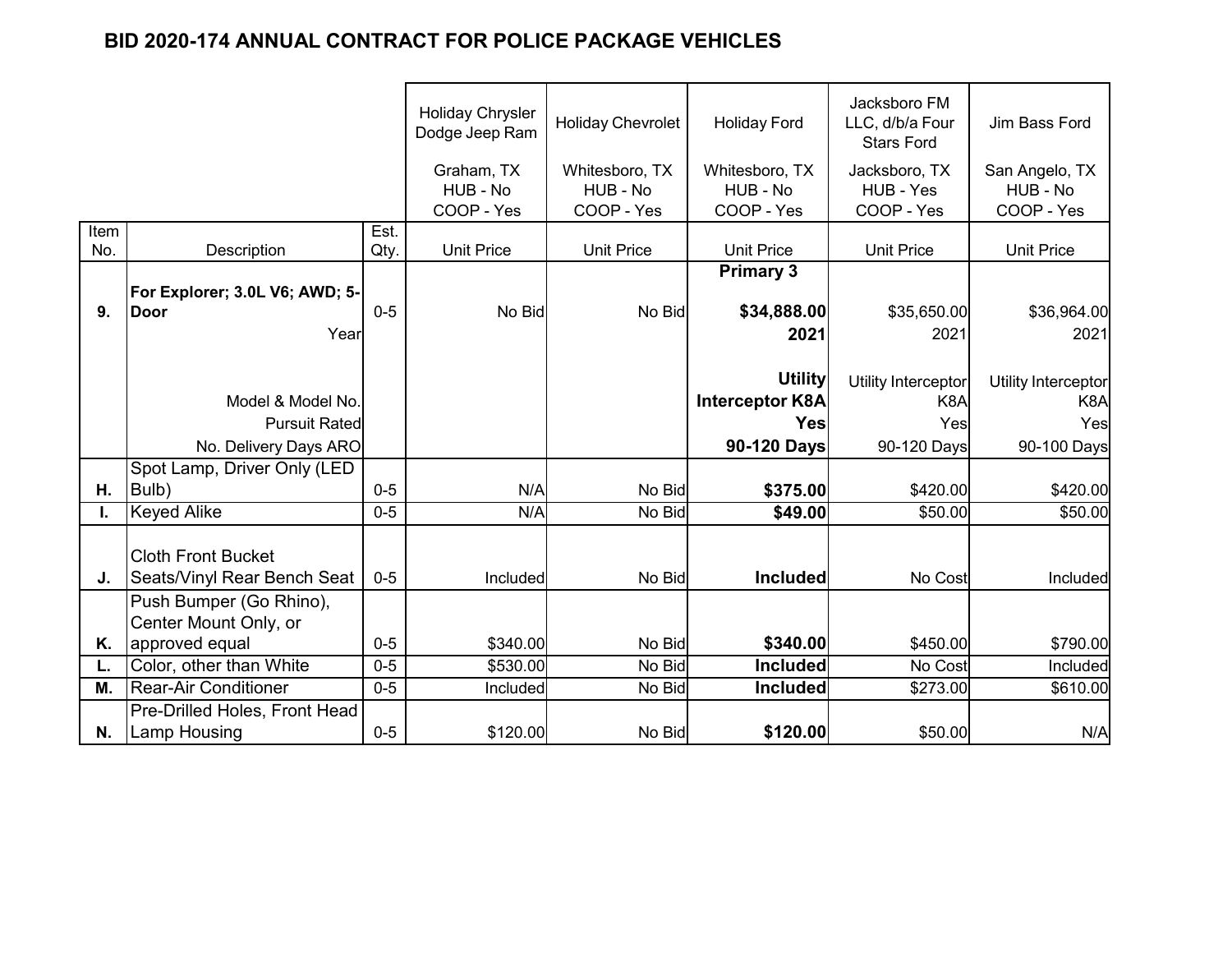|             |                                                                    |              | <b>Lake Country</b><br>Chevrolet | Moore Chrysler<br>Dodge Jeep Ram | <b>Randall Reed's</b><br>Prestige Ford                    | <b>Reliable Chevrolet</b>  | <b>Rockdale Country</b><br>Ford         |
|-------------|--------------------------------------------------------------------|--------------|----------------------------------|----------------------------------|-----------------------------------------------------------|----------------------------|-----------------------------------------|
|             |                                                                    |              | Jasper, TX<br>HUB - No           | Silsbee, TX<br>HUB - No          | Garland, TX<br>HUB - No                                   | Richardson, TX<br>HUB - No | Rockdale, TX<br>HUB - No                |
|             |                                                                    |              | COOP - Yes                       | COOP - Yes                       | COOP - Yes                                                | COOP - Yes                 | COOP - Yes                              |
| Item<br>No. | Description                                                        | Est.<br>Qty. | <b>Unit Price</b>                | <b>Unit Price</b>                | <b>Unit Price</b>                                         | <b>Unit Price</b>          | <b>Unit Price</b>                       |
| 9.          | For Explorer; 3.0L V6; AWD; 5-<br>Door<br>Year                     | $0-5$        | No Bid                           | No Bid                           | \$35,620.00<br>2021                                       | No Bid                     | <b>Primary 2</b><br>\$34,615.00<br>2020 |
|             | Model & Model No.<br><b>Pursuit Rated</b><br>No. Delivery Days ARO |              |                                  |                                  | <b>Sport Utility</b><br>Interceptor<br>Yes<br>90-120 Days |                            | <b>K8A ECO</b><br>Yes<br>150-180 Days   |
| Η.          | Spot Lamp, Driver Only (LED<br>Bulb)                               | $0 - 5$      | No Bid                           | \$595.00                         | \$390.00                                                  | No Bid                     | \$370.00                                |
| I.          | <b>Keyed Alike</b>                                                 | $0 - 5$      | No Bid                           | No Bid                           | \$50.00                                                   | No Bid                     | \$46.00                                 |
| J.          | <b>Cloth Front Bucket</b><br>Seats/Vinyl Rear Bench Seat           | $0-5$        | No Bid                           | \$595.00                         | No Charge                                                 | No Bid                     | \$0.00                                  |
| Κ.          | Push Bumper (Go Rhino),<br>Center Mount Only, or<br>approved equal | $0 - 5$      | No Bid                           | No Bid                           | \$977.00                                                  | No Bid                     | \$545.00                                |
| L.          | Color, other than White                                            | $0 - 5$      | No Bid                           | \$595.00                         | No Charge                                                 | No Bid                     | \$0.00                                  |
| М.          | <b>Rear-Air Conditioner</b>                                        | $0 - 5$      | No Bid                           | No Bid                           | \$573.00                                                  | No Bid                     | \$565.00                                |
| N.          | Pre-Drilled Holes, Front Head<br><b>Lamp Housing</b>               | $0 - 5$      | No Bid                           | No Bid                           | No Charge                                                 | No Bid                     | \$0.00                                  |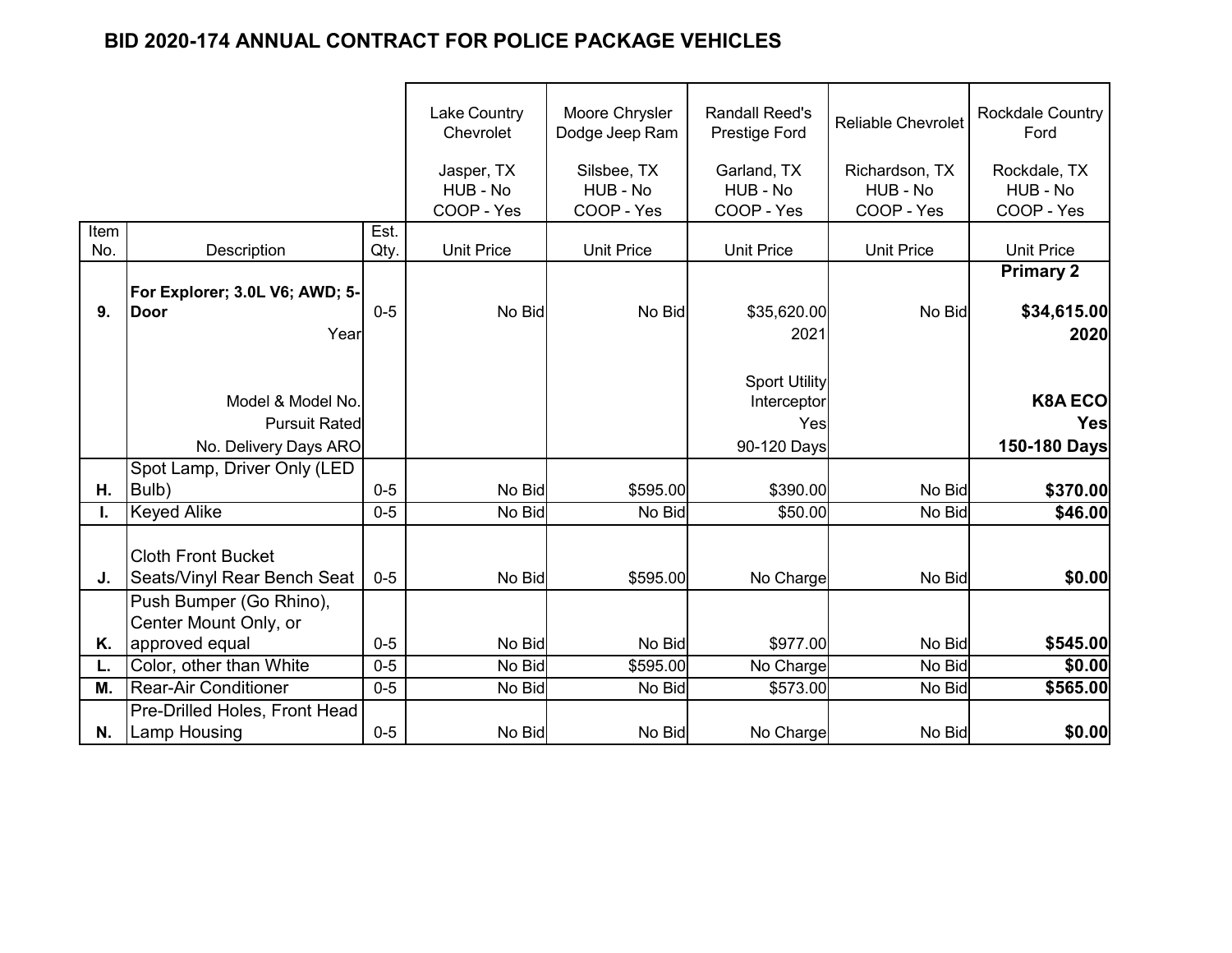|      |                                                          |         | Sam Pack's Five<br><b>Star Ford</b>      | Silsbee Ford                          |
|------|----------------------------------------------------------|---------|------------------------------------------|---------------------------------------|
|      |                                                          |         | Carrollton, TX<br>HUB - No<br>COOP - Yes | Silsbee, TX<br>HUB - No<br>COOP - Yes |
| Item |                                                          | Est.    |                                          |                                       |
| No.  | Description                                              | Qty.    | <b>Unit Price</b>                        | <b>Unit Price</b>                     |
| 9.   | For Explorer; 3.0L V6; AWD; 5-<br>Door                   | $0 - 5$ | <b>Primary 1</b><br>\$33,699.00          | \$37,340.00                           |
|      | Year                                                     |         | 2021                                     | 2021                                  |
|      |                                                          |         | K <sub>8</sub> A                         |                                       |
|      | Model & Model No.                                        |         |                                          | K <sub>8</sub> A                      |
|      | <b>Pursuit Rated</b>                                     |         | <b>Yes</b>                               | Yes                                   |
|      | No. Delivery Days ARO                                    |         | 120-150 Days                             | 90-120 Days                           |
|      | Spot Lamp, Driver Only (LED                              |         |                                          |                                       |
| Η.   | Bulb)                                                    | $0-5$   | \$395.00                                 | \$395.00                              |
| L.   | <b>Keyed Alike</b>                                       | $0 - 5$ | \$50.00                                  | \$50.00                               |
| J.   | <b>Cloth Front Bucket</b><br>Seats/Vinyl Rear Bench Seat | $0 - 5$ | <b>Standard</b>                          | \$0.00                                |
|      | Push Bumper (Go Rhino),<br>Center Mount Only, or         |         |                                          |                                       |
| Κ.   | approved equal                                           | $0 - 5$ | \$679.00                                 | \$385.00                              |
| L.   | Color, other than White                                  | $0 - 5$ | No Charge                                | \$0.00                                |
| М.   | <b>Rear-Air Conditioner</b>                              | $0 - 5$ | \$610.00                                 | \$0.00                                |
| Ν.   | Pre-Drilled Holes, Front Head<br>Lamp Housing            | $0 - 5$ | No Charge                                | \$0.00                                |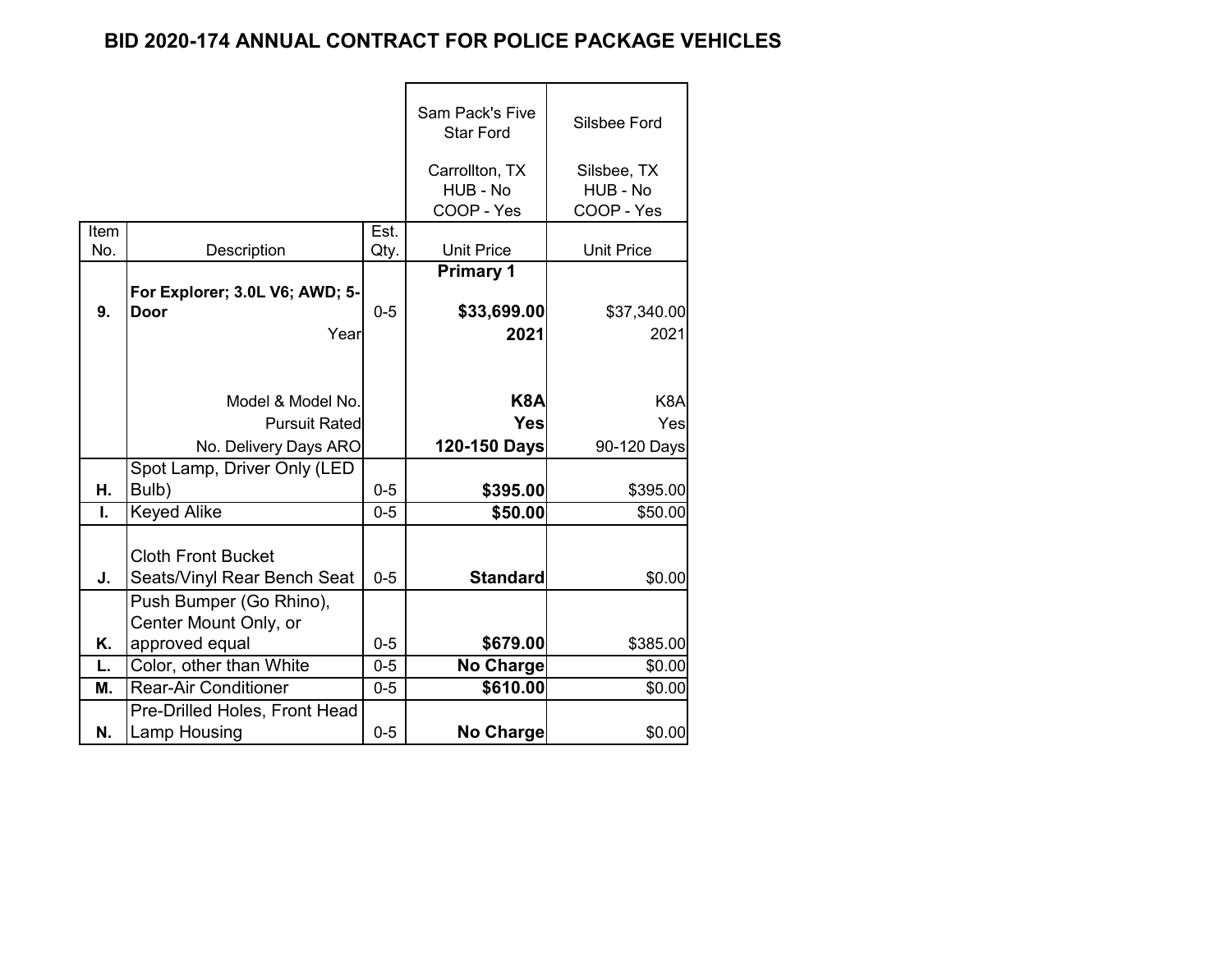|                 |                                                    |       | <b>Caldwell Country</b><br>Chevrolet | Dodge City of<br><b>McKinney</b> | <b>Ed Morse</b><br>Automotive<br>Freedom<br>Chevrolet | Ed Morse<br>Automotive<br>Freedom Dodge | Grapevine DCJ,<br><b>LLC</b> |
|-----------------|----------------------------------------------------|-------|--------------------------------------|----------------------------------|-------------------------------------------------------|-----------------------------------------|------------------------------|
|                 |                                                    |       | Caldwell, TX                         | McKinney, TX                     | Dallas, TX                                            | Duncanville, TX                         | Grapevine, TX                |
|                 |                                                    |       | HUB - No<br>COOP - Yes               | HUB - No<br>COOP - Yes           | HUB - No<br>COOP - Yes                                | HUB - No<br>COOP - Yes                  | HUB - No<br>COOP - Yes       |
| Item            |                                                    | Est.  |                                      |                                  |                                                       |                                         |                              |
| No.             | Description                                        | Qty.  | <b>Unit Price</b>                    | <b>Unit Price</b>                | <b>Unit Price</b>                                     | <b>Unit Price</b>                       | <b>Unit Price</b>            |
|                 | <b>Section IV Police Package Full-Size Utility</b> |       |                                      |                                  |                                                       |                                         |                              |
| <b>Vehicles</b> |                                                    |       | <b>Primary 1</b>                     |                                  | <b>Primary 3</b>                                      |                                         |                              |
|                 | Chevrolet Tahoe, 5.3L V8,                          |       |                                      |                                  |                                                       |                                         |                              |
|                 | 10. 2WD; 5-Door                                    | $0-5$ | \$33,075.00                          | No Bid                           | \$33,500.00                                           | No Bid                                  | No Bid                       |
|                 | Year                                               |       | 2021                                 |                                  | 2021                                                  |                                         |                              |
|                 | Model & Model No.                                  |       | <b>Tahoe CC10706</b>                 |                                  | Tahoe 9C1                                             |                                         |                              |
|                 | <b>Pursuit Ratedl</b>                              |       | Yes                                  |                                  | <b>Yes</b>                                            |                                         |                              |
|                 |                                                    |       | 150                                  |                                  |                                                       |                                         |                              |
|                 | No. Delivery Days ARO                              |       | <b>Approximately</b>                 |                                  | 60-90 Days                                            |                                         |                              |
|                 |                                                    |       | <b>Primary 1</b>                     |                                  | <b>Primary 3</b>                                      |                                         |                              |
|                 | <b>Chevrolet Tahoe; 5.3L V8;</b>                   |       |                                      |                                  |                                                       |                                         |                              |
| 11.             | 4WD; 5-Door                                        | $0-5$ | \$35,875.00                          | No Bid                           | \$36,300.00                                           | No Bid                                  | No Bid                       |
|                 | Year                                               |       | 2021                                 |                                  | 2021                                                  |                                         |                              |
|                 |                                                    |       |                                      |                                  |                                                       |                                         |                              |
|                 | Model & Model No.                                  |       | <b>Tahoe CK10706</b>                 |                                  | Tahoe 9C1                                             |                                         |                              |
|                 | <b>Pursuit Rated</b>                               |       | Yes                                  |                                  | <b>Yes</b>                                            |                                         |                              |
|                 |                                                    |       | 150                                  |                                  |                                                       |                                         |                              |
|                 | No. Delivery Days ARO                              |       | <b>Approximately</b>                 |                                  | 60-90 Days                                            |                                         |                              |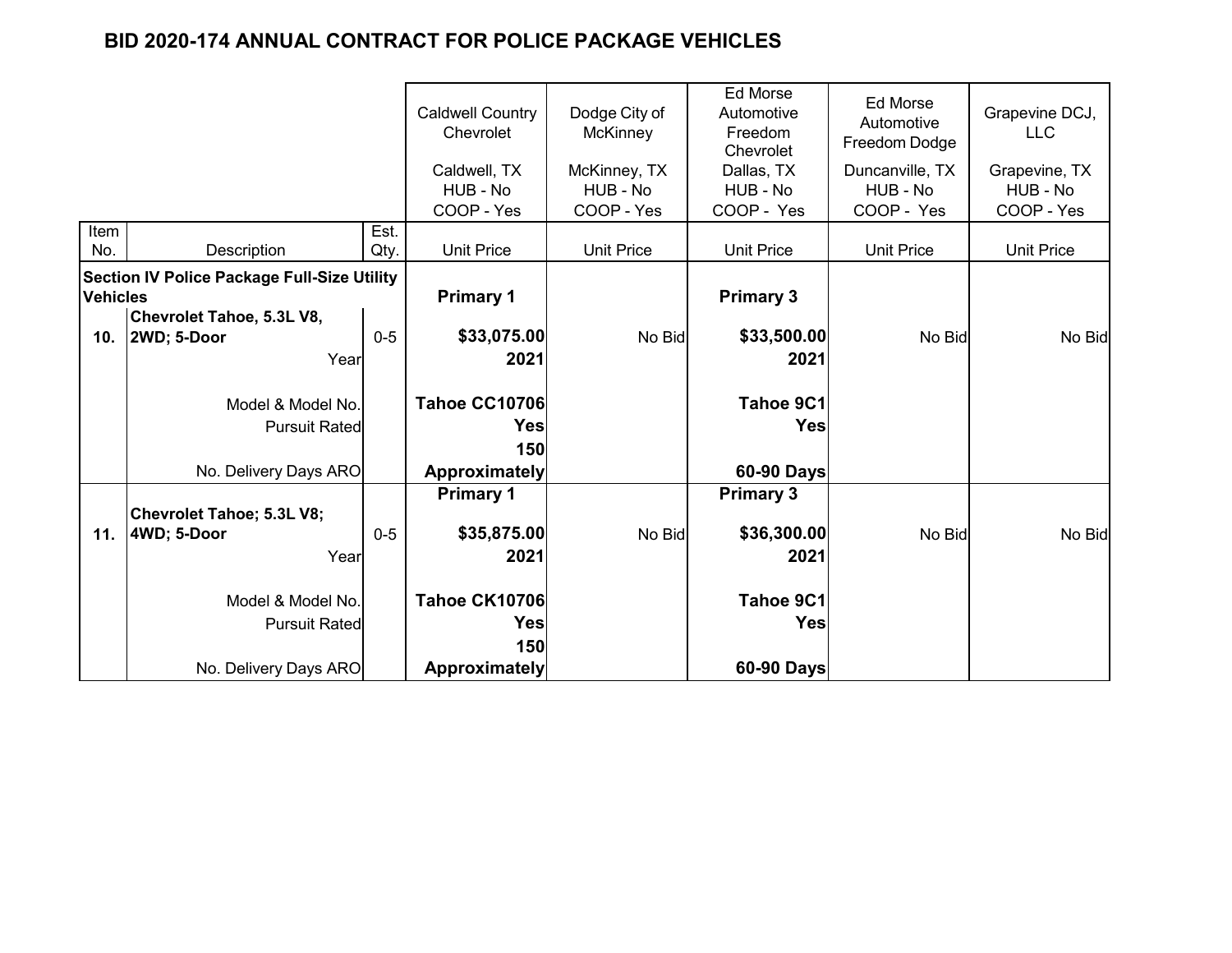|                 |                                                    |         | <b>Holiday Chrysler</b><br>Dodge Jeep Ram | Holiday Chevrolet                      | <b>Holiday Ford</b>        | Jacksboro FM<br>LLC, d/b/a Four<br><b>Stars Ford</b> | Jim Bass Ford              |
|-----------------|----------------------------------------------------|---------|-------------------------------------------|----------------------------------------|----------------------------|------------------------------------------------------|----------------------------|
|                 |                                                    |         | Graham, TX<br>HUB - No                    | Whitesboro, TX<br>HUB - No             | Whitesboro, TX<br>HUB - No | Jacksboro, TX<br>HUB - Yes                           | San Angelo, TX<br>HUB - No |
|                 |                                                    |         | COOP - Yes                                | COOP - Yes                             | COOP - Yes                 | COOP - Yes                                           | COOP - Yes                 |
| Item            |                                                    | Est.    |                                           |                                        |                            |                                                      |                            |
| No.             | Description                                        | Qty.    | <b>Unit Price</b>                         | <b>Unit Price</b><br><b>Unit Price</b> |                            | <b>Unit Price</b>                                    | <b>Unit Price</b>          |
| <b>Vehicles</b> | <b>Section IV Police Package Full-Size Utility</b> |         |                                           |                                        |                            |                                                      |                            |
|                 | Chevrolet Tahoe, 5.3L V8,                          |         |                                           |                                        |                            |                                                      |                            |
| 10.             | 2WD; 5-Door                                        | $0 - 5$ | No Bid                                    | \$33,795.00                            | No Bid                     | No Bid                                               | No Bid                     |
|                 | Year                                               |         |                                           | 2021                                   |                            |                                                      |                            |
|                 |                                                    |         |                                           | Tahoe 9C1                              |                            |                                                      |                            |
|                 | Model & Model No.<br><b>Pursuit Rated</b>          |         |                                           | CC10706                                |                            |                                                      |                            |
|                 |                                                    |         |                                           | Yes                                    |                            |                                                      |                            |
|                 | No. Delivery Days ARO                              |         |                                           | 90-120 Days                            |                            |                                                      |                            |
|                 | <b>Chevrolet Tahoe; 5.3L V8;</b>                   |         |                                           |                                        |                            |                                                      |                            |
| 11.             | 4WD; 5-Door                                        | $0-5$   | No Bid                                    | \$36,545.00                            | No Bid                     | No Bid                                               | No Bid                     |
|                 | Year                                               |         |                                           | 2021                                   |                            |                                                      |                            |
|                 |                                                    |         |                                           | Tahoe 9C1                              |                            |                                                      |                            |
|                 | Model & Model No.                                  |         |                                           | CK10706                                |                            |                                                      |                            |
|                 | <b>Pursuit Rated</b>                               |         |                                           | Yes                                    |                            |                                                      |                            |
|                 | No. Delivery Days ARO                              |         |                                           | 90-120 Days                            |                            |                                                      |                            |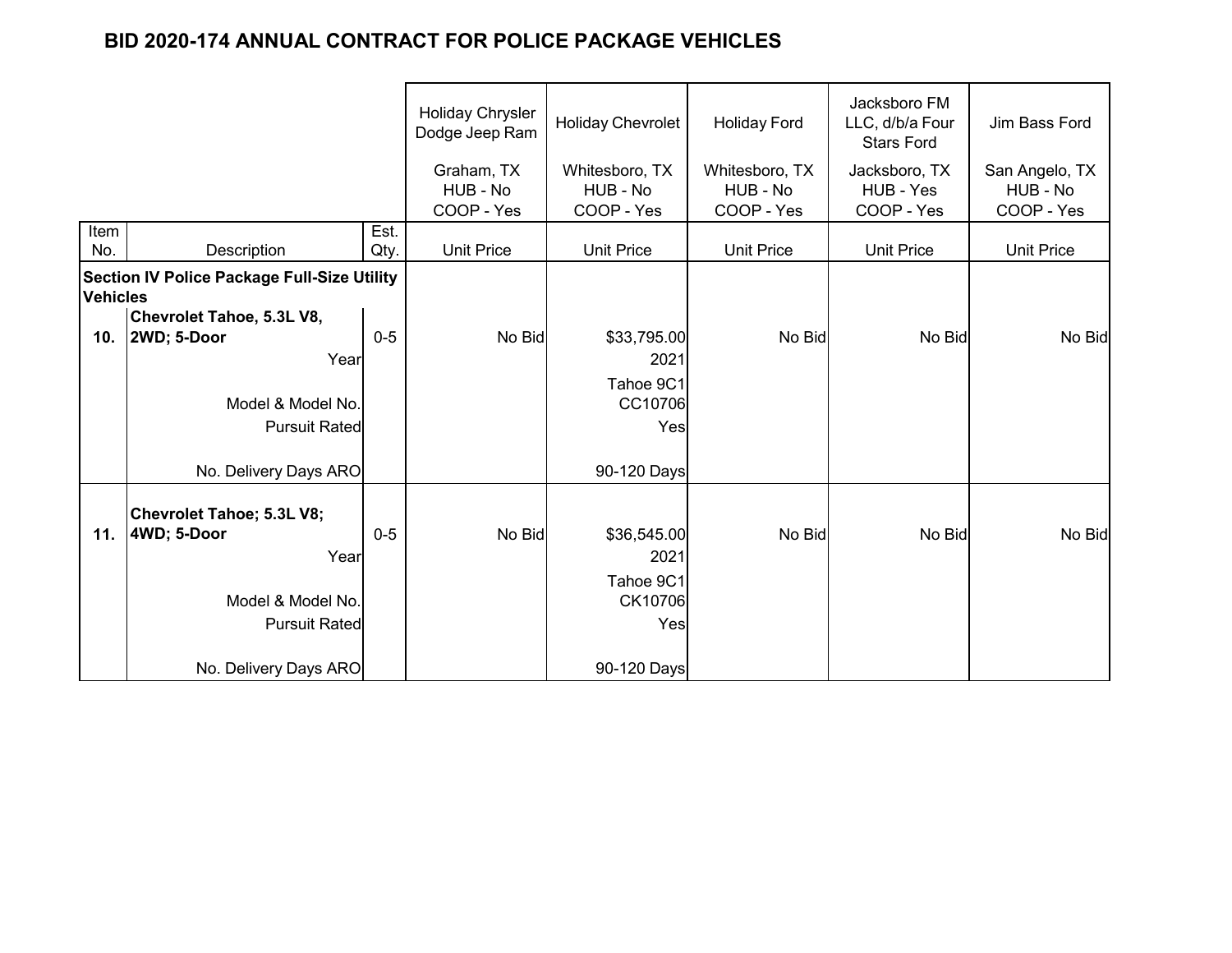|                 |                                                    |         | <b>Lake Country</b><br>Chevrolet | Moore Chrysler<br>Dodge Jeep Ram | <b>Randall Reed's</b><br>Prestige Ford | <b>Reliable Chevrolet</b>  | Rockdale Country<br>Ford |
|-----------------|----------------------------------------------------|---------|----------------------------------|----------------------------------|----------------------------------------|----------------------------|--------------------------|
|                 |                                                    |         | Jasper, TX<br>HUB - No           | Silsbee, TX<br>HUB - No          | Garland, TX<br>HUB - No                | Richardson, TX<br>HUB - No | Rockdale, TX<br>HUB - No |
|                 |                                                    |         | COOP - Yes                       | COOP - Yes                       | COOP - Yes                             | COOP - Yes                 | COOP - Yes               |
| Item            |                                                    | Est.    |                                  |                                  |                                        |                            |                          |
| No.             | <b>Description</b>                                 | Qty.    | <b>Unit Price</b>                | <b>Unit Price</b>                | <b>Unit Price</b>                      | <b>Unit Price</b>          | <b>Unit Price</b>        |
| <b>Vehicles</b> | <b>Section IV Police Package Full-Size Utility</b> |         |                                  |                                  |                                        | <b>Primary 2</b>           |                          |
|                 | Chevrolet Tahoe, 5.3L V8,                          |         |                                  |                                  |                                        |                            |                          |
| 10.             | 2WD; 5-Door                                        | $0 - 5$ | \$33,718.00                      | No Bid                           | No Bid                                 | \$33,313.00                | No Bid                   |
|                 | Year                                               |         | 2021                             |                                  |                                        | 2021                       |                          |
|                 |                                                    |         | Tahoe 9C1                        |                                  |                                        |                            |                          |
|                 | Model & Model No.                                  |         | CC10706                          |                                  |                                        | <b>Tahoe CC15706</b>       |                          |
|                 | <b>Pursuit Rated</b>                               |         | Yes                              |                                  |                                        | <b>Yes</b>                 |                          |
|                 | No. Delivery Days ARO                              |         | 90-120 Days                      |                                  |                                        | 65-85 Days                 |                          |
|                 |                                                    |         |                                  |                                  |                                        | <b>Primary 2</b>           |                          |
|                 | Chevrolet Tahoe; 5.3L V8;                          |         |                                  |                                  |                                        |                            |                          |
| 11.             | 4WD; 5-Door                                        | $0-5$   | \$36,452.00                      | No Bid                           | No Bid                                 | \$36,061.00                | No Bid                   |
|                 | Year                                               |         | 2021                             |                                  |                                        | 2021                       |                          |
|                 |                                                    |         | Tahoe 9C1                        |                                  |                                        |                            |                          |
|                 | Model & Model No.                                  |         | CK10706                          |                                  |                                        | <b>Tahoe CK15706</b>       |                          |
|                 | <b>Pursuit Rated</b>                               |         | Yes                              |                                  |                                        | <b>Yes</b>                 |                          |
|                 |                                                    |         |                                  |                                  |                                        |                            |                          |
|                 | No. Delivery Days ARO                              |         | 90-120 Days                      |                                  |                                        | 65-85 Days                 |                          |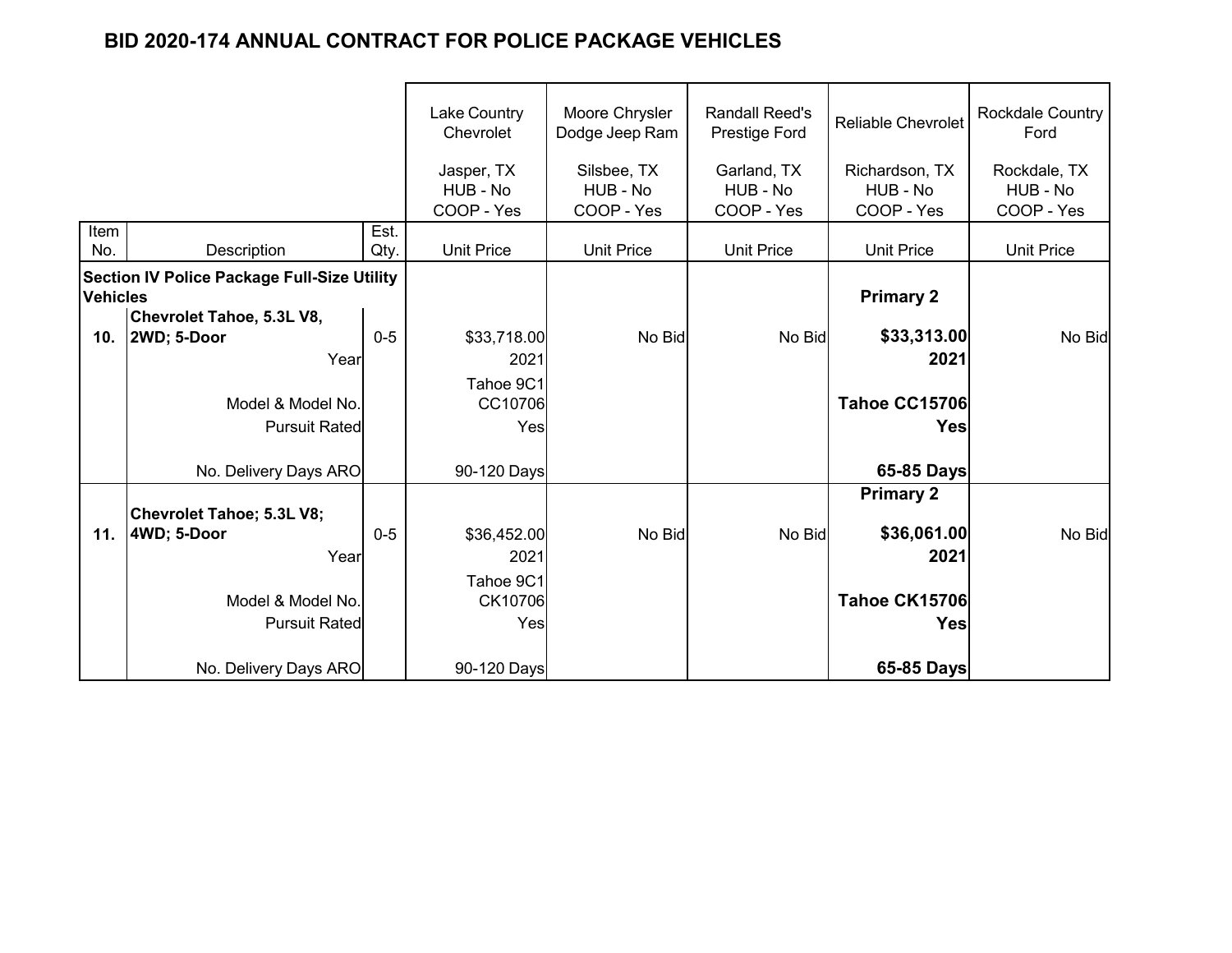|                 |                                                                    |         | Sam Pack's Five<br><b>Star Ford</b>      | Silsbee Ford                          |
|-----------------|--------------------------------------------------------------------|---------|------------------------------------------|---------------------------------------|
|                 |                                                                    |         | Carrollton, TX<br>HUB - No<br>COOP - Yes | Silsbee, TX<br>HUB - No<br>COOP - Yes |
| Item            |                                                                    | Est.    |                                          |                                       |
| No.             | Description                                                        | Qty.    | <b>Unit Price</b>                        | <b>Unit Price</b>                     |
| <b>Vehicles</b> | <b>Section IV Police Package Full-Size Utility</b>                 |         |                                          |                                       |
| 10.             | Chevrolet Tahoe, 5.3L V8,<br>2WD; 5-Door<br>Year                   | $0 - 5$ | No Bid                                   | No Bid                                |
|                 | Model & Model No.<br><b>Pursuit Rated</b><br>No. Delivery Days ARO |         |                                          |                                       |
| 11.             | Chevrolet Tahoe; 5.3L V8;<br>4WD; 5-Door<br>Year                   | $0 - 5$ | No Bid                                   | No Bid                                |
|                 | Model & Model No.<br><b>Pursuit Rated</b>                          |         |                                          |                                       |
|                 | No. Delivery Days ARO                                              |         |                                          |                                       |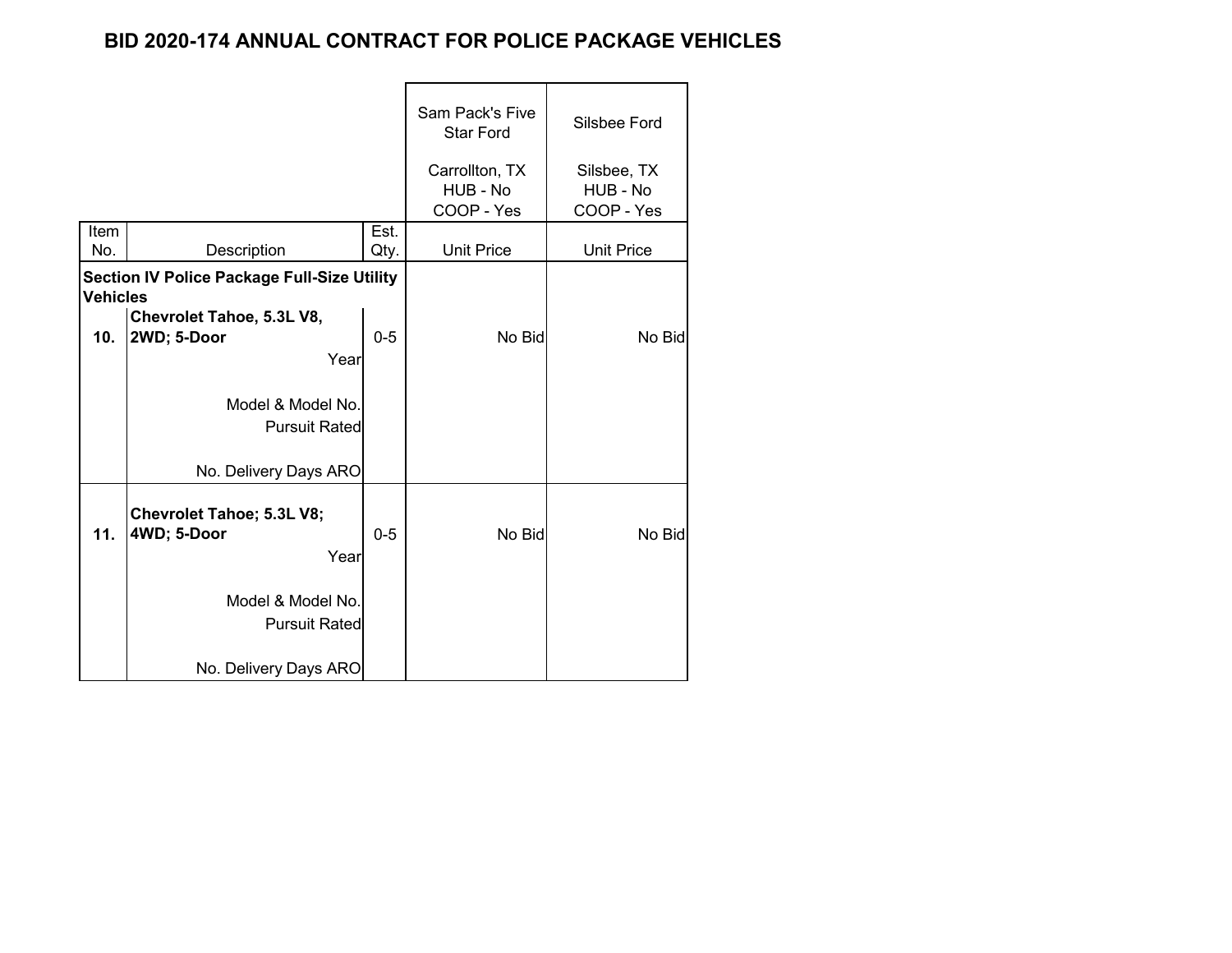|           |                                         |         | <b>Caldwell Country</b><br>Chevrolet<br>Caldwell, TX<br>HUB - No | Dodge City of<br>McKinney<br>McKinney, TX<br>HUB - No | <b>Ed Morse</b><br>Automotive<br>Freedom<br>Chevrolet<br>Dallas, TX<br>HUB - No | Ed Morse<br>Automotive<br>Freedom Dodge<br>Duncanville, TX<br>HUB - No | Grapevine DCJ,<br><b>LLC</b><br>Grapevine, TX<br>HUB - No |
|-----------|-----------------------------------------|---------|------------------------------------------------------------------|-------------------------------------------------------|---------------------------------------------------------------------------------|------------------------------------------------------------------------|-----------------------------------------------------------|
|           |                                         |         | COOP - Yes                                                       | COOP - Yes                                            | COOP - Yes                                                                      | COOP - Yes                                                             | COOP - Yes                                                |
| Item      |                                         | Est.    |                                                                  |                                                       |                                                                                 |                                                                        |                                                           |
| No.       | Description                             | Qty.    | <b>Unit Price</b>                                                | <b>Unit Price</b>                                     | <b>Unit Price</b>                                                               | <b>Unit Price</b>                                                      | <b>Unit Price</b>                                         |
| O.        | Spot Lamp, Driver Only (LED<br>Bulb)    | $0 - 5$ | \$704.00                                                         | No Bid                                                | \$450.00                                                                        | No Bid                                                                 | No Bid                                                    |
| <b>P.</b> | <b>Keyed Alike</b>                      | $0-5$   | \$25.00                                                          | No Bid                                                | \$88.00                                                                         | No Bid                                                                 | No Bid                                                    |
|           |                                         |         |                                                                  |                                                       |                                                                                 |                                                                        |                                                           |
|           | <b>Cloth Front Bucket</b>               |         |                                                                  |                                                       |                                                                                 |                                                                        |                                                           |
| Q.        | Seats/Vinyl Rear Bench Seat             | $0 - 5$ | \$0.00                                                           | No Bid                                                | No Charge                                                                       | No Bid                                                                 | No Bid                                                    |
|           | Push Bumper (Go Rhino),                 |         |                                                                  |                                                       |                                                                                 |                                                                        |                                                           |
|           | Center Mount Only, or                   |         |                                                                  |                                                       |                                                                                 |                                                                        |                                                           |
| R.        | approved equal                          | $0-5$   | \$585.00                                                         | No Bid                                                | \$380.00                                                                        | No Bid                                                                 | No Bid                                                    |
| S.        | Color, other than White                 | $0-5$   | \$0.00                                                           | No Bid                                                | No Charge                                                                       | No Bid                                                                 | No Bid                                                    |
| T.        | <b>Rear-Air Conditioner</b>             | $0-5$   | \$0.00                                                           | No Bid                                                | No Charge                                                                       | No Bid                                                                 | No Bid                                                    |
|           | Pre-Drilled Holes, Front Head           |         |                                                                  |                                                       |                                                                                 |                                                                        |                                                           |
| U.        | <b>Lamp Housing</b>                     | $0 - 5$ | \$44.00                                                          | No Bid                                                | \$300.00                                                                        | No Bid                                                                 | No Bid                                                    |
|           | <b>Section I Special Service Sedans</b> |         |                                                                  |                                                       |                                                                                 |                                                                        |                                                           |
|           | Ford Hybrid Sedan; 2.0L                 |         |                                                                  |                                                       |                                                                                 |                                                                        |                                                           |
| 12.       | <b>PHEV; FWD; 4-Door</b>                | $0 - 5$ | No Bid                                                           | No Bid                                                | No Bid                                                                          | No Bid                                                                 | No Bid                                                    |
|           | Year                                    |         |                                                                  |                                                       |                                                                                 |                                                                        |                                                           |
|           | Model & Model No.                       |         |                                                                  |                                                       |                                                                                 |                                                                        |                                                           |
|           | No. Delivery Days ARO                   |         |                                                                  |                                                       |                                                                                 |                                                                        |                                                           |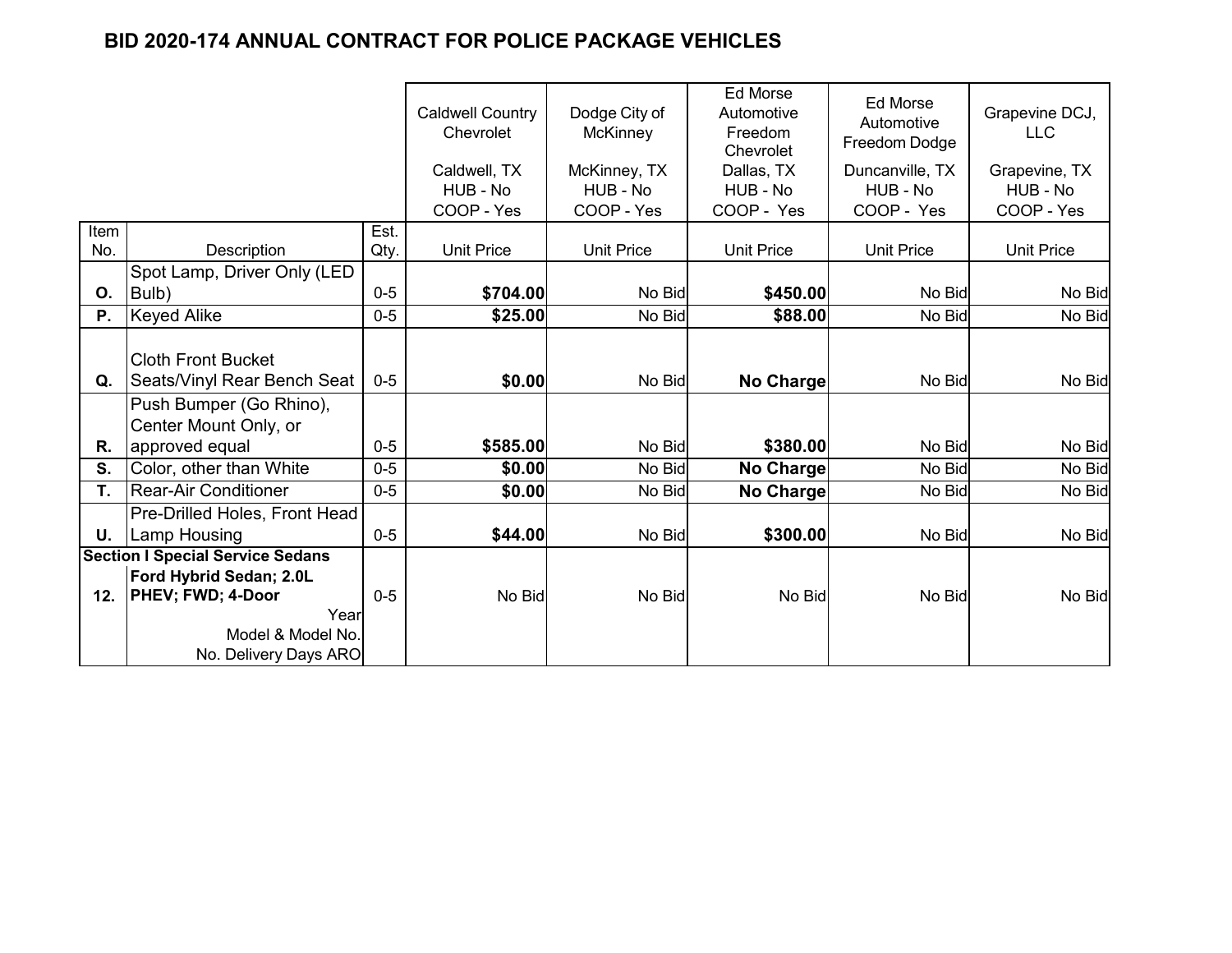|           |                                         |         | <b>Holiday Chrysler</b><br>Dodge Jeep Ram | <b>Holiday Chevrolet</b> | <b>Holiday Ford</b> | Jacksboro FM<br>LLC, d/b/a Four<br><b>Stars Ford</b> | Jim Bass Ford     |
|-----------|-----------------------------------------|---------|-------------------------------------------|--------------------------|---------------------|------------------------------------------------------|-------------------|
|           |                                         |         | Graham, TX                                | Whitesboro, TX           | Whitesboro, TX      | Jacksboro, TX                                        | San Angelo, TX    |
|           |                                         |         | HUB - No                                  | HUB - No                 | HUB - No            | HUB - Yes                                            | HUB - No          |
|           |                                         |         | COOP - Yes                                | COOP - Yes               | COOP - Yes          | COOP - Yes                                           | COOP - Yes        |
| Item      |                                         | Est.    |                                           |                          |                     |                                                      |                   |
| No.       | Description                             | Qty.    | <b>Unit Price</b>                         | <b>Unit Price</b>        | <b>Unit Price</b>   | <b>Unit Price</b>                                    | <b>Unit Price</b> |
|           | Spot Lamp, Driver Only (LED             |         |                                           |                          |                     |                                                      |                   |
| 0.        | Bulb)                                   | $0 - 5$ | No Bid                                    | \$495.00                 | No Bid              | No Bid                                               | No Bid            |
| <b>P.</b> | <b>Keyed Alike</b>                      | $0-5$   | No Bid                                    | \$27.00                  | No Bid              | No Bid                                               | No Bid            |
|           |                                         |         |                                           |                          |                     |                                                      |                   |
|           | <b>Cloth Front Bucket</b>               |         |                                           |                          |                     |                                                      |                   |
| Q.        | Seats/Vinyl Rear Bench Seat             | $0 - 5$ | No Bid                                    | Included                 | No Bid              | No Bid                                               | No Bid            |
|           | Push Bumper (Go Rhino),                 |         |                                           |                          |                     |                                                      |                   |
|           | Center Mount Only, or                   |         |                                           |                          |                     |                                                      |                   |
| R.        | approved equal                          | $0 - 5$ | No Bid                                    | \$340.00                 | No Bid              | No Bid                                               | No Bid            |
| S.        | Color, other than White                 | $0 - 5$ | No Bid                                    | Included                 | No Bid              | No Bid                                               | No Bid            |
| T.        | <b>Rear-Air Conditioner</b>             | $0 - 5$ | No Bid                                    | Included                 | No Bid              | No Bid                                               | No Bid            |
|           | Pre-Drilled Holes, Front Head           |         |                                           |                          |                     |                                                      |                   |
| U.        | <b>Lamp Housing</b>                     | $0 - 5$ | No Bid                                    | \$120.00                 | No Bid              | No Bid                                               | No Bid            |
|           | <b>Section I Special Service Sedans</b> |         |                                           |                          |                     |                                                      |                   |
|           | Ford Hybrid Sedan; 2.0L                 |         |                                           |                          |                     |                                                      |                   |
| 12.       | <b>PHEV; FWD; 4-Door</b>                | $0 - 5$ | No Bid                                    | No Bid                   | No Bid              | No Bid                                               | No Bid            |
|           | Year                                    |         |                                           |                          |                     |                                                      |                   |
|           | Model & Model No.                       |         |                                           |                          |                     |                                                      |                   |
|           | No. Delivery Days ARO                   |         |                                           |                          |                     |                                                      |                   |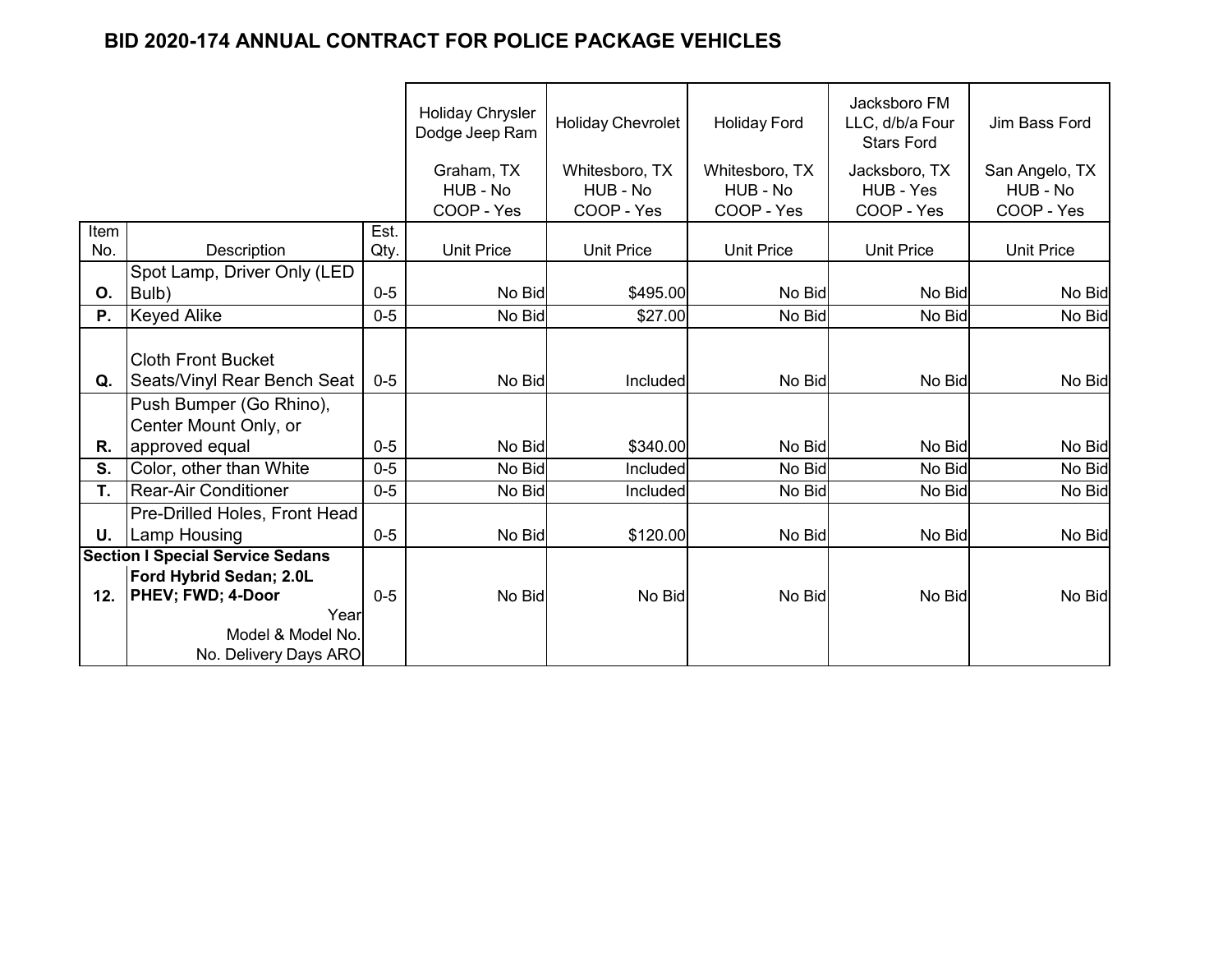|      |                                         |         | <b>Lake Country</b><br>Chevrolet | Moore Chrysler<br>Dodge Jeep Ram | <b>Randall Reed's</b><br>Prestige Ford | <b>Reliable Chevrolet</b> | <b>Rockdale Country</b><br>Ford |
|------|-----------------------------------------|---------|----------------------------------|----------------------------------|----------------------------------------|---------------------------|---------------------------------|
|      |                                         |         | Jasper, TX                       | Silsbee, TX                      | Garland, TX                            | Richardson, TX            | Rockdale, TX                    |
|      |                                         |         | HUB - No<br>COOP - Yes           | HUB - No<br>COOP - Yes           | HUB - No<br>COOP - Yes                 | HUB - No<br>COOP - Yes    | HUB - No<br>COOP - Yes          |
| Item |                                         | Est.    |                                  |                                  |                                        |                           |                                 |
| No.  | Description                             | Qty.    | <b>Unit Price</b>                | <b>Unit Price</b>                | <b>Unit Price</b>                      | <b>Unit Price</b>         | <b>Unit Price</b>               |
|      | Spot Lamp, Driver Only (LED             |         |                                  |                                  |                                        |                           |                                 |
| O.   | Bulb)                                   | $0 - 5$ | \$794.00                         | No Bid                           | No Bid                                 | \$705.00                  | No Bid                          |
| Ρ.   | <b>Keyed Alike</b>                      | $0 - 5$ | \$23.00                          | No Bid                           | No Bid                                 | \$23.00                   | No Bid                          |
|      |                                         |         |                                  |                                  |                                        |                           |                                 |
|      | <b>Cloth Front Bucket</b>               |         |                                  |                                  |                                        |                           |                                 |
| Q.   | Seats/Vinyl Rear Bench Seat             | $0-5$   | \$0.00                           | No Bid                           | No Bid                                 | \$0.00                    | No Bid                          |
|      | Push Bumper (Go Rhino),                 |         |                                  |                                  |                                        |                           |                                 |
|      | Center Mount Only, or                   |         |                                  |                                  |                                        |                           |                                 |
| R.   | approved equal                          | $0 - 5$ | \$590.00                         | No Bid                           | No Bid                                 | \$500.00                  | No Bid                          |
| S.   | Color, other than White                 | $0 - 5$ | \$0.00                           | No Bid                           | No Bid                                 | <b>Standard</b>           | No Bid                          |
| T.   | <b>Rear-Air Conditioner</b>             | $0 - 5$ | \$0.00                           | No Bid                           | No Bid                                 | <b>Standard</b>           | No Bid                          |
|      | Pre-Drilled Holes, Front Head           |         |                                  |                                  |                                        |                           |                                 |
| U.   | <b>Lamp Housing</b>                     | $0 - 5$ | N/A                              | No Bid                           | No Bid                                 | N/A                       | No Bid                          |
|      | <b>Section I Special Service Sedans</b> |         |                                  |                                  |                                        |                           |                                 |
|      | Ford Hybrid Sedan; 2.0L                 |         |                                  |                                  |                                        |                           |                                 |
| 12.  | <b>PHEV; FWD; 4-Door</b>                | $0 - 5$ | No Bid                           | No Bid                           | No Bid                                 | No Bid                    | No Bid                          |
|      | Year<br>Model & Model No.               |         |                                  |                                  |                                        |                           |                                 |
|      | No. Delivery Days ARO                   |         |                                  |                                  |                                        |                           |                                 |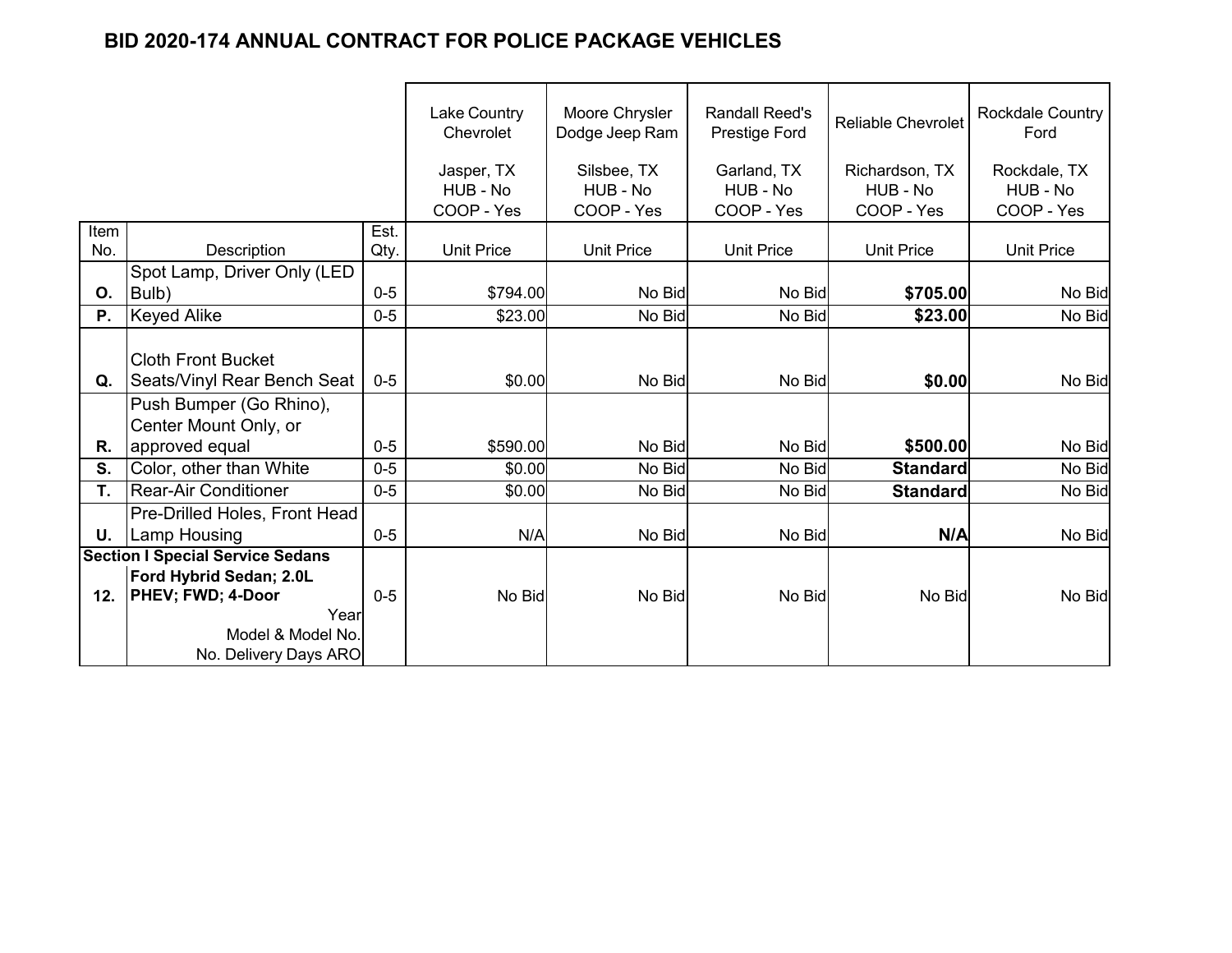|      |                                                                                                    |         | Sam Pack's Five<br><b>Star Ford</b> | Silsbee Ford            |
|------|----------------------------------------------------------------------------------------------------|---------|-------------------------------------|-------------------------|
|      |                                                                                                    |         | Carrollton, TX<br>HUB - No          | Silsbee, TX<br>HUB - No |
|      |                                                                                                    |         | COOP - Yes                          | COOP - Yes              |
| Item |                                                                                                    | Est.    |                                     |                         |
| No.  | Description                                                                                        | Qty.    | <b>Unit Price</b>                   | <b>Unit Price</b>       |
|      | Spot Lamp, Driver Only (LED                                                                        |         |                                     |                         |
| О.   | Bulb)                                                                                              | $0 - 5$ | No Bid                              | No Bid                  |
| Ρ.   | <b>Keyed Alike</b>                                                                                 | $0 - 5$ | No Bid                              | No Bid                  |
| Q.   | <b>Cloth Front Bucket</b><br>Seats/Vinyl Rear Bench Seat                                           | $0 - 5$ | No Bid                              | No Bid                  |
| R.   | Push Bumper (Go Rhino),<br>Center Mount Only, or<br>approved equal                                 | $0 - 5$ | No Bid                              | No Bid                  |
| S.   | Color, other than White                                                                            | $0-5$   | No Bid                              | No Bid                  |
| T.   | <b>Rear-Air Conditioner</b>                                                                        | $0-5$   | No Bid                              | No Bid                  |
|      | Pre-Drilled Holes, Front Head                                                                      |         |                                     |                         |
| U.   | Lamp Housing                                                                                       | $0 - 5$ | No Bid                              | No Bid                  |
|      | <b>Section I Special Service Sedans</b>                                                            |         |                                     |                         |
| 12.  | Ford Hybrid Sedan; 2.0L<br>PHEV; FWD; 4-Door<br>Year<br>Model & Model No.<br>No. Delivery Days ARO | $0 - 5$ | No Bid                              | No Bid                  |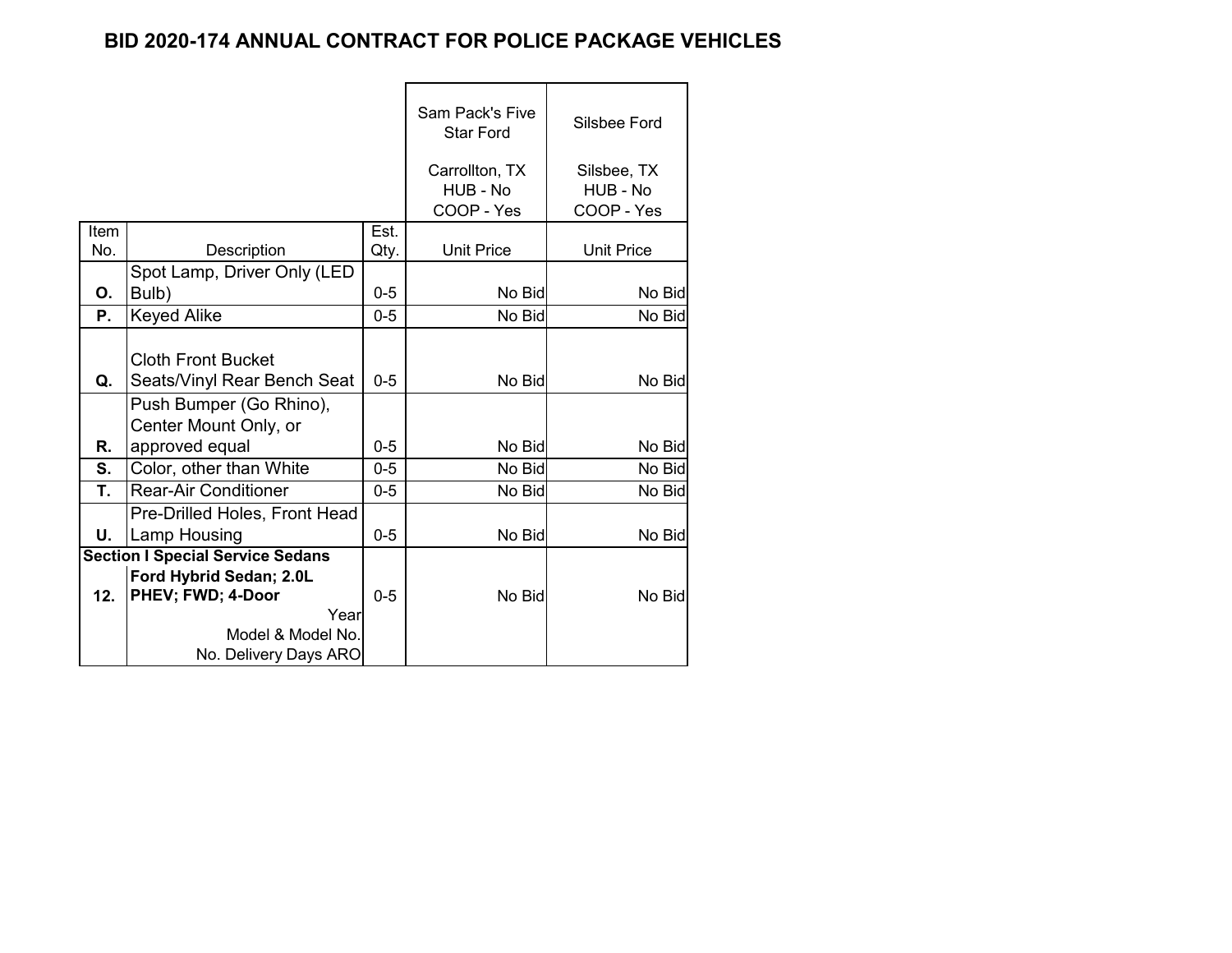|             |                                                |              | <b>Caldwell Country</b><br>Chevrolet | Dodge City of<br><b>McKinney</b> | <b>Ed Morse</b><br>Automotive<br>Freedom<br>Chevrolet | <b>Ed Morse</b><br>Automotive<br>Freedom Dodge | Grapevine DCJ,<br><b>LLC</b> |
|-------------|------------------------------------------------|--------------|--------------------------------------|----------------------------------|-------------------------------------------------------|------------------------------------------------|------------------------------|
|             |                                                |              | Caldwell, TX                         | McKinney, TX                     | Dallas, TX                                            | Duncanville, TX                                | Grapevine, TX                |
|             |                                                |              | HUB - No                             | HUB - No                         | HUB - No                                              | HUB - No                                       | HUB - No                     |
|             |                                                |              | COOP - Yes                           | COOP - Yes                       | COOP - Yes                                            | COOP - Yes                                     | COOP - Yes                   |
| Item<br>No. | Description                                    | Est.<br>Qty. | <b>Unit Price</b>                    | <b>Unit Price</b>                | <b>Unit Price</b>                                     | <b>Unit Price</b>                              | <b>Unit Price</b>            |
|             | <b>Section II Special Service Pickup Truck</b> |              | <b>Primary 2</b>                     |                                  |                                                       |                                                |                              |
|             | Chevrolet 1/2 Ton; 5.3L V8;                    |              |                                      |                                  |                                                       |                                                |                              |
| 13.         | 2WD; Crew Cab                                  | $0-5$        | \$25,775.00                          | No Bid                           | \$27,600.00                                           | No Bid                                         | No Bid                       |
|             | Year                                           |              | 2021                                 |                                  | 2021                                                  |                                                |                              |
|             |                                                |              |                                      |                                  |                                                       |                                                |                              |
|             | Model & Model No.                              |              | CC10543                              |                                  | Silverado 5W4                                         |                                                |                              |
|             |                                                |              | 150                                  |                                  |                                                       |                                                |                              |
|             | No. Delivery Days ARO                          |              | Approximately                        |                                  | 75-95 Days                                            |                                                |                              |
|             |                                                |              | <b>Primary 1</b>                     |                                  | <b>Primary 3</b>                                      |                                                |                              |
|             | Chevrolet 1/2 Ton; 5.3L V8;                    |              |                                      |                                  |                                                       |                                                |                              |
| 14.         | 4WD; Crew Cab                                  | $0-5$        | \$27,989.00                          | No Bid                           | \$28,800.00                                           | No Bid                                         | No Bid                       |
|             | Year                                           |              | 2021                                 |                                  | 2021                                                  |                                                |                              |
|             |                                                |              |                                      |                                  |                                                       |                                                |                              |
|             | Model & Model No.                              |              | CK10543                              |                                  | Silverado 5W4                                         |                                                |                              |
|             |                                                |              | 150                                  |                                  |                                                       |                                                |                              |
|             | No. Delivery Days ARO                          |              | Approximately                        |                                  | 75-95 Days                                            |                                                |                              |
|             |                                                |              |                                      |                                  |                                                       |                                                |                              |
|             | Ford F150; 3.5L V6; 2WD;                       |              |                                      |                                  |                                                       |                                                |                              |
| 15.         | <b>Crew Cab</b>                                | $0-5$        | No Bid                               | No Bid                           | No Bid                                                | No Bid                                         | No Bid                       |
|             | Year                                           |              |                                      |                                  |                                                       |                                                |                              |
|             |                                                |              |                                      |                                  |                                                       |                                                |                              |
|             | Model & Model No.                              |              |                                      |                                  |                                                       |                                                |                              |
|             | No. Delivery Days ARO                          |              |                                      |                                  |                                                       |                                                |                              |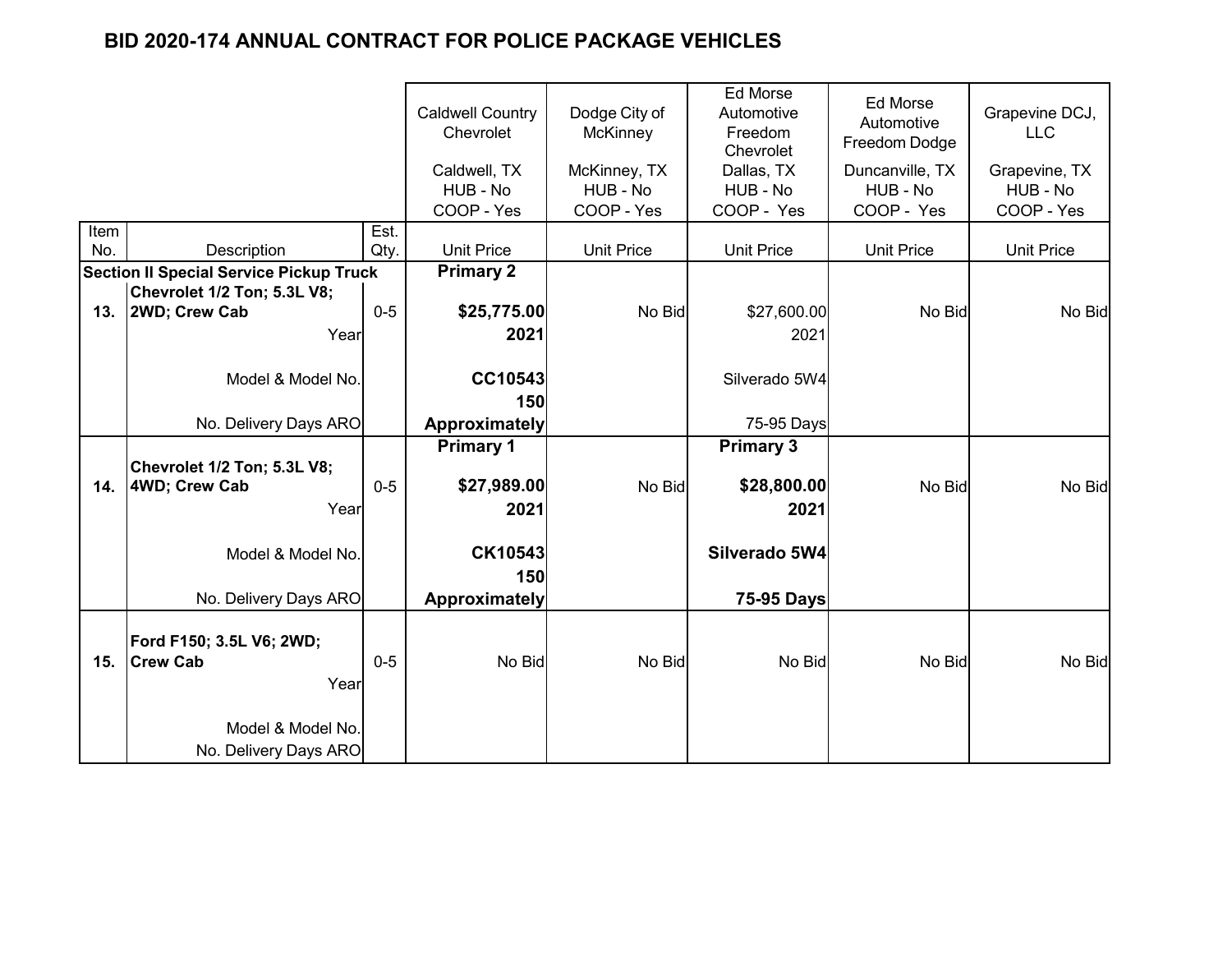|             |                                                |              | <b>Holiday Chrysler</b><br>Dodge Jeep Ram | <b>Holiday Chevrolet</b> | <b>Holiday Ford</b> | Jacksboro FM<br>LLC, d/b/a Four<br><b>Stars Ford</b> | Jim Bass Ford     |
|-------------|------------------------------------------------|--------------|-------------------------------------------|--------------------------|---------------------|------------------------------------------------------|-------------------|
|             |                                                |              | Graham, TX                                | Whitesboro, TX           | Whitesboro, TX      | Jacksboro, TX                                        | San Angelo, TX    |
|             |                                                |              | HUB - No                                  | HUB - No                 | HUB - No            | HUB - Yes                                            | HUB - No          |
|             |                                                |              | COOP - Yes                                | COOP - Yes               | COOP - Yes          | COOP - Yes                                           | COOP - Yes        |
| Item<br>No. | Description                                    | Est.<br>Qty. | <b>Unit Price</b>                         | <b>Unit Price</b>        | <b>Unit Price</b>   | <b>Unit Price</b>                                    | <b>Unit Price</b> |
|             | <b>Section II Special Service Pickup Truck</b> |              |                                           | <b>Primary 1</b>         |                     |                                                      |                   |
|             | Chevrolet 1/2 Ton; 5.3L V8;                    |              |                                           |                          |                     |                                                      |                   |
| 13.         | 2WD; Crew Cab                                  | $0 - 5$      | No Bid                                    | \$25,720.00              | No Bid              | No Bid                                               | No Bid            |
|             | Year                                           |              |                                           | 2021                     |                     |                                                      |                   |
|             |                                                |              |                                           | Silverado 5W4            |                     |                                                      |                   |
|             | Model & Model No.                              |              |                                           | CC10543                  |                     |                                                      |                   |
|             |                                                |              |                                           |                          |                     |                                                      |                   |
|             | No. Delivery Days ARO                          |              |                                           | 90-120 Days              |                     |                                                      |                   |
|             |                                                |              |                                           | <b>Primary 2</b>         |                     |                                                      |                   |
|             | Chevrolet 1/2 Ton; 5.3L V8;                    |              |                                           |                          |                     |                                                      |                   |
| 14.         | 4WD; Crew Cab                                  | $0-5$        | No Bid                                    | \$28,020.00              | No Bid              | No Bid                                               | No Bid            |
|             | Year                                           |              |                                           | 2021                     |                     |                                                      |                   |
|             |                                                |              |                                           | Silverado 5W4            |                     |                                                      |                   |
|             | Model & Model No.                              |              |                                           | CK10543                  |                     |                                                      |                   |
|             | No. Delivery Days ARO                          |              |                                           | 90-120 Days              |                     |                                                      |                   |
|             |                                                |              |                                           |                          |                     | <b>Primary 2</b>                                     |                   |
|             | Ford F150; 3.5L V6; 2WD;                       |              |                                           |                          |                     |                                                      |                   |
| 15.         | <b>Crew Cab</b>                                | $0-5$        | No Bid                                    | No Bid                   | No Bid              | \$28,876.00                                          | No Bid            |
|             | Year                                           |              |                                           |                          |                     | 2021                                                 |                   |
|             |                                                |              |                                           |                          |                     | F150 XL 4X2                                          |                   |
|             | Model & Model No.                              |              |                                           |                          |                     | W <sub>1</sub> C                                     |                   |
|             | No. Delivery Days ARO                          |              |                                           |                          |                     | 90-120 Days                                          |                   |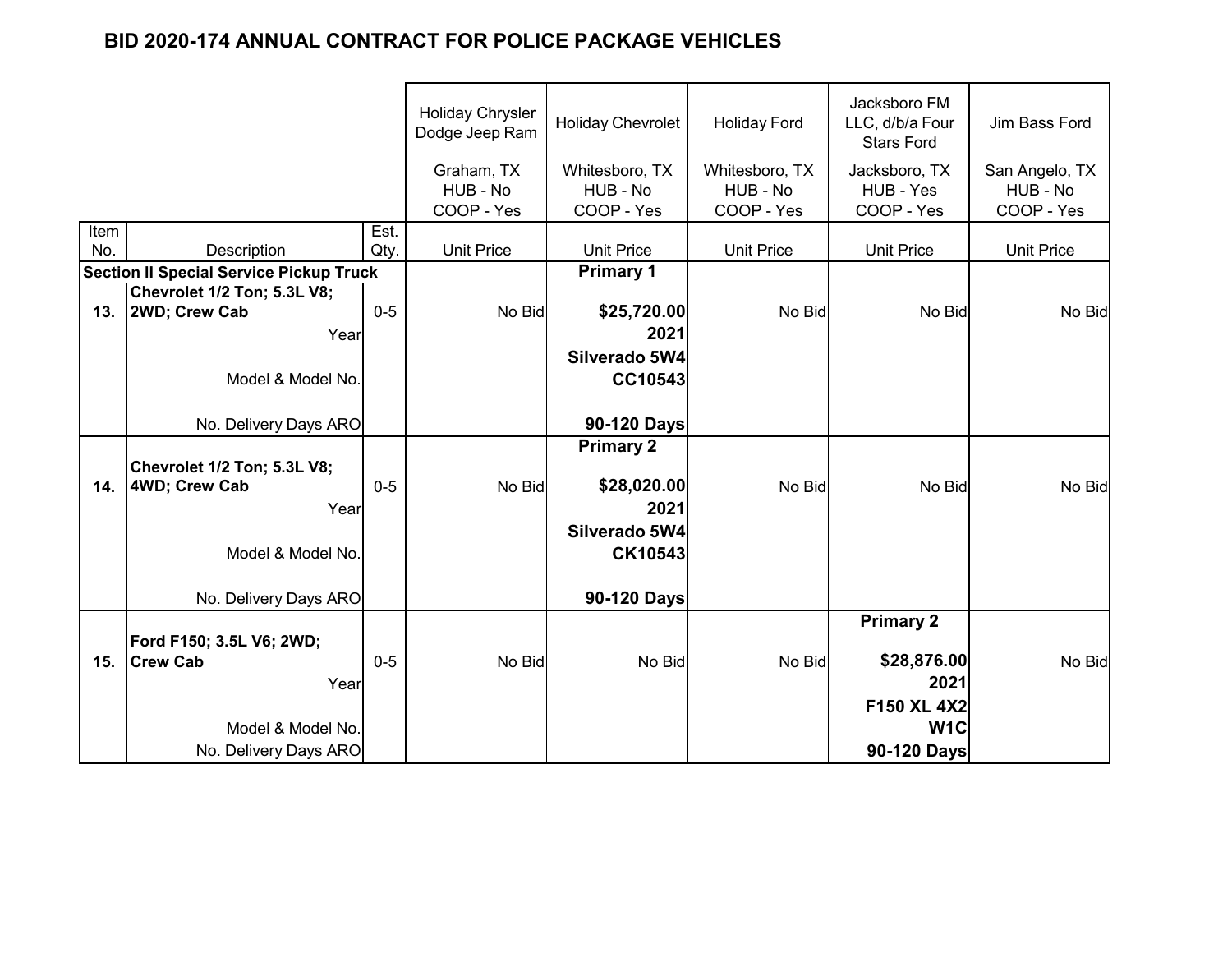|      |                                                | <b>Lake Country</b><br>Chevrolet | Moore Chrysler<br>Dodge Jeep Ram     | <b>Randall Reed's</b><br>Prestige Ford | <b>Reliable Chevrolet</b>             | Rockdale Country<br>Ford                 |                                        |
|------|------------------------------------------------|----------------------------------|--------------------------------------|----------------------------------------|---------------------------------------|------------------------------------------|----------------------------------------|
|      |                                                |                                  | Jasper, TX<br>HUB - No<br>COOP - Yes | Silsbee, TX<br>HUB - No<br>COOP - Yes  | Garland, TX<br>HUB - No<br>COOP - Yes | Richardson, TX<br>HUB - No<br>COOP - Yes | Rockdale, TX<br>HUB - No<br>COOP - Yes |
| Item |                                                | Est.                             |                                      |                                        |                                       |                                          |                                        |
| No.  | Description                                    | Qty.                             | <b>Unit Price</b>                    | <b>Unit Price</b>                      | <b>Unit Price</b>                     | <b>Unit Price</b>                        | <b>Unit Price</b>                      |
|      | <b>Section II Special Service Pickup Truck</b> |                                  | <b>Primary 3</b>                     |                                        |                                       |                                          |                                        |
|      | Chevrolet 1/2 Ton; 5.3L V8;                    |                                  |                                      |                                        |                                       |                                          |                                        |
| 13.  | 2WD; Crew Cab                                  | $0-5$                            | \$26,542.00                          | No Bid                                 | No Bid                                | \$26,621.00                              | No Bid                                 |
|      | Year                                           |                                  | 2021                                 |                                        |                                       | 2021                                     |                                        |
|      |                                                |                                  |                                      |                                        |                                       | Crewcab SSV                              |                                        |
|      | Model & Model No.                              |                                  | CC10543                              |                                        |                                       | CC15543                                  |                                        |
|      |                                                |                                  |                                      |                                        |                                       |                                          |                                        |
|      | No. Delivery Days ARO                          |                                  | 90-120 Days                          |                                        |                                       | 65-85 Days                               |                                        |
|      |                                                |                                  |                                      |                                        |                                       |                                          |                                        |
|      | Chevrolet 1/2 Ton; 5.3L V8;                    |                                  |                                      |                                        |                                       |                                          |                                        |
| 14.  | 4WD; Crew Cab                                  | $0 - 5$                          | \$28,801.00                          | No Bid                                 | No Bid                                | \$28,894.00                              | No Bid                                 |
|      | Year                                           |                                  | 2021                                 |                                        |                                       | 2021                                     |                                        |
|      |                                                |                                  |                                      |                                        |                                       | Crewcab SSV                              |                                        |
|      | Model & Model No.                              |                                  | CK10543                              |                                        |                                       | CK15543                                  |                                        |
|      |                                                |                                  |                                      |                                        |                                       |                                          |                                        |
|      | No. Delivery Days ARO                          |                                  | 90-120 Days                          |                                        |                                       | 65-85 Days                               |                                        |
|      |                                                |                                  |                                      |                                        |                                       |                                          | <b>Primary 1</b>                       |
|      | Ford F150; 3.5L V6; 2WD;                       |                                  |                                      |                                        |                                       |                                          |                                        |
| 15.  | <b>Crew Cab</b>                                | $0-5$                            | No Bid                               | No Bid                                 | No Bid                                | No Bid                                   | \$28,580.00                            |
|      | Year                                           |                                  |                                      |                                        |                                       |                                          | 2021                                   |
|      |                                                |                                  |                                      |                                        |                                       |                                          |                                        |
|      | Model & Model No.                              |                                  |                                      |                                        |                                       |                                          | W <sub>1</sub> C                       |
|      | No. Delivery Days ARO                          |                                  |                                      |                                        |                                       |                                          | 150-180 Days                           |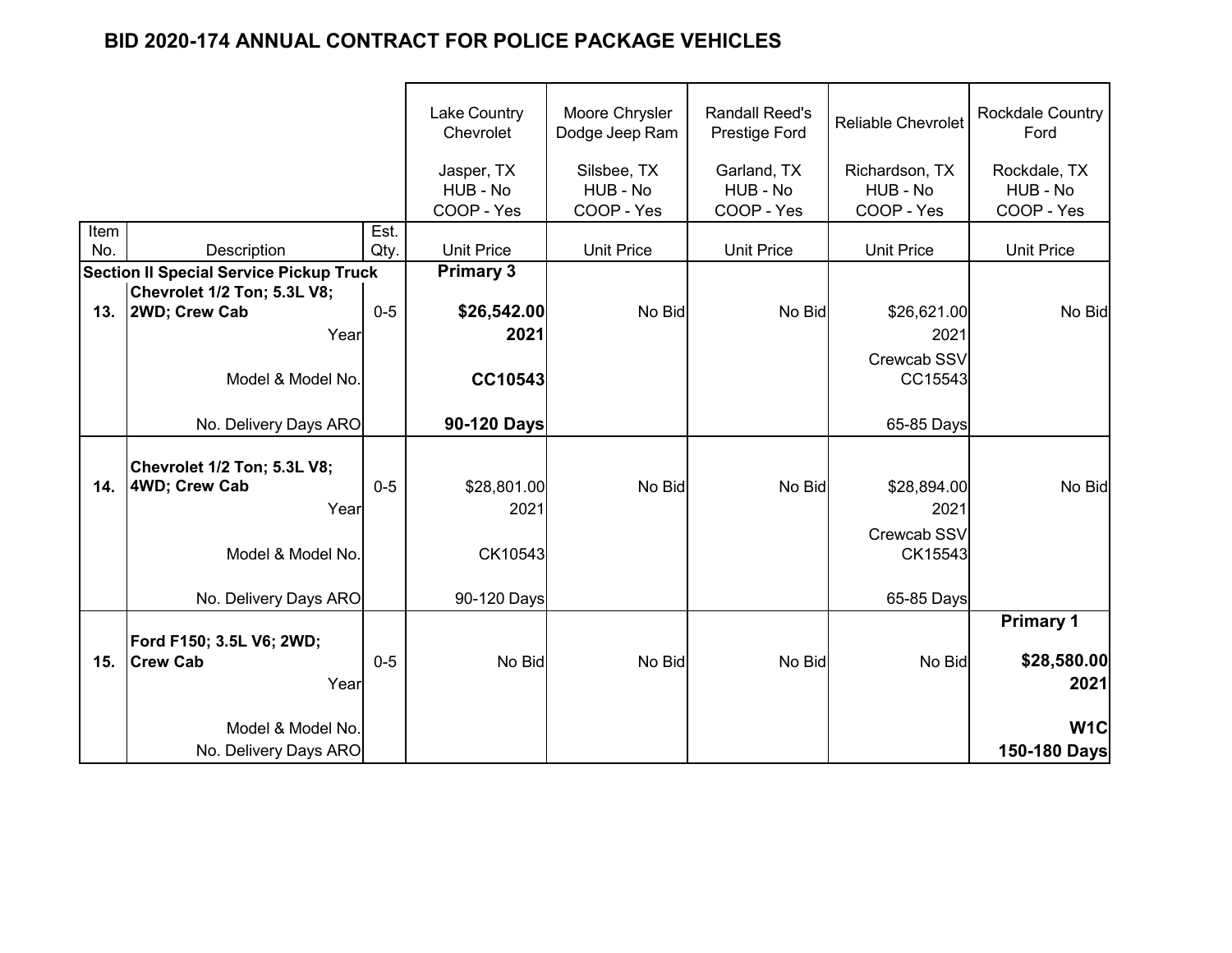|      |                                                                                                |         | Sam Pack's Five<br><b>Star Ford</b>      | Silsbee Ford                          |
|------|------------------------------------------------------------------------------------------------|---------|------------------------------------------|---------------------------------------|
|      |                                                                                                |         | Carrollton, TX<br>HUB - No<br>COOP - Yes | Silsbee, TX<br>HUB - No<br>COOP - Yes |
| Item |                                                                                                | Est.    |                                          |                                       |
| No.  | Description                                                                                    | Qty.    | <b>Unit Price</b>                        | <b>Unit Price</b>                     |
| 13.  | <b>Section II Special Service Pickup Truck</b><br>Chevrolet 1/2 Ton; 5.3L V8;<br>2WD; Crew Cab | $0 - 5$ | No Bid                                   | No Bid                                |
|      | Year<br>Model & Model No.<br>No. Delivery Days ARO                                             |         |                                          |                                       |
| 14.  | Chevrolet 1/2 Ton; 5.3L V8;<br>4WD; Crew Cab<br>Year<br>Model & Model No.                      | $0 - 5$ | No Bid                                   | No Bid                                |
|      | No. Delivery Days ARO                                                                          |         |                                          |                                       |
| 15.  | Ford F150; 3.5L V6; 2WD;<br><b>Crew Cab</b><br>Year                                            | $0 - 5$ | <b>Primary 3</b><br>\$28,903.00<br>2021  | \$31,714.00<br>2021                   |
|      | Model & Model No.                                                                              |         | W <sub>1</sub> C                         | W <sub>1</sub> C                      |
|      | No. Delivery Days ARO                                                                          |         | 120-150 Days                             | 90-120 Days                           |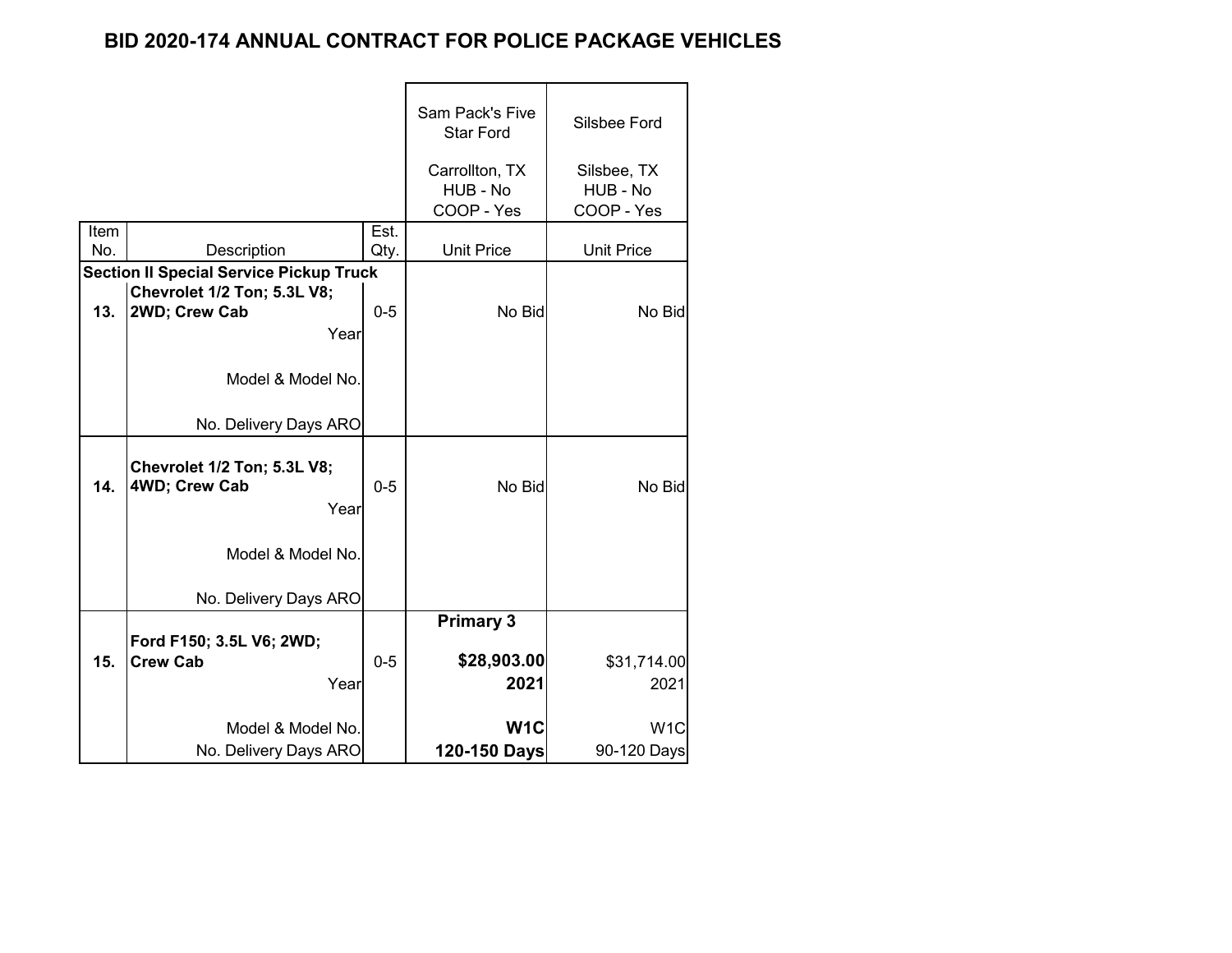|             |                                                     | <b>Caldwell Country</b><br>Chevrolet | Dodge City of<br><b>McKinney</b>       | Ed Morse<br>Automotive<br>Freedom<br>Chevrolet | Ed Morse<br>Automotive<br>Freedom Dodge | Grapevine DCJ,<br><b>LLC</b>              |                                         |
|-------------|-----------------------------------------------------|--------------------------------------|----------------------------------------|------------------------------------------------|-----------------------------------------|-------------------------------------------|-----------------------------------------|
|             |                                                     |                                      | Caldwell, TX<br>HUB - No<br>COOP - Yes | McKinney, TX<br>HUB - No<br>COOP - Yes         | Dallas, TX<br>HUB - No<br>COOP - Yes    | Duncanville, TX<br>HUB - No<br>COOP - Yes | Grapevine, TX<br>HUB - No<br>COOP - Yes |
| Item<br>No. | Description                                         | Est.<br>Qty.                         | <b>Unit Price</b>                      | <b>Unit Price</b>                              | <b>Unit Price</b>                       | <b>Unit Price</b>                         | <b>Unit Price</b>                       |
| 16.         | Ford F150; 3.5L V6; 4WD;<br><b>Crew Cab</b><br>Year | $0-5$                                | No Bid                                 | No Bid                                         | No Bid                                  | No Bid                                    | No Bid                                  |
|             | Model & Model No.<br>No. Delivery Days ARO          |                                      |                                        |                                                |                                         |                                           |                                         |
| 17.         | Ford F150; 5.0L V8; 2WD;<br><b>Crew Cab</b><br>Year | $0-5$                                | No Bid                                 | No Bid                                         | No Bid                                  | No Bid                                    | No Bid                                  |
|             | Model & Model No.<br>No. Delivery Days ARO          |                                      |                                        |                                                |                                         |                                           |                                         |
| 18.         | Ford F150; 5.0L V8; 4WD;<br><b>Crew Cab</b><br>Year | $0-5$                                | No Bid                                 | No Bid                                         | No Bid                                  | No Bid                                    | No Bid                                  |
|             | Model & Model No.<br>No. Delivery Days ARO          |                                      |                                        |                                                |                                         |                                           |                                         |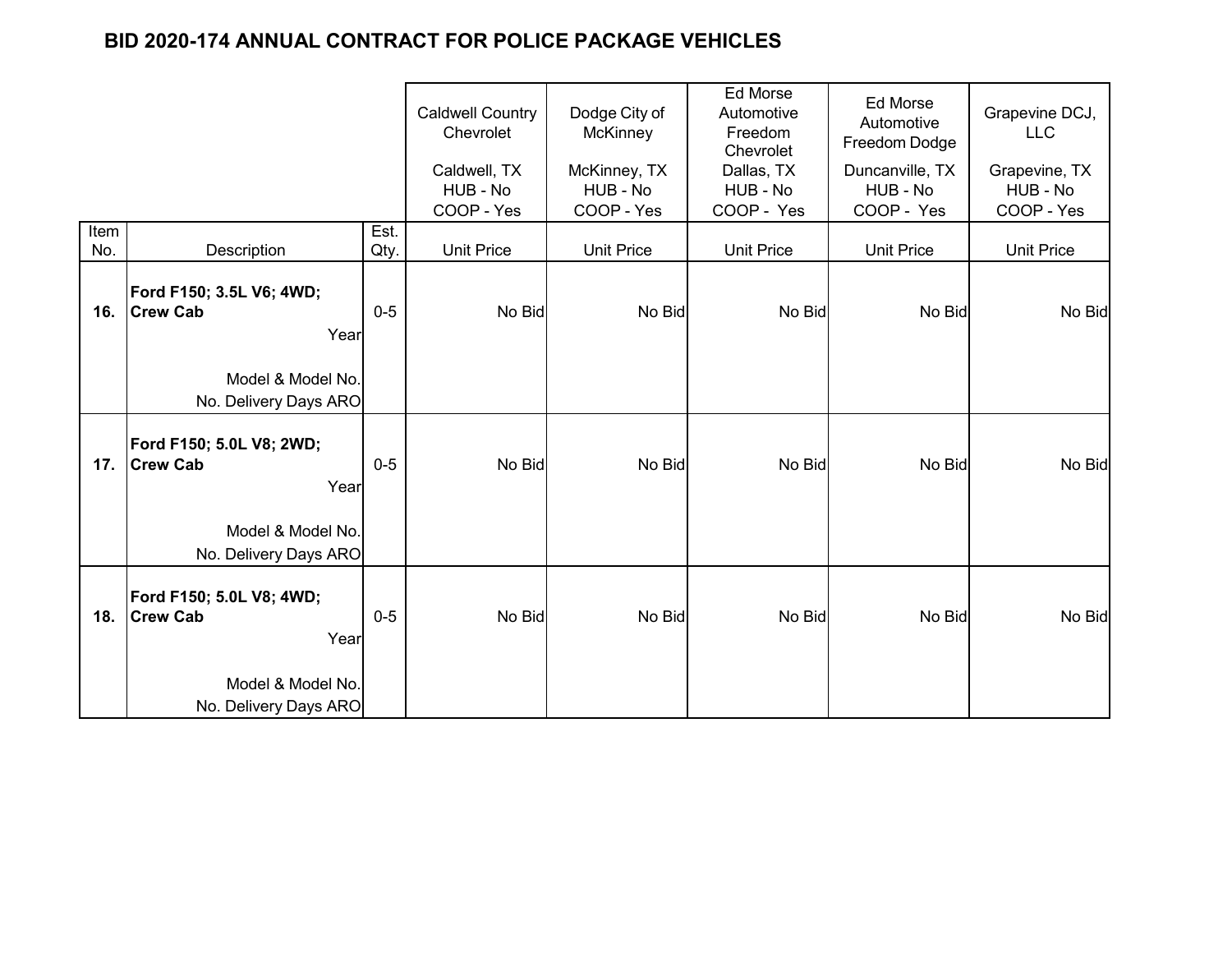|      |                          |              | <b>Holiday Chrysler</b><br>Dodge Jeep Ram | <b>Holiday Chevrolet</b>   | <b>Holiday Ford</b>        | Jacksboro FM<br>LLC, d/b/a Four<br><b>Stars Ford</b> | Jim Bass Ford              |
|------|--------------------------|--------------|-------------------------------------------|----------------------------|----------------------------|------------------------------------------------------|----------------------------|
|      |                          |              | Graham, TX<br>HUB - No                    | Whitesboro, TX<br>HUB - No | Whitesboro, TX<br>HUB - No | Jacksboro, TX<br>HUB - Yes                           | San Angelo, TX<br>HUB - No |
| Item |                          |              | COOP - Yes                                | COOP - Yes                 | COOP - Yes                 | COOP - Yes                                           | COOP - Yes                 |
| No.  | <b>Description</b>       | Est.<br>Qty. | <b>Unit Price</b>                         | <b>Unit Price</b>          | <b>Unit Price</b>          | <b>Unit Price</b>                                    | <b>Unit Price</b>          |
|      |                          |              |                                           |                            |                            | <b>Primary 3</b>                                     |                            |
|      | Ford F150; 3.5L V6; 4WD; |              |                                           |                            |                            |                                                      |                            |
| 16.  | <b>Crew Cab</b>          | $0-5$        | No Bid                                    | No Bid                     | No Bid                     | \$31,597.00                                          | No Bid                     |
|      | Year                     |              |                                           |                            |                            | 2021                                                 |                            |
|      |                          |              |                                           |                            |                            | F150 XL 4X4                                          |                            |
|      | Model & Model No.        |              |                                           |                            |                            | W <sub>1E</sub>                                      |                            |
|      | No. Delivery Days ARO    |              |                                           |                            |                            | 90-120 Days                                          |                            |
|      |                          |              |                                           |                            |                            | <b>Primary 2</b>                                     |                            |
|      | Ford F150; 5.0L V8; 2WD; |              |                                           |                            |                            |                                                      |                            |
| 17.  | <b>Crew Cab</b>          | $0-5$        | No Bid                                    | No Bid                     | No Bid                     | \$28,358.00                                          | No Bid                     |
|      | Year                     |              |                                           |                            |                            | 2021                                                 |                            |
|      |                          |              |                                           |                            |                            | F150 XL 4X2                                          |                            |
|      | Model & Model No.        |              |                                           |                            |                            | W <sub>1</sub> C                                     |                            |
|      | No. Delivery Days ARO    |              |                                           |                            |                            | 90-120 Days                                          |                            |
|      |                          |              |                                           |                            |                            | <b>Primary 3</b>                                     |                            |
|      | Ford F150; 5.0L V8; 4WD; |              |                                           |                            |                            |                                                      |                            |
| 18.  | <b>Crew Cab</b>          | $0-5$        | No Bid                                    | No Bid                     | No Bid                     | \$31,029.00                                          | No Bid                     |
|      | Year                     |              |                                           |                            |                            | 2021                                                 |                            |
|      |                          |              |                                           |                            |                            | F150 XL 4X4                                          |                            |
|      | Model & Model No.        |              |                                           |                            |                            | W <sub>1</sub> E                                     |                            |
|      | No. Delivery Days ARO    |              |                                           |                            |                            | 90-120 Days                                          |                            |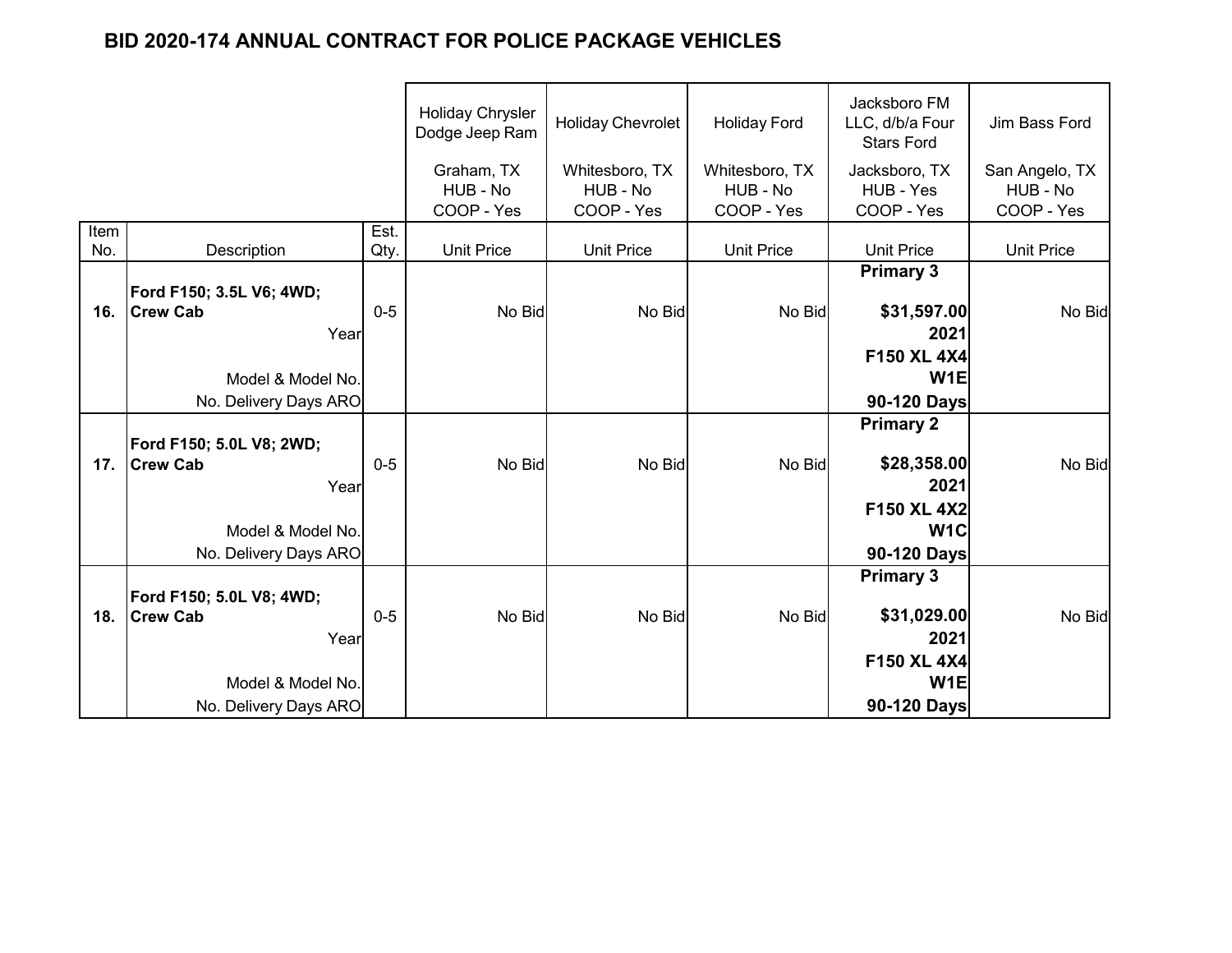|             |                                                     |              | Lake Country<br>Chevrolet            | Moore Chrysler<br>Dodge Jeep Ram      | <b>Randall Reed's</b><br>Prestige Ford | <b>Reliable Chevrolet</b>                | Rockdale Country<br>Ford               |
|-------------|-----------------------------------------------------|--------------|--------------------------------------|---------------------------------------|----------------------------------------|------------------------------------------|----------------------------------------|
|             |                                                     |              | Jasper, TX<br>HUB - No<br>COOP - Yes | Silsbee, TX<br>HUB - No<br>COOP - Yes | Garland, TX<br>HUB - No<br>COOP - Yes  | Richardson, TX<br>HUB - No<br>COOP - Yes | Rockdale, TX<br>HUB - No<br>COOP - Yes |
| Item<br>No. | Description                                         | Est.<br>Qty. | <b>Unit Price</b>                    | <b>Unit Price</b>                     | <b>Unit Price</b>                      | <b>Unit Price</b>                        | <b>Unit Price</b>                      |
|             |                                                     |              |                                      |                                       |                                        |                                          | <b>Primary 1</b>                       |
| 16.         | Ford F150; 3.5L V6; 4WD;<br><b>Crew Cab</b><br>Year | $0-5$        | No Bid                               | No Bid                                | No Bid                                 | No Bid                                   | \$30,175.00<br>2021                    |
|             | Model & Model No.<br>No. Delivery Days ARO          |              |                                      |                                       |                                        |                                          | W <sub>1E</sub><br>150-180 Days        |
|             | Ford F150; 5.0L V8; 2WD;                            |              |                                      |                                       |                                        |                                          | <b>Primary 1</b>                       |
| 17.         | <b>Crew Cab</b><br>Year                             | $0 - 5$      | No Bid                               | No Bid                                | No Bid                                 | No Bid                                   | \$27,990.00<br>2021                    |
|             | Model & Model No.<br>No. Delivery Days ARO          |              |                                      |                                       |                                        |                                          | W <sub>1</sub> C<br>150-180 Days       |
|             | Ford F150; 5.0L V8; 4WD;                            |              |                                      |                                       | <b>Primary 2</b>                       |                                          | <b>Primary 1</b>                       |
| 18.         | <b>Crew Cab</b><br>Year                             | $0 - 5$      | No Bid                               | No Bid                                | \$30,680.00<br>2021                    | No Bid                                   | \$30,235.00<br>2021                    |
|             | Model & Model No.                                   |              |                                      |                                       | <b>F150 SSV</b>                        |                                          | W <sub>1</sub> C                       |
|             | No. Delivery Days ARO                               |              |                                      |                                       | 90-120 Days                            |                                          | 150-180 Days                           |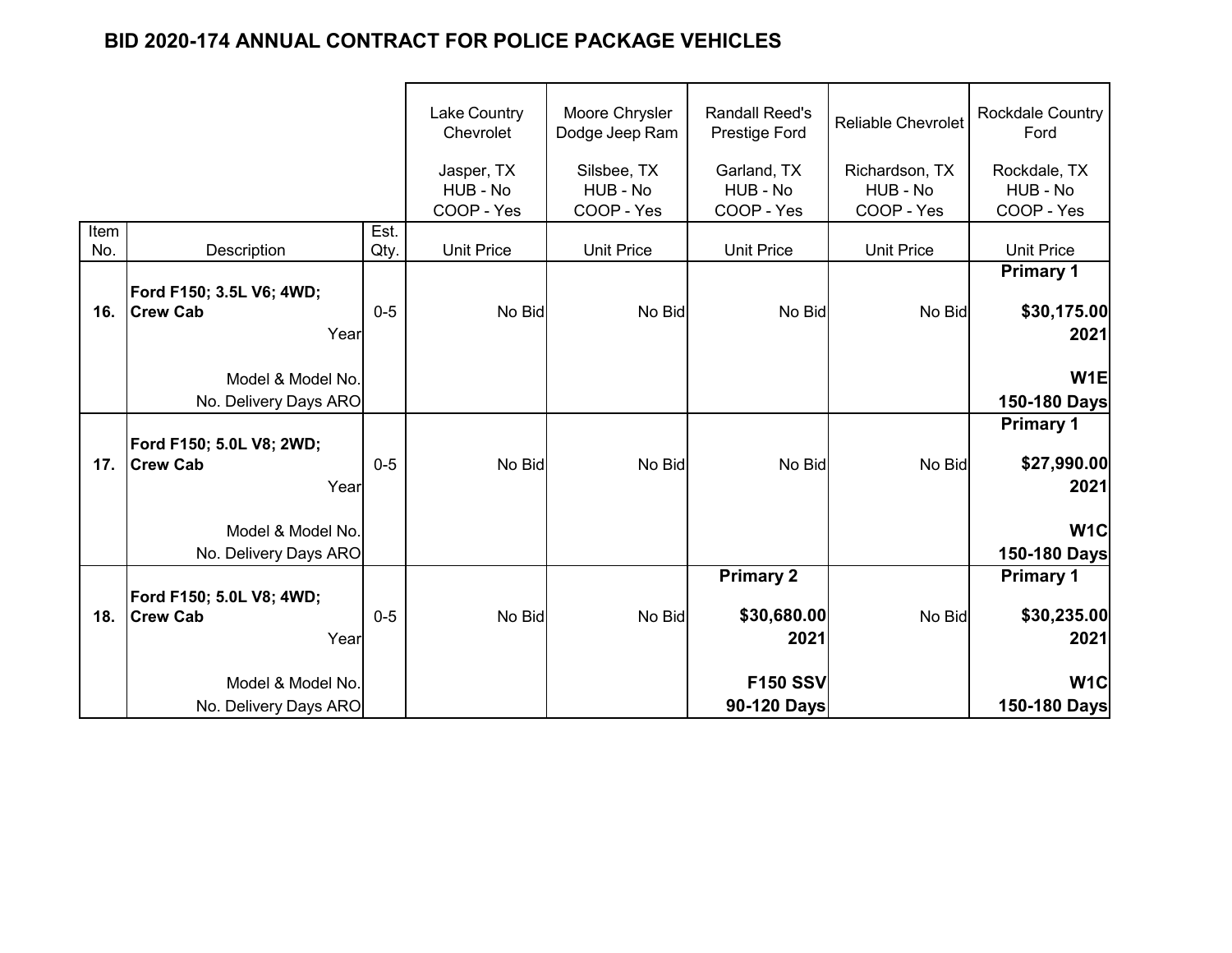|      |                          |         | Sam Pack's Five<br><b>Star Ford</b>      | Silsbee Ford                          |
|------|--------------------------|---------|------------------------------------------|---------------------------------------|
|      |                          |         | Carrollton, TX<br>HUB - No<br>COOP - Yes | Silsbee, TX<br>HUB - No<br>COOP - Yes |
| Item |                          | Est.    |                                          |                                       |
| No.  | Description              | Qty.    | <b>Unit Price</b>                        | <b>Unit Price</b>                     |
|      | Ford F150; 3.5L V6; 4WD; |         | <b>Primary 2</b>                         |                                       |
| 16.  | <b>Crew Cab</b>          | $0 - 5$ | \$31,435.00                              | \$34,910.00                           |
|      | Year                     |         | 2021                                     | 2021                                  |
|      |                          |         |                                          |                                       |
|      | Model & Model No.        |         | W <sub>1E</sub>                          | W <sub>1</sub> E                      |
|      | No. Delivery Days ARO    |         | 120-150 Days                             | 90-120 Days                           |
|      |                          |         | <b>Primary 3</b>                         |                                       |
|      | Ford F150; 5.0L V8; 2WD; |         |                                          |                                       |
| 17.  | <b>Crew Cab</b>          | $0 - 5$ | \$28,385.00                              | \$30,790.00                           |
|      | Year                     |         | 2021                                     | 2021                                  |
|      |                          |         |                                          |                                       |
|      | Model & Model No.        |         | W <sub>1</sub> C                         | W <sub>1</sub> C                      |
|      | No. Delivery Days ARO    |         | 120-150 Days                             | 90-120 Days                           |
|      | Ford F150; 5.0L V8; 4WD; |         |                                          |                                       |
| 18.  | <b>Crew Cab</b>          | $0 - 5$ | \$32,117.00                              | \$33,965.00                           |
|      | Year                     |         | 2021                                     | 2021                                  |
|      | Model & Model No.        |         | W <sub>1</sub> E                         | W <sub>1</sub> E                      |
|      | No. Delivery Days ARO    |         | 120-150 Days                             | 90-120 Days                           |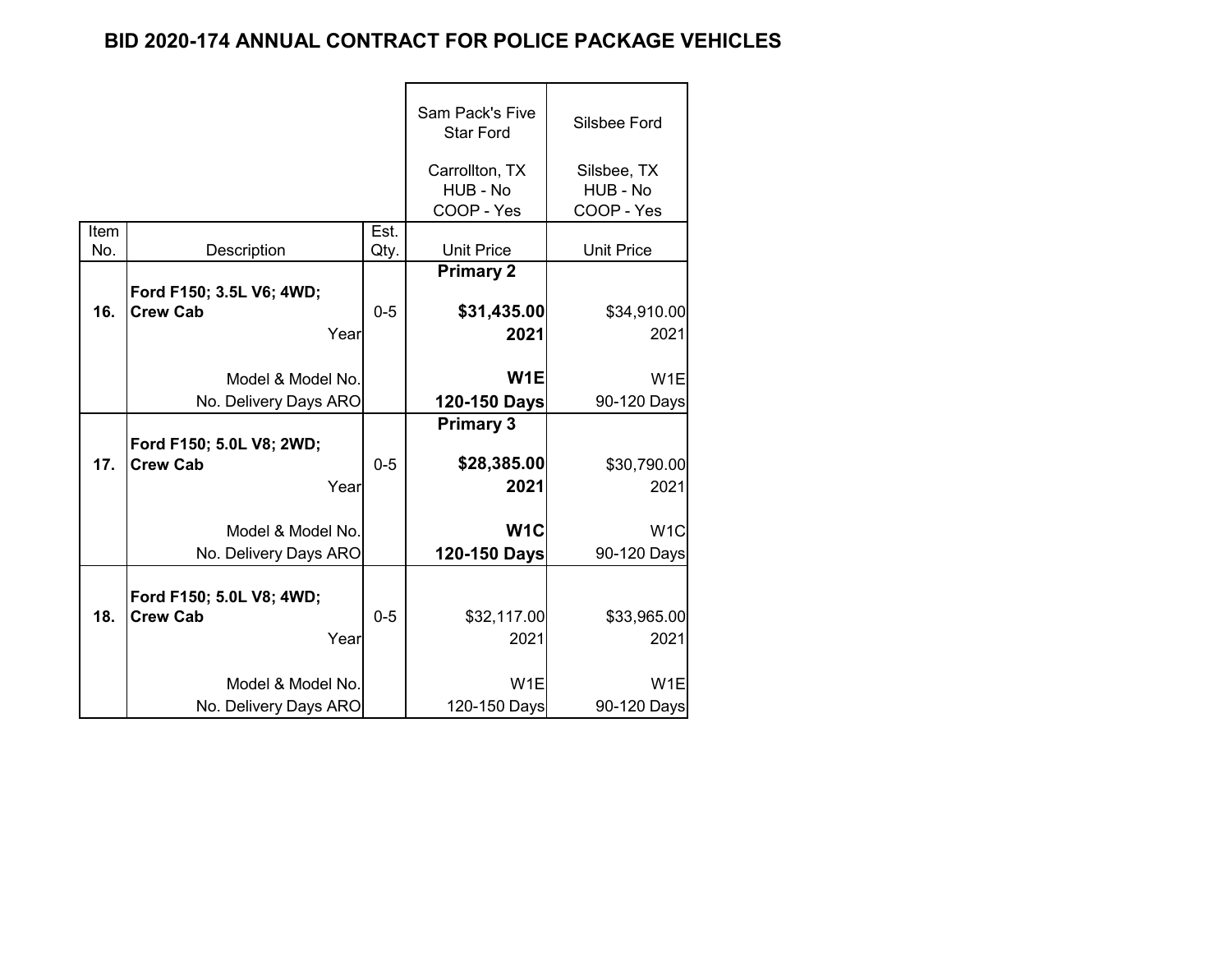|      |                                       |         | <b>Caldwell Country</b><br>Chevrolet | Dodge City of<br><b>McKinney</b> | <b>Ed Morse</b><br>Automotive<br>Freedom<br>Chevrolet | Ed Morse<br>Automotive<br>Freedom Dodge | Grapevine DCJ,<br><b>LLC</b>     |
|------|---------------------------------------|---------|--------------------------------------|----------------------------------|-------------------------------------------------------|-----------------------------------------|----------------------------------|
|      |                                       |         | Caldwell, TX                         | McKinney, TX                     | Dallas, TX                                            | Duncanville, TX                         | Grapevine, TX                    |
|      |                                       |         | HUB - No                             | HUB - No                         | HUB - No                                              | HUB - No                                | HUB - No                         |
|      |                                       |         | COOP - Yes                           | COOP - Yes                       | COOP - Yes                                            | COOP - Yes                              | COOP - Yes                       |
| Item |                                       | Est.    |                                      |                                  |                                                       |                                         |                                  |
| No.  | Description                           | Qty.    | <b>Unit Price</b>                    | <b>Unit Price</b>                | <b>Unit Price</b>                                     | <b>Unit Price</b>                       | <b>Unit Price</b>                |
|      |                                       |         |                                      | <b>Primary 3</b>                 |                                                       | <b>Primary 2</b>                        |                                  |
|      | Ram 1500; 5.7L V8; 4WD;               |         |                                      |                                  |                                                       |                                         |                                  |
| 19.  | <b>Crew Cab</b>                       | $0 - 5$ | No Bid                               | \$26,848.00                      | No Bid                                                | \$26,500.00                             | \$27,518.00                      |
|      | Year                                  |         |                                      | 2021                             |                                                       | 2021                                    | 2021                             |
|      |                                       |         |                                      | <b>RAM SSV</b>                   |                                                       |                                         |                                  |
|      | Model & Model No.                     |         |                                      | <b>DS6T98</b>                    |                                                       |                                         | <b>RAM DS6T98 RAM SSV DS6T98</b> |
|      | No. Delivery Days ARO                 |         |                                      | 60-120 Days                      |                                                       | 90-120 Days                             | 90-125 Days                      |
|      | Spot Lamp, Driver Only (LED           |         |                                      |                                  |                                                       |                                         |                                  |
| А.   | Bulb)                                 | $0 - 5$ | \$897.00                             | \$550.00                         | \$400.00                                              | \$425.00                                | \$570.00                         |
| В.   | <b>Keyed Alike</b>                    | $0 - 5$ | \$22.00                              | N/A                              | \$23.00                                               | N/A                                     | N/A                              |
|      | <b>Cloth Front Bucket Seats/Vinyl</b> |         |                                      |                                  |                                                       |                                         |                                  |
| C.   | Rear Bench Seat                       | $0-5$   | \$0.00                               | \$0.00                           | No Charge                                             | No Charge                               | \$44.00                          |
|      | Push Bumper (Go Rhino),               |         |                                      |                                  |                                                       |                                         |                                  |
|      | Center Mount Only, or approved        |         |                                      |                                  |                                                       |                                         |                                  |
| D.   | equal                                 | $0 - 5$ | \$545.00                             | \$850.00                         | \$400.00                                              | \$400.00                                | \$505.00                         |
| Ε.   | Color, other than White               | $0 - 5$ | \$0.00                               | \$95.00                          | No Charge                                             | <b>No Charge</b>                        | \$97.00                          |
| F.   | <b>Rear-Air Conditioner</b>           | $0 - 5$ | N/A                                  | N/A                              | N/A                                                   | N/A                                     | N/A                              |
|      | Pre-Drilled Holes, Front Head         |         |                                      |                                  |                                                       |                                         |                                  |
| G.   | <b>Lamp Housing</b>                   | $0 - 5$ | \$65.00                              | \$150.00                         | \$380.00                                              | \$400.00                                | N/A                              |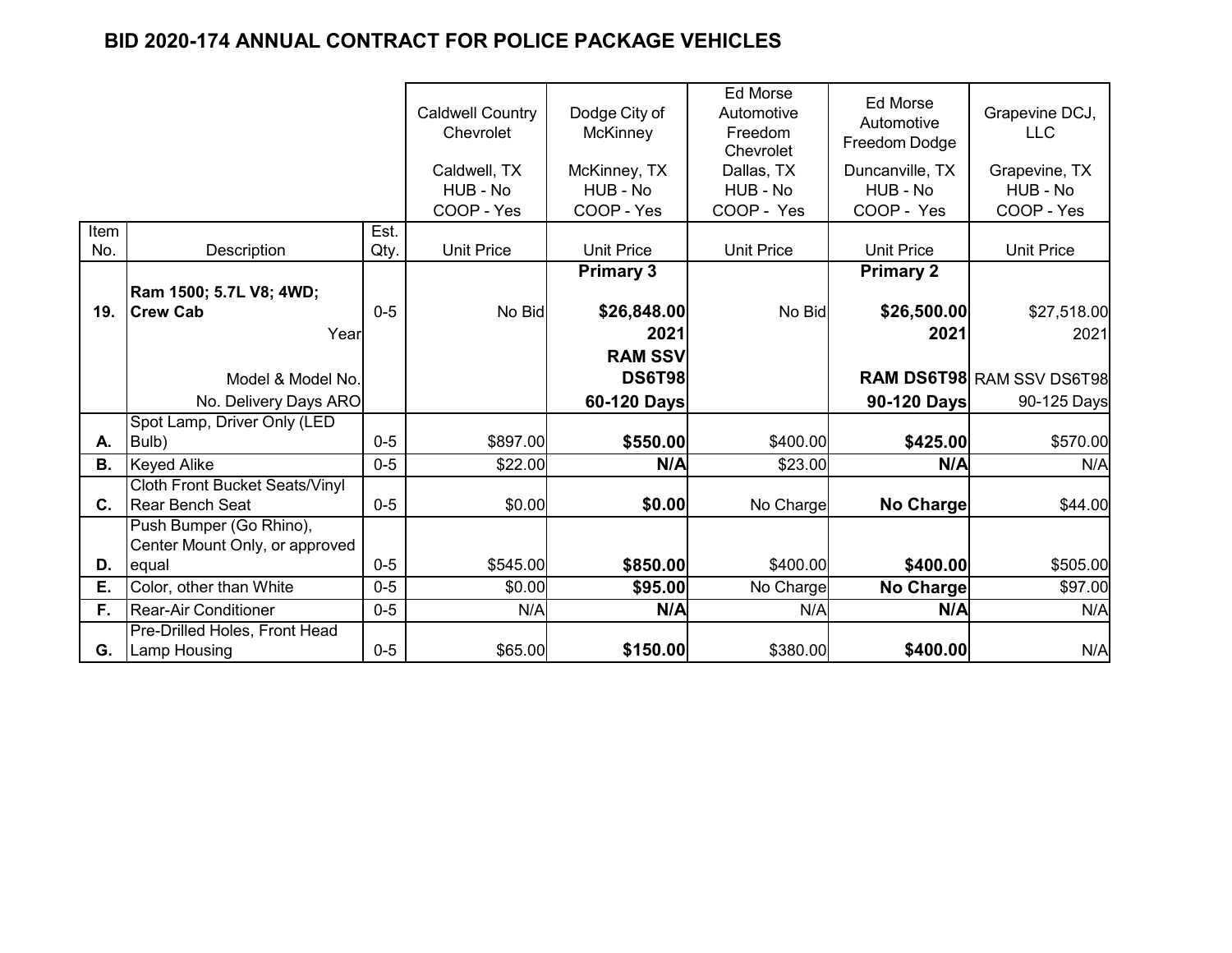|                |                                       |         | <b>Holiday Chrysler</b><br>Dodge Jeep Ram | <b>Holiday Chevrolet</b> | <b>Holiday Ford</b> | Jacksboro FM<br>LLC, d/b/a Four<br><b>Stars Ford</b> | Jim Bass Ford     |
|----------------|---------------------------------------|---------|-------------------------------------------|--------------------------|---------------------|------------------------------------------------------|-------------------|
|                |                                       |         | Graham, TX                                | Whitesboro, TX           | Whitesboro, TX      | Jacksboro, TX                                        | San Angelo, TX    |
|                |                                       |         | HUB - No                                  | HUB - No                 | HUB - No            | HUB - Yes                                            | HUB - No          |
|                |                                       |         | COOP - Yes                                | COOP - Yes               | COOP - Yes          | COOP - Yes                                           | COOP - Yes        |
| Item           |                                       | Est.    |                                           |                          |                     |                                                      |                   |
| No.            | Description                           | Qty.    | <b>Unit Price</b>                         | <b>Unit Price</b>        | <b>Unit Price</b>   | <b>Unit Price</b>                                    | <b>Unit Price</b> |
|                |                                       |         | <b>Primary 1</b>                          |                          |                     |                                                      |                   |
|                | Ram 1500; 5.7L V8; 4WD;               |         |                                           |                          |                     |                                                      |                   |
| 19.            | <b>Crew Cab</b>                       | $0-5$   | \$26,265.00                               | No Bid                   | No Bid              | No Bid                                               | No Bid            |
|                | Year                                  |         | 2021                                      |                          |                     |                                                      |                   |
|                |                                       |         |                                           |                          |                     |                                                      |                   |
|                | Model & Model No.                     |         | <b>RAM DS6T98</b>                         |                          |                     |                                                      |                   |
|                | No. Delivery Days ARO                 |         | 90-120 Days                               |                          |                     |                                                      |                   |
|                | Spot Lamp, Driver Only (LED           |         |                                           |                          |                     |                                                      |                   |
| А.             | Bulb)                                 | $0 - 5$ | N/A                                       | \$495.00                 | No Bid              | N/A                                                  | No Bid            |
| <b>B.</b>      | <b>Keyed Alike</b>                    | $0 - 5$ | N/A                                       | \$27.00                  | No Bid              | N/A                                                  | No Bid            |
|                | <b>Cloth Front Bucket Seats/Vinyl</b> |         |                                           |                          |                     |                                                      |                   |
| $\mathbf{C}$ . | Rear Bench Seat                       | $0-5$   | <b>Included</b>                           | Included                 | No Bid              | N/A                                                  | No Bid            |
|                | Push Bumper (Go Rhino),               |         |                                           |                          |                     |                                                      |                   |
|                | Center Mount Only, or approved        |         |                                           |                          |                     |                                                      |                   |
| D.             | equal                                 | $0 - 5$ | \$340.00                                  | \$340.00                 | No Bid              | \$450.00                                             | No Bid            |
| Ε.             | Color, other than White               | $0 - 5$ | <b>See Attached</b>                       | Included                 | No Bid              | No Charge                                            | No Bid            |
| F.             | <b>Rear-Air Conditioner</b>           | $0-5$   | N/A                                       | N/A                      | No Bid              | Standard                                             | No Bid            |
|                | Pre-Drilled Holes, Front Head         |         |                                           |                          |                     |                                                      |                   |
| G.             | <b>Lamp Housing</b>                   | $0 - 5$ | \$120.00                                  | \$120.00                 | No Bid              | N/A                                                  | No Bid            |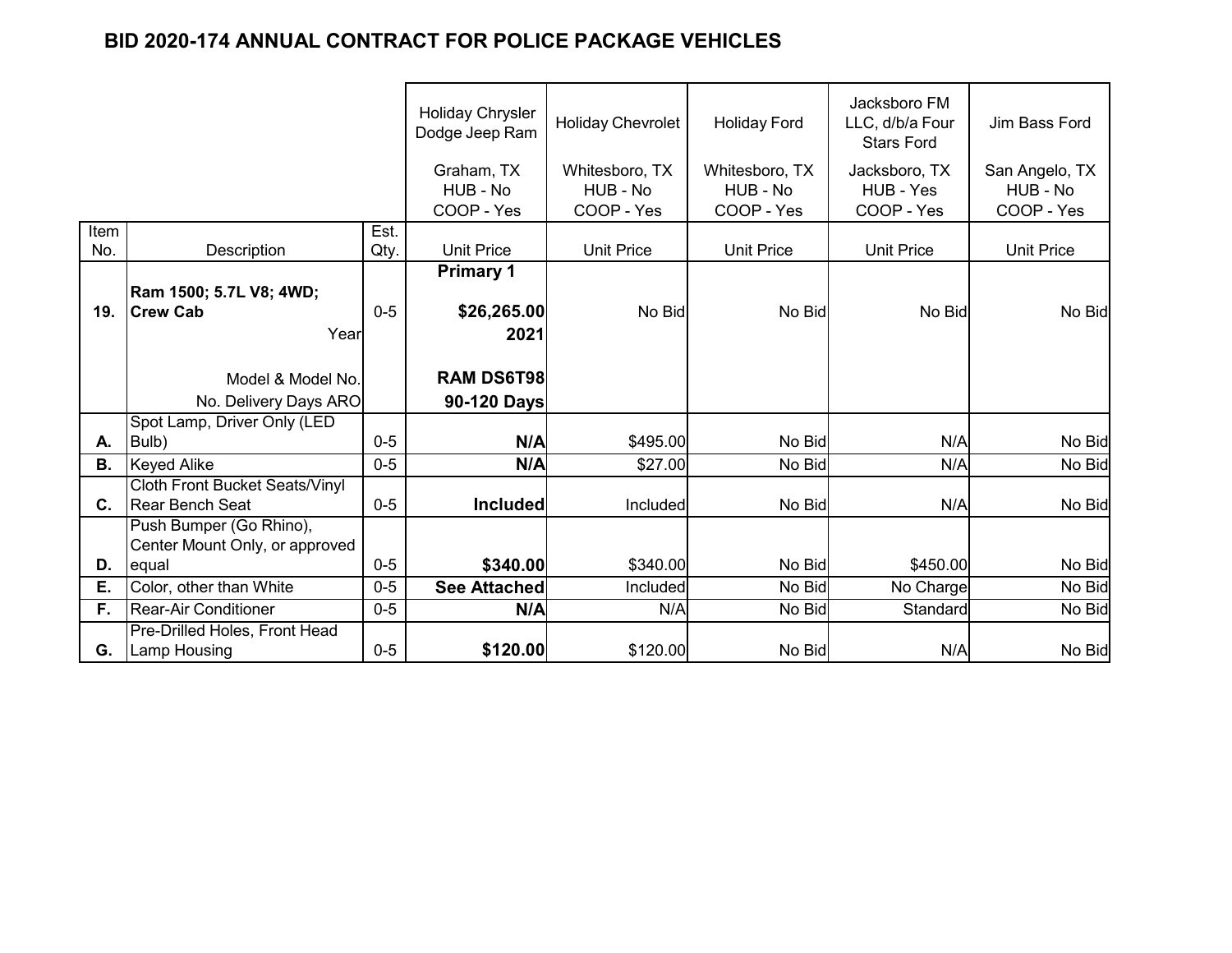|           |                                                                  |         | <b>Lake Country</b><br>Chevrolet | Moore Chrysler<br>Dodge Jeep Ram | <b>Randall Reed's</b><br>Prestige Ford | <b>Reliable Chevrolet</b>  | <b>Rockdale Country</b><br>Ford |
|-----------|------------------------------------------------------------------|---------|----------------------------------|----------------------------------|----------------------------------------|----------------------------|---------------------------------|
|           |                                                                  |         | Jasper, TX<br>HUB - No           | Silsbee, TX<br>HUB - No          | Garland, TX<br>HUB - No                | Richardson, TX<br>HUB - No | Rockdale, TX<br>HUB - No        |
|           |                                                                  |         | COOP - Yes                       | COOP - Yes                       | COOP - Yes                             | COOP - Yes                 | COOP - Yes                      |
| Item      |                                                                  | Est.    |                                  |                                  |                                        |                            |                                 |
| No.       | Description                                                      | Qty.    | <b>Unit Price</b>                | <b>Unit Price</b>                | <b>Unit Price</b>                      | <b>Unit Price</b>          | <b>Unit Price</b>               |
| 19.       | Ram 1500; 5.7L V8; 4WD;<br><b>Crew Cab</b>                       | $0-5$   | No Bid                           | \$27,774.00                      | No Bid                                 | No Bid                     | No Bid                          |
|           | Year                                                             |         |                                  | 2021                             |                                        |                            |                                 |
|           | Model & Model No.                                                |         |                                  | RAM DS6T98                       |                                        |                            |                                 |
|           | No. Delivery Days ARO                                            |         |                                  | 120 Days                         |                                        |                            |                                 |
|           | Spot Lamp, Driver Only (LED                                      |         |                                  |                                  |                                        |                            |                                 |
| А.        | Bulb)                                                            | $0 - 5$ | \$1,020.00                       | \$595.00                         | \$760.00                               | \$898.00                   | \$885.00                        |
| <b>B.</b> | <b>Keyed Alike</b>                                               | $0-5$   | No Bid                           | No Bid                           | \$0.00                                 | \$23.00                    | N/A                             |
| C.        | <b>Cloth Front Bucket Seats/Vinyl</b><br><b>IRear Bench Seat</b> | $0-5$   | \$0.00                           | \$0.00                           | \$0.00                                 | \$0.00                     | \$0.00                          |
|           | Push Bumper (Go Rhino),<br>Center Mount Only, or approved        |         |                                  |                                  |                                        |                            |                                 |
| D.        | equal                                                            | $0 - 5$ | \$590.00                         | \$625.00                         | \$940.00                               | \$550.00                   | \$575.00                        |
| Ε.        | Color, other than White                                          | $0 - 5$ | \$0.00                           | \$200.00                         | No Charge                              | \$0.00                     | \$0.00                          |
| F.        | <b>Rear-Air Conditioner</b>                                      | $0-5$   | No Bid                           | No Bid                           | \$0.00                                 | \$0.00                     | N/A                             |
| G.        | Pre-Drilled Holes, Front Head<br><b>Lamp Housing</b>             | $0 - 5$ | No Bid                           | No Bid                           | N/A                                    | N/A                        | N/A                             |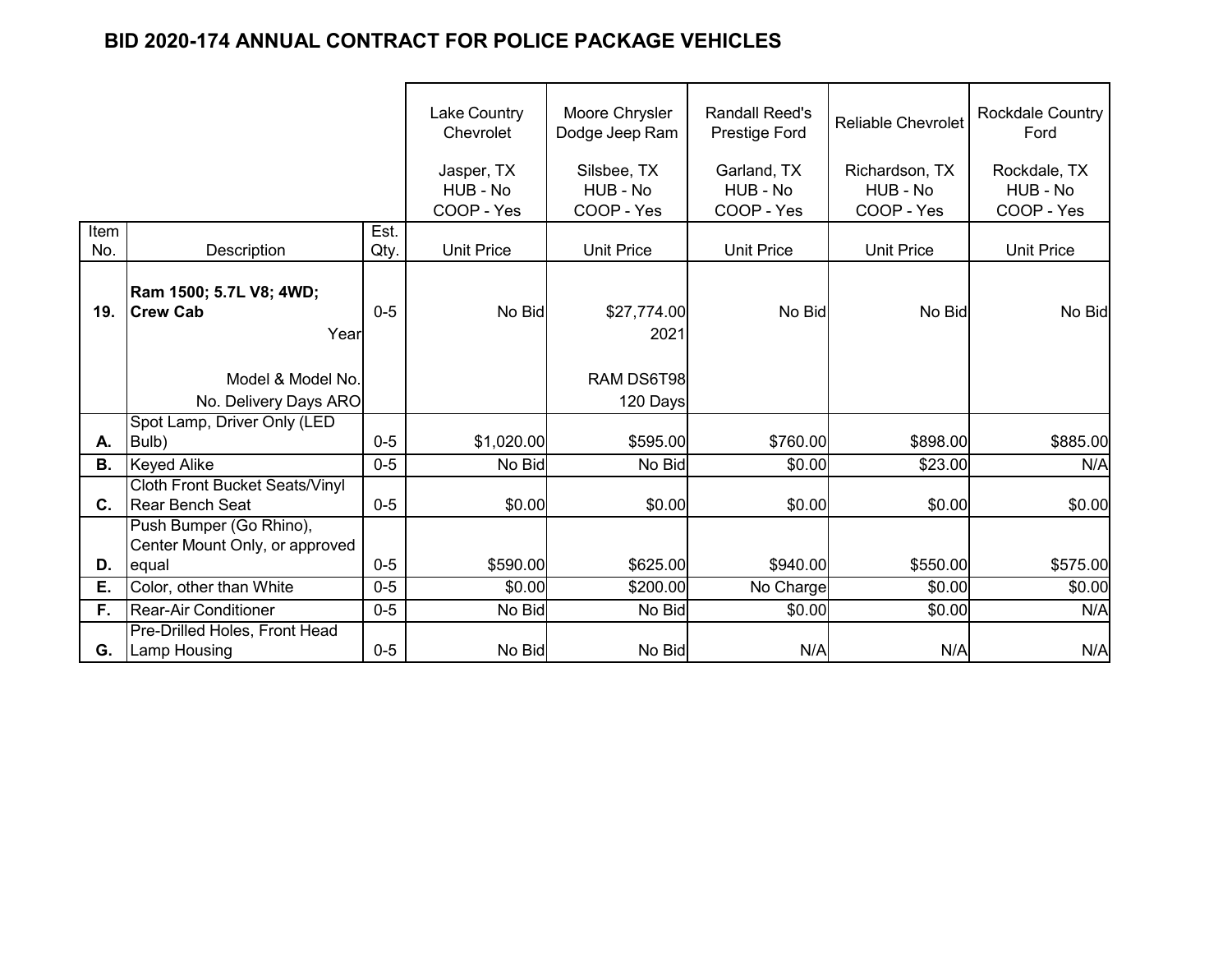|           |                                                                    |         | <b>Sam Pack's Five</b><br><b>Star Ford</b> | Silsbee Ford                          |
|-----------|--------------------------------------------------------------------|---------|--------------------------------------------|---------------------------------------|
|           |                                                                    |         | Carrollton, TX<br>HUB - No<br>COOP - Yes   | Silsbee, TX<br>HUB - No<br>COOP - Yes |
| Item      |                                                                    | Est.    |                                            |                                       |
| No.       | Description                                                        | Qty.    | <b>Unit Price</b>                          | <b>Unit Price</b>                     |
| 19.       | Ram 1500; 5.7L V8; 4WD;<br><b>Crew Cab</b><br>Year                 | $0 - 5$ | No Bid                                     | No Bid                                |
|           | Model & Model No.                                                  |         |                                            |                                       |
|           | No. Delivery Days ARO                                              |         |                                            |                                       |
|           | Spot Lamp, Driver Only (LED                                        |         |                                            |                                       |
| А.        | Bulb)                                                              | $0 - 5$ | \$895.00                                   | \$445.00                              |
| <b>B.</b> | <b>Keyed Alike</b>                                                 | $0 - 5$ | N/A                                        | \$0.00                                |
| C.        | <b>Cloth Front Bucket Seats/Vinyl</b><br><b>Rear Bench Seat</b>    | $0 - 5$ | Standard                                   | \$0.00                                |
| D.        | Push Bumper (Go Rhino),<br>Center Mount Only, or approved<br>equal | $0-5$   | \$1,050.00                                 | \$595.00                              |
| Е.        | Color, other than White                                            | $0 - 5$ | \$350.00                                   | \$0.00                                |
| F.        | <b>Rear-Air Conditioner</b>                                        | $0 - 5$ | N/A                                        | N/A                                   |
| G.        | Pre-Drilled Holes, Front Head<br>Lamp Housing                      | $0 - 5$ | N/A                                        | N/A                                   |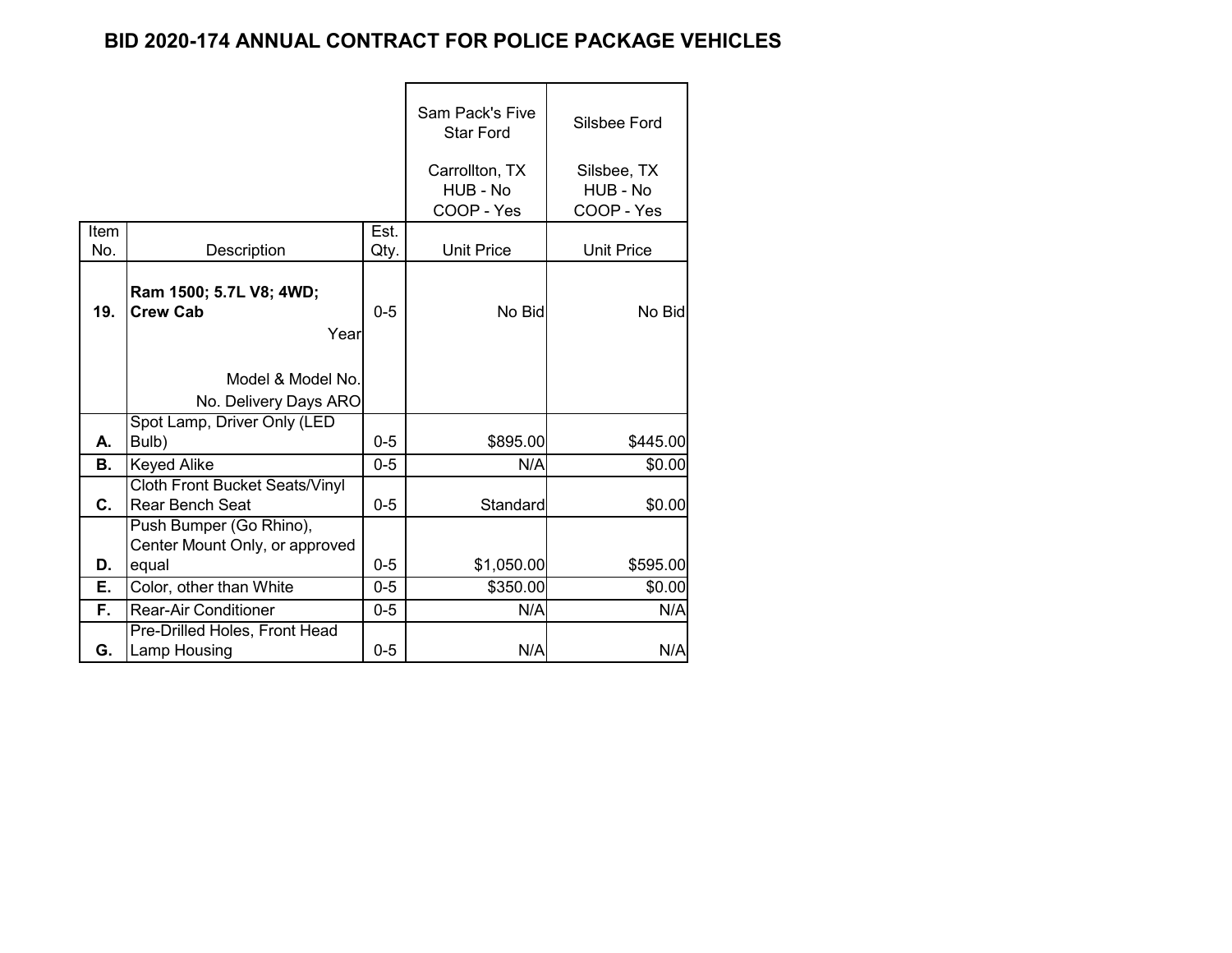|                 |                                                     |       | <b>Caldwell Country</b><br>Chevrolet | Dodge City of<br>McKinney | Ed Morse<br>Automotive<br>Freedom<br>Chevrolet | Ed Morse<br>Automotive<br>Freedom Dodge | Grapevine DCJ,<br><b>LLC</b> |
|-----------------|-----------------------------------------------------|-------|--------------------------------------|---------------------------|------------------------------------------------|-----------------------------------------|------------------------------|
|                 |                                                     |       | Caldwell, TX                         | McKinney, TX              | Dallas, TX                                     | Duncanville, TX                         | Grapevine, TX                |
|                 |                                                     |       | HUB - No                             | HUB - No                  | HUB - No                                       | HUB - No                                | HUB - No                     |
|                 |                                                     |       | COOP - Yes                           | COOP - Yes                | COOP - Yes                                     | COOP - Yes                              | COOP - Yes                   |
| Item            |                                                     | Est.  |                                      |                           |                                                |                                         |                              |
| No.             | Description                                         | Qty.  | <b>Unit Price</b>                    | <b>Unit Price</b>         | <b>Unit Price</b>                              | <b>Unit Price</b>                       | <b>Unit Price</b>            |
|                 | <b>Section III Special Service Mid-Size Utlilty</b> |       |                                      |                           |                                                |                                         |                              |
| <b>Vehicles</b> |                                                     |       |                                      | <b>Primary 2</b>          |                                                | <b>Primary 1</b>                        | <b>Primary 3</b>             |
|                 | Dodge Durango; 3.6L V6;                             |       |                                      |                           |                                                |                                         |                              |
| 20.             | <b>RWD; 5-Door</b>                                  | $0-5$ | No Bid                               | \$28,480.00               | No Bid                                         | \$27,999.00                             | \$28,705.00                  |
|                 | Year                                                |       |                                      | 2021                      |                                                | 2021                                    | 2021                         |
|                 |                                                     |       |                                      | <b>SSV Durangol</b>       |                                                |                                         | <b>SSV Durango</b>           |
|                 | Model & Model No.                                   |       |                                      | WDDE75                    |                                                | <b>Durango SSV</b>                      | WDDE75                       |
|                 | No. Delivery Days ARO                               |       |                                      | 60-120 Days               |                                                | 90-120 Days                             | 100-150 Days                 |
|                 |                                                     |       |                                      | <b>Primary 2</b>          |                                                | <b>Primary 1</b>                        | <b>Primary 3</b>             |
|                 | Dodge Durango; 5.7L V8;                             |       |                                      |                           |                                                |                                         |                              |
| 21.             | <b>RWD; 5-Door</b>                                  | $0-5$ | No Bid                               | \$30,307.00               | No Bid                                         | \$29,900.00                             | \$30,532.00                  |
|                 | Year                                                |       |                                      | 2021                      |                                                | 2021                                    | 2021                         |
|                 |                                                     |       |                                      | <b>SSV Durangol</b>       |                                                |                                         | <b>SSV Durango</b>           |
|                 | Model & Model No.                                   |       |                                      | WDDE75                    |                                                | <b>Durango SSV</b>                      | WDDE75                       |
|                 | No. Delivery Days ARO                               |       |                                      | 60-120 Days               |                                                | 90-120 Days                             | 100-150 Days                 |
|                 |                                                     |       |                                      |                           |                                                |                                         |                              |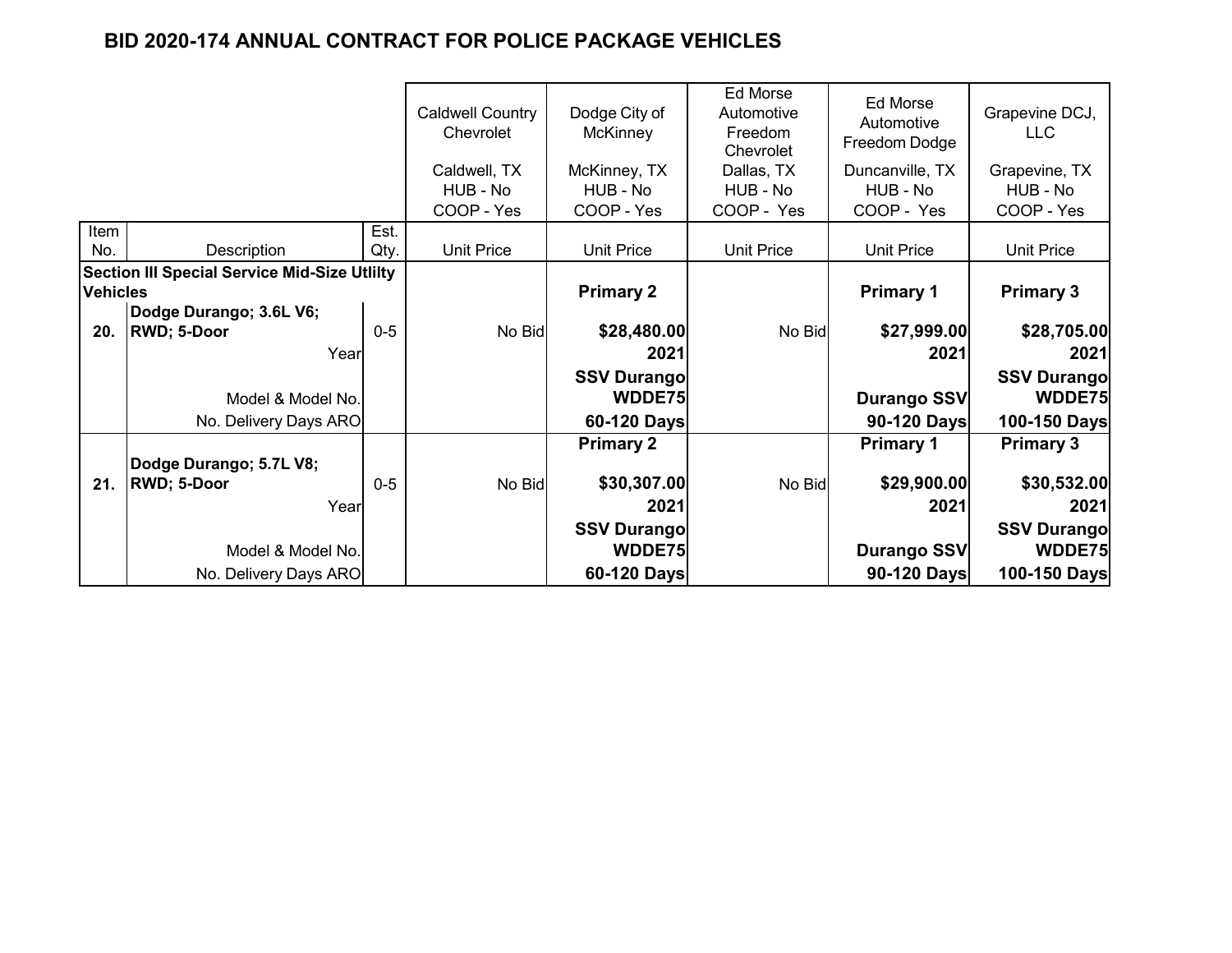|                 |                                                     |       | <b>Holiday Chrysler</b><br>Dodge Jeep Ram | <b>Holiday Chevrolet</b> | <b>Holiday Ford</b> | Jacksboro FM<br>LLC, d/b/a Four<br><b>Stars Ford</b> | Jim Bass Ford     |
|-----------------|-----------------------------------------------------|-------|-------------------------------------------|--------------------------|---------------------|------------------------------------------------------|-------------------|
|                 |                                                     |       | Graham, TX                                | Whitesboro, TX           | Whitesboro, TX      | Jacksboro, TX                                        | San Angelo, TX    |
|                 |                                                     |       | HUB - No                                  | HUB - No                 | HUB - No            | HUB - Yes                                            | HUB - No          |
|                 |                                                     |       | COOP - Yes                                | COOP - Yes               | COOP - Yes          | COOP - Yes                                           | COOP - Yes        |
| Item            |                                                     | Est.  |                                           |                          |                     |                                                      |                   |
| No.             | Description                                         | Qty.  | <b>Unit Price</b>                         | <b>Unit Price</b>        | <b>Unit Price</b>   | <b>Unit Price</b>                                    | <b>Unit Price</b> |
|                 | <b>Section III Special Service Mid-Size Utlilty</b> |       |                                           |                          |                     |                                                      |                   |
| <b>Vehicles</b> |                                                     |       |                                           |                          |                     |                                                      |                   |
|                 | Dodge Durango; 3.6L V6;                             |       |                                           |                          |                     |                                                      |                   |
| 20.             | <b>RWD; 5-Door</b>                                  | $0-5$ | No Bid                                    | No Bid                   | No Bid              | No Bid                                               | No Bid            |
|                 | Year                                                |       |                                           |                          |                     |                                                      |                   |
|                 | Model & Model No.                                   |       |                                           |                          |                     |                                                      |                   |
|                 | No. Delivery Days ARO                               |       |                                           |                          |                     |                                                      |                   |
|                 |                                                     |       |                                           |                          |                     |                                                      |                   |
|                 | Dodge Durango; 5.7L V8;                             |       |                                           |                          |                     |                                                      |                   |
| 21.             | <b>RWD; 5-Door</b>                                  | $0-5$ | No Bid                                    | No Bid                   | No Bid              | No Bid                                               | No Bid            |
|                 |                                                     |       |                                           |                          |                     |                                                      |                   |
|                 | Year                                                |       |                                           |                          |                     |                                                      |                   |
|                 | Model & Model No.                                   |       |                                           |                          |                     |                                                      |                   |
|                 |                                                     |       |                                           |                          |                     |                                                      |                   |
|                 | No. Delivery Days ARO                               |       |                                           |                          |                     |                                                      |                   |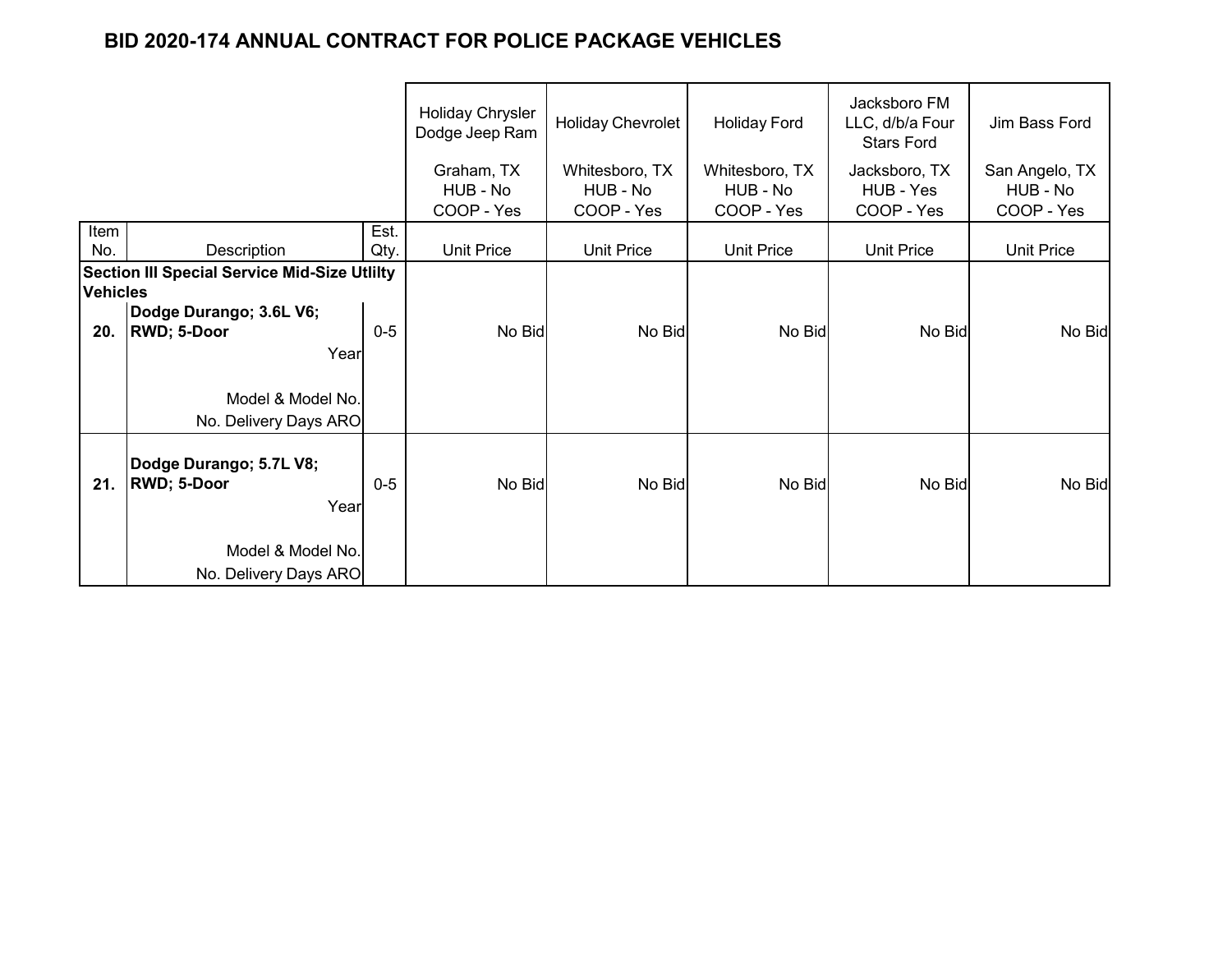|                 |                                                     |       | Lake Country<br>Chevrolet            | Moore Chrysler<br>Dodge Jeep Ram      | <b>Randall Reed's</b><br>Prestige Ford | <b>Reliable Chevrolet</b>                | <b>Rockdale Country</b><br>Ford        |
|-----------------|-----------------------------------------------------|-------|--------------------------------------|---------------------------------------|----------------------------------------|------------------------------------------|----------------------------------------|
|                 |                                                     |       | Jasper, TX<br>HUB - No<br>COOP - Yes | Silsbee, TX<br>HUB - No<br>COOP - Yes | Garland, TX<br>HUB - No<br>COOP - Yes  | Richardson, TX<br>HUB - No<br>COOP - Yes | Rockdale, TX<br>HUB - No<br>COOP - Yes |
| Item            |                                                     | Est.  |                                      |                                       |                                        |                                          |                                        |
| No.             | Description                                         | Qty.  | <b>Unit Price</b>                    | <b>Unit Price</b>                     | <b>Unit Price</b>                      | <b>Unit Price</b>                        | Unit Price                             |
|                 | <b>Section III Special Service Mid-Size Utlilty</b> |       |                                      |                                       |                                        |                                          |                                        |
| <b>Vehicles</b> |                                                     |       |                                      |                                       |                                        |                                          |                                        |
|                 | Dodge Durango; 3.6L V6;                             |       |                                      |                                       |                                        |                                          |                                        |
| 20.             | <b>RWD; 5-Door</b>                                  | $0-5$ | No Bid                               | \$29,305.00                           | No Nid                                 | No Bid                                   | No Bid                                 |
|                 | Year                                                |       |                                      | 2021                                  |                                        |                                          |                                        |
|                 |                                                     |       |                                      | <b>SSV Durango</b>                    |                                        |                                          |                                        |
|                 | Model & Model No.                                   |       |                                      | WDDE75                                |                                        |                                          |                                        |
|                 | No. Delivery Days ARO                               |       |                                      | 120 Days                              |                                        |                                          |                                        |
|                 | Dodge Durango; 5.7L V8;                             |       |                                      |                                       |                                        |                                          |                                        |
| 21.             | <b>RWD; 5-Door</b>                                  | $0-5$ | No Bid                               | \$31,132.00                           | No Bid                                 | No Bid                                   | No Bid                                 |
|                 | Year                                                |       |                                      | 2021                                  |                                        |                                          |                                        |
|                 |                                                     |       |                                      | <b>SSV Durango</b>                    |                                        |                                          |                                        |
|                 | Model & Model No.                                   |       |                                      | WDDE75                                |                                        |                                          |                                        |
|                 | No. Delivery Days ARO                               |       |                                      | 120 Days                              |                                        |                                          |                                        |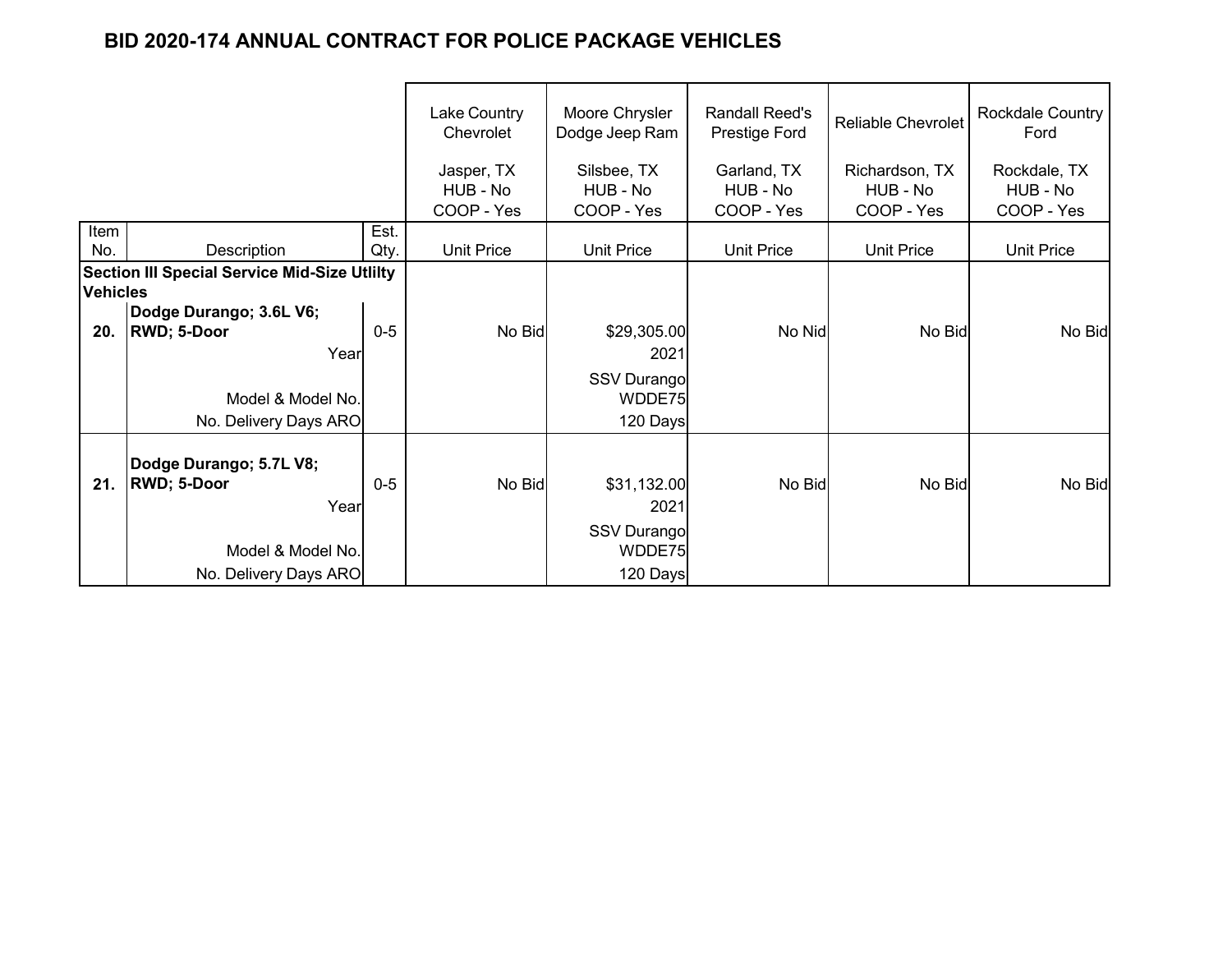|                 |                                                     |         | Sam Pack's Five<br><b>Star Ford</b> | Silsbee Ford            |
|-----------------|-----------------------------------------------------|---------|-------------------------------------|-------------------------|
|                 |                                                     |         | Carrollton, TX<br>HUB - No          | Silsbee, TX<br>HUB - No |
|                 |                                                     |         | COOP - Yes                          | COOP - Yes              |
| Item            |                                                     | Est.    |                                     |                         |
| No.             | Description                                         | Qty.    | <b>Unit Price</b>                   | <b>Unit Price</b>       |
| <b>Vehicles</b> | <b>Section III Special Service Mid-Size Utlilty</b> |         |                                     |                         |
|                 | Dodge Durango; 3.6L V6;                             |         |                                     |                         |
| 20.             | RWD; 5-Door                                         | $0 - 5$ | No Bid                              | No Bid                  |
|                 | Year                                                |         |                                     |                         |
|                 | Model & Model No.                                   |         |                                     |                         |
|                 | No. Delivery Days ARO                               |         |                                     |                         |
| 21.             | Dodge Durango; 5.7L V8;<br>RWD; 5-Door<br>Year      | $0-5$   | No Bid                              | No Bid                  |
|                 | Model & Model No.<br>No. Delivery Days ARO          |         |                                     |                         |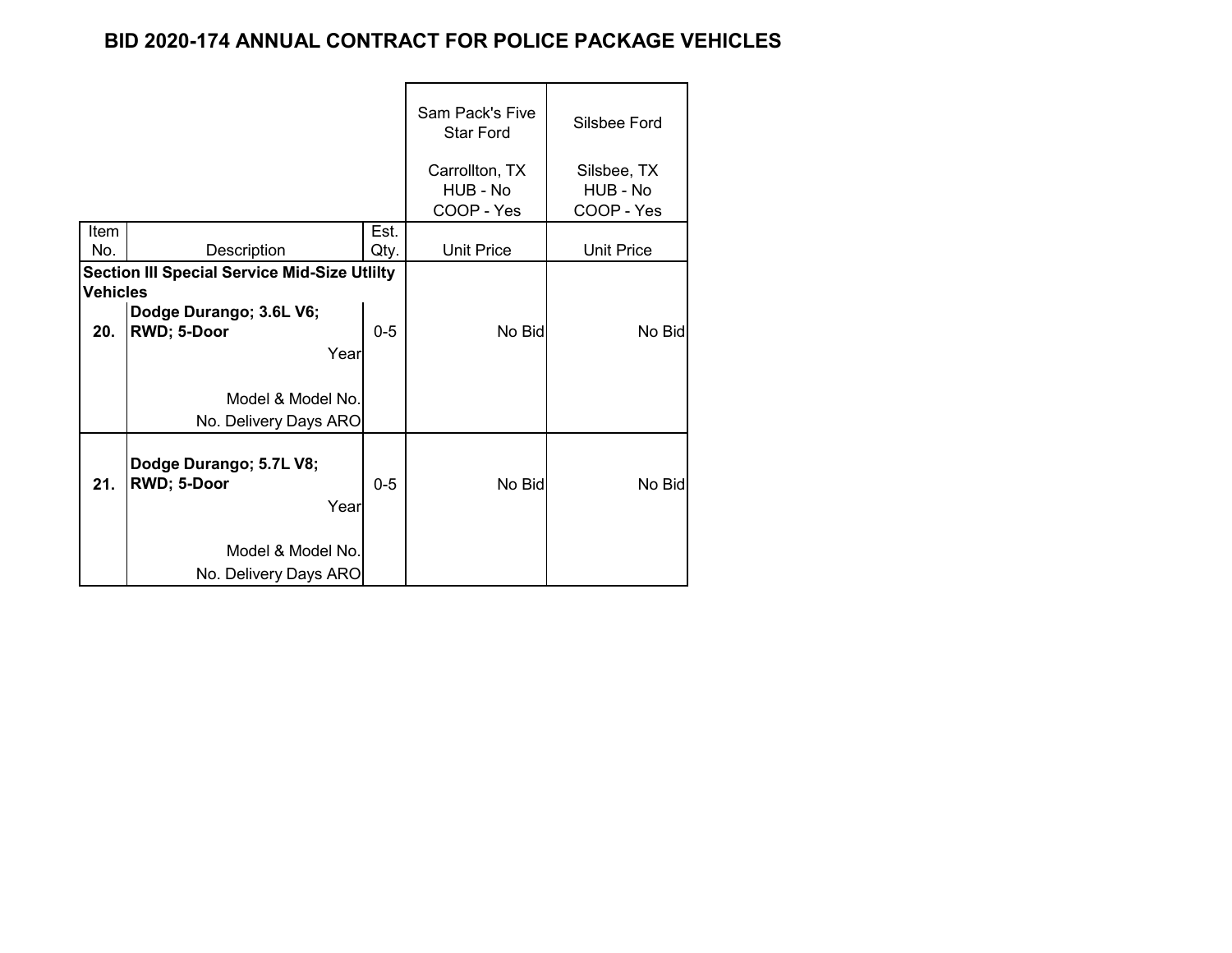|                 |                                                                                                    |         | <b>Caldwell Country</b><br>Chevrolet<br>Caldwell, TX<br>HUB - No<br>COOP - Yes | Dodge City of<br><b>McKinney</b><br>McKinney, TX<br>HUB - No<br>COOP - Yes | <b>Ed Morse</b><br>Automotive<br>Freedom<br>Chevrolet<br>Dallas, TX<br>HUB - No<br>COOP - Yes | Ed Morse<br>Automotive<br>Freedom Dodge<br>Duncanville, TX<br>HUB - No<br>COOP - Yes | Grapevine DCJ,<br><b>LLC</b><br>Grapevine, TX<br>HUB - No<br>COOP - Yes |
|-----------------|----------------------------------------------------------------------------------------------------|---------|--------------------------------------------------------------------------------|----------------------------------------------------------------------------|-----------------------------------------------------------------------------------------------|--------------------------------------------------------------------------------------|-------------------------------------------------------------------------|
| Item            |                                                                                                    | Est.    |                                                                                |                                                                            |                                                                                               |                                                                                      |                                                                         |
| No.             | Description                                                                                        | Qty.    | <b>Unit Price</b>                                                              | <b>Unit Price</b>                                                          | <b>Unit Price</b>                                                                             | <b>Unit Price</b>                                                                    | <b>Unit Price</b>                                                       |
| Η.              | Spot Lamp, Driver Only (LED<br>Bulb)                                                               | $0-5$   | No Bid                                                                         | \$550.00                                                                   | No Bid                                                                                        | \$425.00                                                                             | \$572.00                                                                |
|                 | <b>Keyed Alike</b>                                                                                 | $0 - 5$ | No Bid                                                                         | N/A                                                                        | No Bid                                                                                        | N/A                                                                                  | N/A                                                                     |
| J.              | <b>Cloth Front Bucket</b><br>Seats/Vinyl Rear Bench Seat<br>Push Bumper (Go Rhino),                | $0-5$   | No Bid                                                                         | \$595.00                                                                   | No Bid                                                                                        | No Charge                                                                            | \$690.00                                                                |
|                 | Center Mount Only, or                                                                              | $0 - 5$ |                                                                                |                                                                            |                                                                                               | \$400.00                                                                             |                                                                         |
| Κ.              | approved equal<br>Color, other than White                                                          | $0 - 5$ | No Bid<br>No Bid                                                               | \$850.00                                                                   | No Bid<br>No Bid                                                                              |                                                                                      | \$505.00                                                                |
| L.              |                                                                                                    |         |                                                                                | \$550.00                                                                   |                                                                                               | No Charge                                                                            | \$577.00<br>\$0.00                                                      |
| М.              | <b>Rear-Air Conditioner</b>                                                                        | $0-5$   | No Bid                                                                         | \$0.00                                                                     | No Bid                                                                                        | <b>No Charge</b>                                                                     |                                                                         |
| N.              | Pre-Drilled Holes, Front Head<br>Lamp Housing                                                      | $0-5$   | No Bid                                                                         | \$150.00                                                                   | No Bid                                                                                        | \$380.00                                                                             | N/A                                                                     |
| <b>Vehicles</b> | <b>Section IV Special Service Full-Size Utility</b><br>Chevrolet Tahoe; 5.3L V8;                   | $0 - 5$ | <b>Primary 1</b>                                                               |                                                                            | <b>Primary 3</b>                                                                              | No Bid                                                                               |                                                                         |
| 22.             | 4WD; 5-Door<br>Year                                                                                |         | \$35,140.00<br>2021                                                            | No Bid                                                                     | \$35,650.00<br>2021                                                                           |                                                                                      | No Bid                                                                  |
|                 | Model & Model No.                                                                                  |         | <b>CK10706</b>                                                                 |                                                                            | Tahoe 5W4                                                                                     |                                                                                      |                                                                         |
|                 | No. Delivery Days ARO                                                                              |         | <b>Not Provided</b>                                                            |                                                                            | 60-90 Days                                                                                    |                                                                                      |                                                                         |
| 23.             | Ford Expedition Max; 3.5L V6;<br>RWD; 5-Door<br>Year<br>Model & Model No.<br>No. Delivery Days ARO | $0-5$   | No Bid                                                                         | No Bid                                                                     | No Bid                                                                                        | No Bid                                                                               | No Bid                                                                  |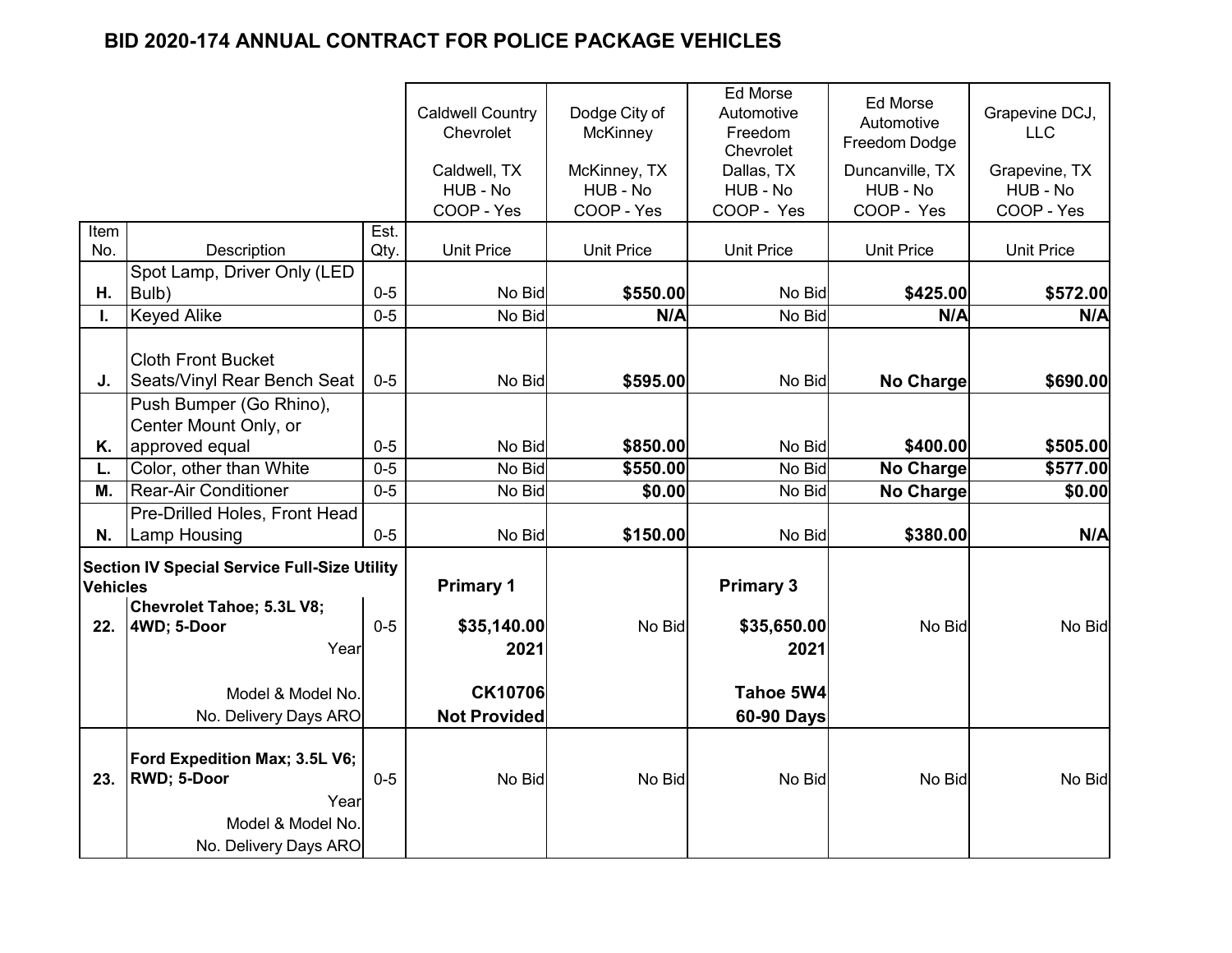|                 |                                                                                  |         | <b>Holiday Chrysler</b><br>Dodge Jeep Ram | <b>Holiday Chevrolet</b>                 | <b>Holiday Ford</b>                      | Jacksboro FM<br>LLC, d/b/a Four<br><b>Stars Ford</b> | Jim Bass Ford                            |
|-----------------|----------------------------------------------------------------------------------|---------|-------------------------------------------|------------------------------------------|------------------------------------------|------------------------------------------------------|------------------------------------------|
|                 |                                                                                  |         | Graham, TX<br>HUB - No<br>COOP - Yes      | Whitesboro, TX<br>HUB - No<br>COOP - Yes | Whitesboro, TX<br>HUB - No<br>COOP - Yes | Jacksboro, TX<br>HUB - Yes<br>COOP - Yes             | San Angelo, TX<br>HUB - No<br>COOP - Yes |
| Item            |                                                                                  | Est.    |                                           |                                          |                                          |                                                      |                                          |
| No.             | Description                                                                      | Qty.    | <b>Unit Price</b>                         | <b>Unit Price</b>                        | <b>Unit Price</b>                        | <b>Unit Price</b>                                    | <b>Unit Price</b>                        |
|                 | Spot Lamp, Driver Only (LED                                                      |         |                                           |                                          |                                          |                                                      |                                          |
| Η.              | Bulb)                                                                            | $0-5$   | No Bid                                    | No Bid                                   | No Bid                                   | No Bid                                               | No Bid                                   |
|                 | <b>Keyed Alike</b>                                                               | $0-5$   | No Bid                                    | No Bid                                   | No Bid                                   | No Bid                                               | No Bid                                   |
|                 |                                                                                  |         |                                           |                                          |                                          |                                                      |                                          |
|                 | <b>Cloth Front Bucket</b>                                                        |         |                                           |                                          |                                          |                                                      |                                          |
| J.              | Seats/Vinyl Rear Bench Seat                                                      | $0 - 5$ | No Bid                                    | No Bid                                   | No Bid                                   | No Bid                                               | No Bid                                   |
|                 | Push Bumper (Go Rhino),                                                          |         |                                           |                                          |                                          |                                                      |                                          |
|                 | Center Mount Only, or                                                            |         |                                           |                                          |                                          |                                                      |                                          |
| Κ.              | approved equal                                                                   | $0 - 5$ | No Bid                                    | No Bid                                   | No Bid                                   | No Bid                                               | No Bid                                   |
| L.              | Color, other than White                                                          | $0 - 5$ | No Bid                                    | No Bid                                   | No Bid                                   | No Bid                                               | No Bid                                   |
| М.              | <b>Rear-Air Conditioner</b>                                                      | $0-5$   | No Bid                                    | No Bid                                   | No Bid                                   | No Bid                                               | No Bid                                   |
|                 | Pre-Drilled Holes, Front Head                                                    |         |                                           |                                          |                                          |                                                      |                                          |
| N.              | <b>Lamp Housing</b>                                                              | $0 - 5$ | No Bid                                    | No Bid                                   | No Bid                                   | No Bid                                               | No Bid                                   |
| <b>Vehicles</b> | <b>Section IV Special Service Full-Size Utility</b><br>Chevrolet Tahoe; 5.3L V8; |         |                                           |                                          |                                          |                                                      |                                          |
| 22.             | 4WD; 5-Door                                                                      | $0 - 5$ | No Bid                                    | \$35,795.00                              | No Bid                                   | No Bid                                               | No Bid                                   |
|                 | Year                                                                             |         |                                           | 2021                                     |                                          |                                                      |                                          |
|                 |                                                                                  |         |                                           |                                          |                                          |                                                      |                                          |
|                 | Model & Model No.                                                                |         |                                           | Tahoe 5W4<br>CK10706                     |                                          |                                                      |                                          |
|                 |                                                                                  |         |                                           |                                          |                                          |                                                      |                                          |
|                 | No. Delivery Days ARO                                                            |         |                                           | 90-120 Days                              |                                          | <b>Primary 3</b>                                     |                                          |
|                 |                                                                                  |         |                                           |                                          |                                          |                                                      |                                          |
| 23.             | Ford Expedition Max; 3.5L V6;<br><b>RWD; 5-Door</b>                              | $0-5$   | No Bid                                    | No Bid                                   | No Bid                                   | \$37,998.00                                          | No Bid                                   |
|                 | Year                                                                             |         |                                           |                                          |                                          | 2020                                                 |                                          |
|                 | Model & Model No.                                                                |         |                                           |                                          |                                          | K <sub>1</sub> F                                     |                                          |
|                 | No. Delivery Days ARO                                                            |         |                                           |                                          |                                          |                                                      |                                          |
|                 |                                                                                  |         |                                           |                                          |                                          | 90-120 Days                                          |                                          |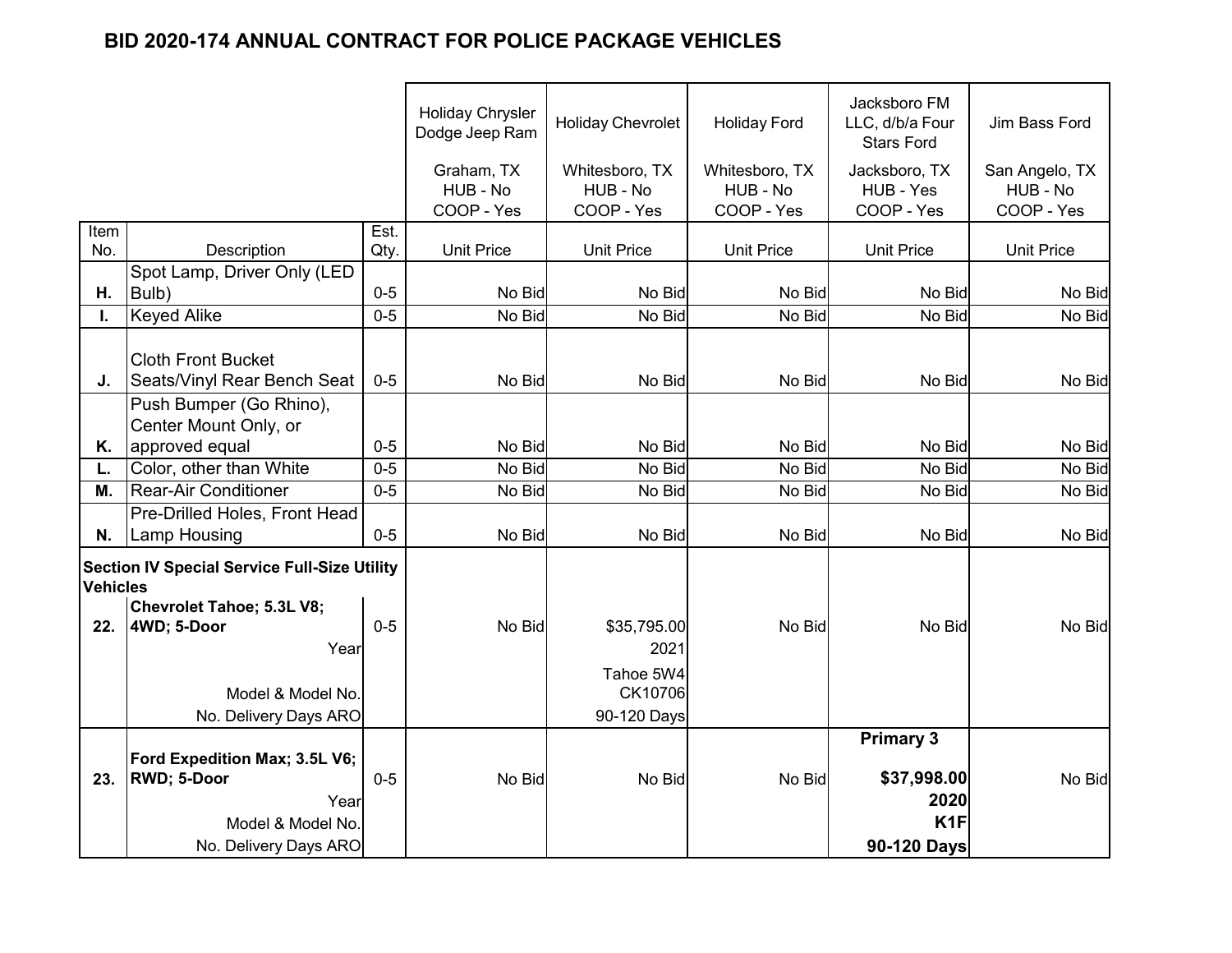|                 |                                                     |         | <b>Lake Country</b><br>Chevrolet     | Moore Chrysler<br>Dodge Jeep Ram      | <b>Randall Reed's</b><br><b>Prestige Ford</b> | <b>Reliable Chevrolet</b>                | <b>Rockdale Country</b><br>Ford        |
|-----------------|-----------------------------------------------------|---------|--------------------------------------|---------------------------------------|-----------------------------------------------|------------------------------------------|----------------------------------------|
|                 |                                                     |         | Jasper, TX<br>HUB - No<br>COOP - Yes | Silsbee, TX<br>HUB - No<br>COOP - Yes | Garland, TX<br>HUB - No<br>COOP - Yes         | Richardson, TX<br>HUB - No<br>COOP - Yes | Rockdale, TX<br>HUB - No<br>COOP - Yes |
| Item            |                                                     | Est.    |                                      |                                       |                                               |                                          |                                        |
| No.             | Description                                         | Qty.    | <b>Unit Price</b>                    | <b>Unit Price</b>                     | <b>Unit Price</b>                             | <b>Unit Price</b>                        | <b>Unit Price</b>                      |
| Η.              | Spot Lamp, Driver Only (LED<br>Bulb)                | $0 - 5$ | No Bid                               | No Bid                                | No Bid                                        | No Bid                                   | No Bid                                 |
|                 | <b>Keyed Alike</b>                                  | $0-5$   | No Bid                               | No Bid                                | No Bid                                        | No Bid                                   | No Bid                                 |
|                 |                                                     |         |                                      |                                       |                                               |                                          |                                        |
|                 | <b>Cloth Front Bucket</b>                           |         |                                      |                                       |                                               |                                          |                                        |
| J.              | <b>Seats/Vinyl Rear Bench Seat</b>                  | $0-5$   | No Bid                               | No Bid                                | No Bid                                        | No Bid                                   | No Bid                                 |
|                 | Push Bumper (Go Rhino),                             |         |                                      |                                       |                                               |                                          |                                        |
|                 | Center Mount Only, or                               |         |                                      |                                       |                                               |                                          |                                        |
| Κ.              | approved equal                                      | $0 - 5$ | No Bid                               | No Bid                                | No Bid                                        | No Bid                                   | No Bid                                 |
| L.              | Color, other than White                             | $0-5$   | No Bid                               | No Bid                                | No Bid                                        | No Bid                                   | No Bid                                 |
| М.              | <b>Rear-Air Conditioner</b>                         | $0 - 5$ | No Bid                               | No Bid                                | No Bid                                        | No Bid                                   | No Bid                                 |
|                 | Pre-Drilled Holes, Front Head                       |         |                                      |                                       |                                               |                                          |                                        |
| N.              | <b>Lamp Housing</b>                                 | $0-5$   | No Bid                               | No Bid                                | No Bid                                        | No Bid                                   | No Bid                                 |
|                 |                                                     |         |                                      |                                       |                                               |                                          |                                        |
| <b>Vehicles</b> | <b>Section IV Special Service Full-Size Utility</b> |         |                                      |                                       |                                               | <b>Primary 2</b>                         |                                        |
|                 | <b>Chevrolet Tahoe; 5.3L V8;</b>                    |         |                                      |                                       |                                               |                                          |                                        |
| 22.             | 4WD; 5-Door                                         | $0 - 5$ | \$36,382.00                          | No Bid                                | No Bid                                        | \$35,545.00                              | No Bid                                 |
|                 | Year                                                |         | 2021                                 |                                       |                                               | 2021                                     |                                        |
|                 |                                                     |         | Tahoe 5W4                            |                                       |                                               | <b>Tahoe</b>                             |                                        |
|                 | Model & Model No.                                   |         | CK10706                              |                                       |                                               | CK15706/5W4                              |                                        |
|                 | No. Delivery Days ARO                               |         | Not Provided                         |                                       |                                               | 65-85 Days                               |                                        |
|                 |                                                     |         |                                      |                                       |                                               |                                          | <b>Primary 1</b>                       |
|                 | Ford Expedition Max; 3.5L V6;                       |         |                                      |                                       |                                               |                                          |                                        |
| 23.             | <b>RWD</b> ; 5-Door                                 | $0-5$   | No Bid                               | No Bid                                | \$40,710.00                                   | No Bid                                   | \$37,220.00                            |
|                 | Year                                                |         |                                      |                                       | 2020                                          |                                          | 2021                                   |
|                 | Model & Model No.                                   |         |                                      |                                       | K <sub>1</sub> F                              |                                          | K1F                                    |
|                 | No. Delivery Days ARO                               |         |                                      |                                       | 90-110 Days                                   |                                          | 150-180 Days                           |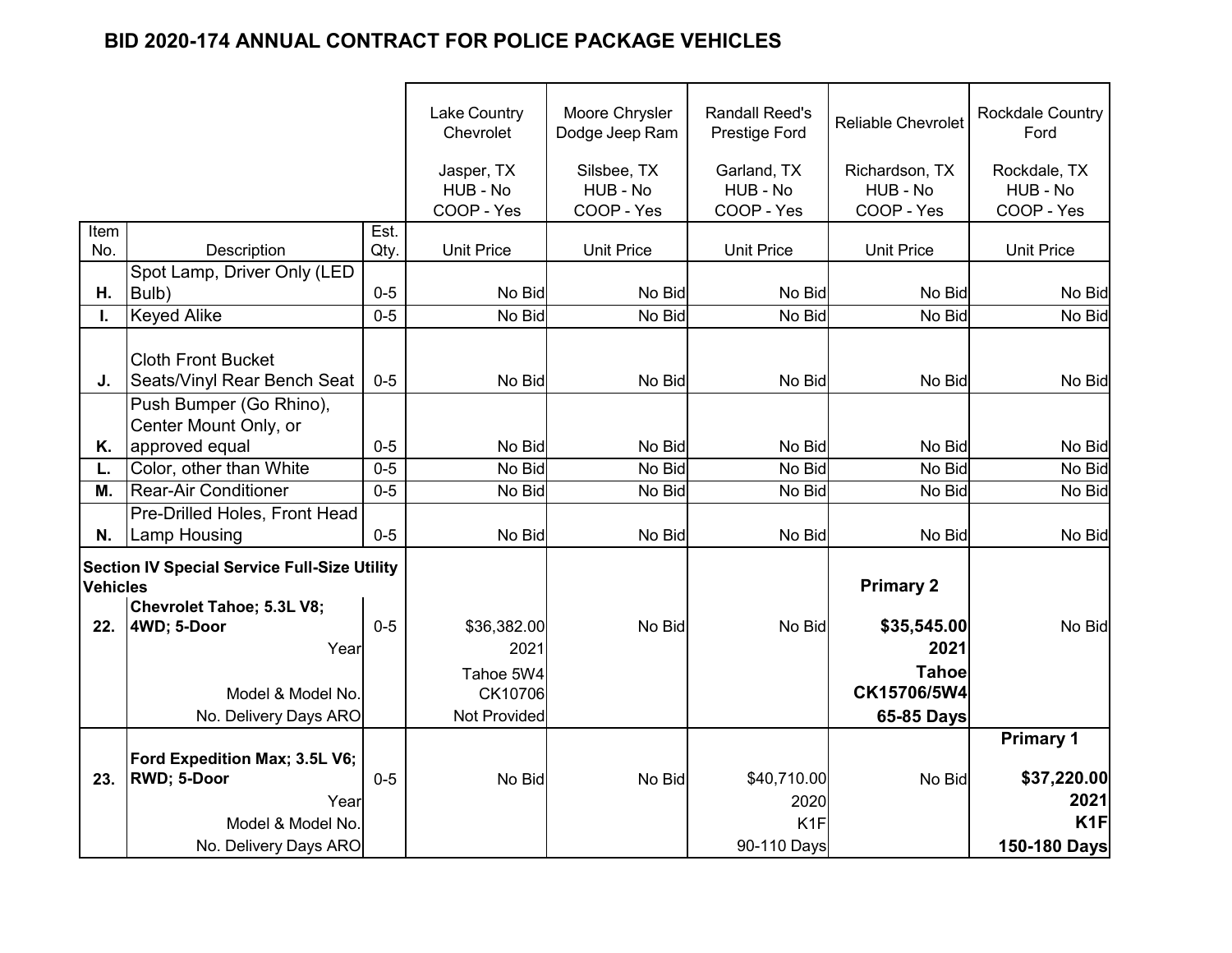|                 |                                                     |         | Sam Pack's Five   | Silsbee Ford      |
|-----------------|-----------------------------------------------------|---------|-------------------|-------------------|
|                 |                                                     |         | <b>Star Ford</b>  |                   |
|                 |                                                     |         | Carrollton, TX    | Silsbee, TX       |
|                 |                                                     |         | HUB - No          | HUB - No          |
|                 |                                                     |         | COOP - Yes        | COOP - Yes        |
| Item            |                                                     | Est.    |                   |                   |
| No.             | Description                                         | Qty.    | <b>Unit Price</b> | <b>Unit Price</b> |
|                 | Spot Lamp, Driver Only (LED                         |         |                   |                   |
| Η.              | Bulb)                                               | $0-5$   | No Bid            | No Bid            |
| $\mathbf{L}$    | <b>Keyed Alike</b>                                  | $0 - 5$ | No Bid            | No Bid            |
|                 |                                                     |         |                   |                   |
|                 | <b>Cloth Front Bucket</b>                           |         |                   |                   |
| J.              | Seats/Vinyl Rear Bench Seat                         | $0 - 5$ | No Bid            | No Bid            |
|                 | Push Bumper (Go Rhino),                             |         |                   |                   |
|                 | Center Mount Only, or                               |         |                   |                   |
| Κ.              | approved equal                                      | $0-5$   | No Bid            | No Bid            |
| L.              | Color, other than White                             | $0-5$   | No Bid            | No Bid            |
| М.              | <b>Rear-Air Conditioner</b>                         | $0 - 5$ | No Bid            | No Bid            |
|                 | Pre-Drilled Holes, Front Head                       |         |                   |                   |
| N.              | Lamp Housing                                        | $0-5$   | No Bid            | No Bid            |
|                 | <b>Section IV Special Service Full-Size Utility</b> |         |                   |                   |
| <b>Vehicles</b> |                                                     |         |                   |                   |
|                 | Chevrolet Tahoe; 5.3L V8;                           |         |                   |                   |
| 22.             | 4WD; 5-Door                                         | $0 - 5$ | No Bid            | No Bid            |
|                 | Year                                                |         |                   |                   |
|                 |                                                     |         |                   |                   |
|                 | Model & Model No.                                   |         |                   |                   |
|                 | No. Delivery Days ARO                               |         |                   |                   |
|                 |                                                     |         | <b>Primary 2</b>  |                   |
|                 | Ford Expedition Max; 3.5L V6;                       |         |                   |                   |
| 23.             | RWD; 5-Door                                         | $0 - 5$ | \$37,304.00       | \$40,326.00       |
|                 | Year                                                |         | 2021              | 2021              |
|                 | Model & Model No.                                   |         | K <sub>1</sub> F  | K <sub>1</sub> F  |
|                 | No. Delivery Days ARO                               |         | 90-120 Days       | 90-120 Days       |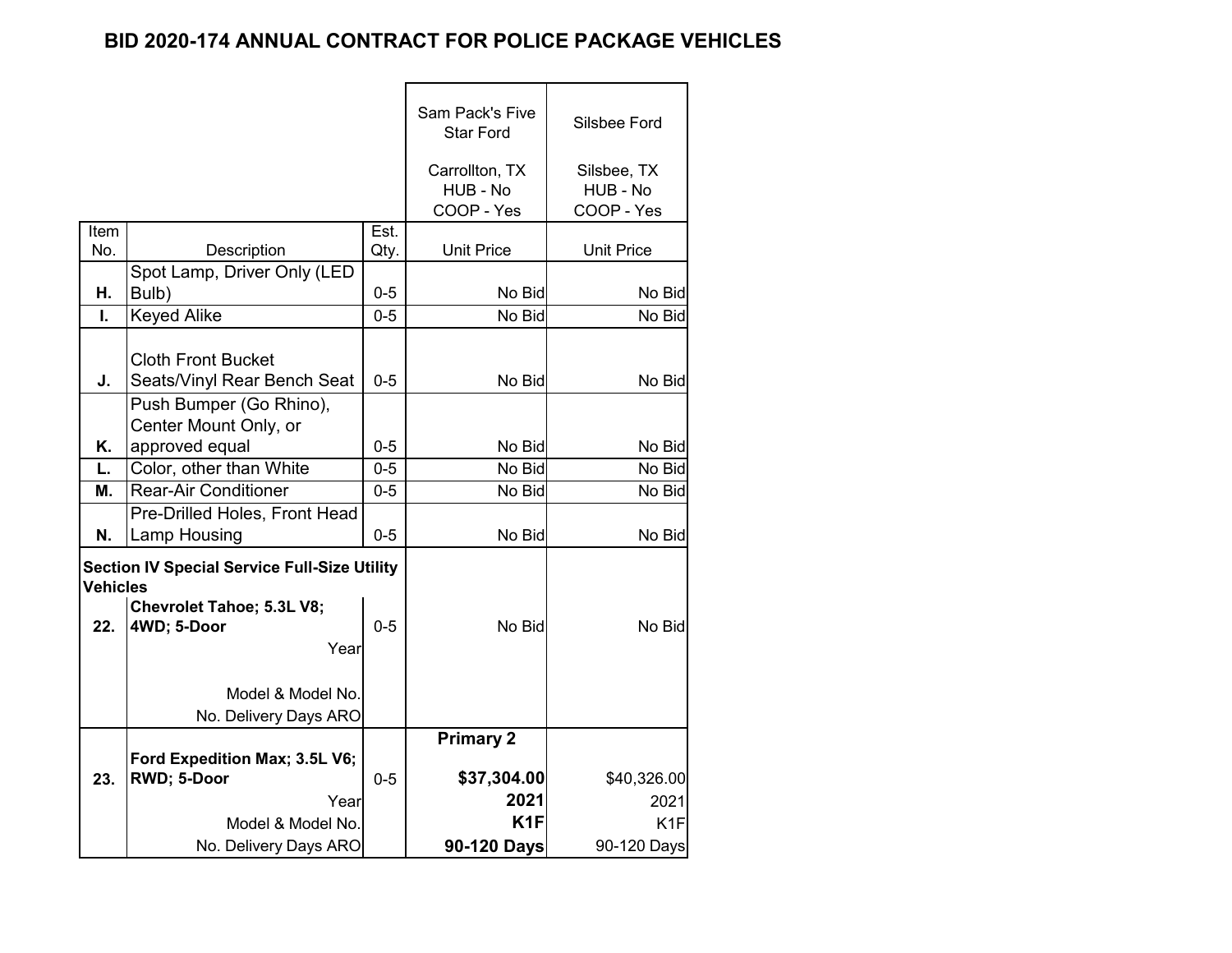|      |                                                          | <b>Caldwell Country</b><br>Chevrolet | Dodge City of<br><b>McKinney</b> | <b>Ed Morse</b><br>Automotive<br>Freedom<br>Chevrolet | <b>Ed Morse</b><br>Automotive<br>Freedom Dodge | Grapevine DCJ,<br><b>LLC</b> |                           |
|------|----------------------------------------------------------|--------------------------------------|----------------------------------|-------------------------------------------------------|------------------------------------------------|------------------------------|---------------------------|
|      |                                                          |                                      | Caldwell, TX<br>HUB - No         | McKinney, TX<br>HUB - No                              | Dallas, TX<br>HUB - No                         | Duncanville, TX<br>HUB - No  | Grapevine, TX<br>HUB - No |
|      |                                                          |                                      | COOP - Yes                       | COOP - Yes                                            | COOP - Yes                                     | COOP - Yes                   | COOP - Yes                |
| Item |                                                          | Est.                                 |                                  |                                                       |                                                | <b>Unit Price</b>            |                           |
| No.  | Description                                              | Qty.                                 | <b>Unit Price</b>                |                                                       | <b>Unit Price</b><br><b>Unit Price</b>         |                              | <b>Unit Price</b>         |
|      | Ford Expedition Max; 3.5L V6;                            |                                      |                                  |                                                       |                                                |                              |                           |
| 24.  | 4WD; 5-Door                                              | $0 - 5$                              | No Bid                           | No Bid                                                | No Bid                                         | No Bid                       | No Bid                    |
|      | Year                                                     |                                      |                                  |                                                       |                                                |                              |                           |
|      | Model & Model No.                                        |                                      |                                  |                                                       |                                                |                              |                           |
|      | No. Delivery Days ARO                                    |                                      |                                  |                                                       |                                                |                              |                           |
|      | Spot Lamp, Driver Only (LED                              |                                      |                                  |                                                       |                                                |                              |                           |
| 0.   | Bulb)                                                    | $0-5$                                | \$704.00                         | No Bid                                                | \$450.00                                       | No Bid                       | No Bid                    |
| Ρ.   | <b>Keyed Alike</b>                                       | $0-5$                                | \$25.00                          | No Bid                                                | \$89.00                                        | No Bid                       | No Bid                    |
| Q.   | <b>Cloth Front Bucket</b><br>Seats/Vinyl Rear Bench Seat | $0 - 5$                              | \$0.00                           | No Bid                                                | No Charge                                      | No Bid                       | No Bid                    |
|      | Push Bumper (Go Rhino),<br>Center Mount Only, or         |                                      |                                  |                                                       |                                                |                              |                           |
| R.   | approved equal                                           | $0 - 5$                              | \$545.00                         | No Bid                                                | \$380.00                                       | No Bid                       | No Bid                    |
| S.   | Color, other than White                                  | $0 - 5$                              | \$0.00                           | No Bid                                                | No Charge                                      | No Bid                       | No Bid                    |
| T.   | <b>Rear-Air Conditioner</b>                              | $0-5$                                | \$0.00                           | No Bid                                                | No Charge                                      | No Bid                       | No Bid                    |
|      | Pre-Drilled Holes, Front Head                            |                                      |                                  |                                                       |                                                |                              |                           |
| U.   | <b>Lamp Housing</b>                                      | $0 - 5$                              | \$44.00                          | No Bid                                                | \$300.00                                       | No Bid                       | No Bid                    |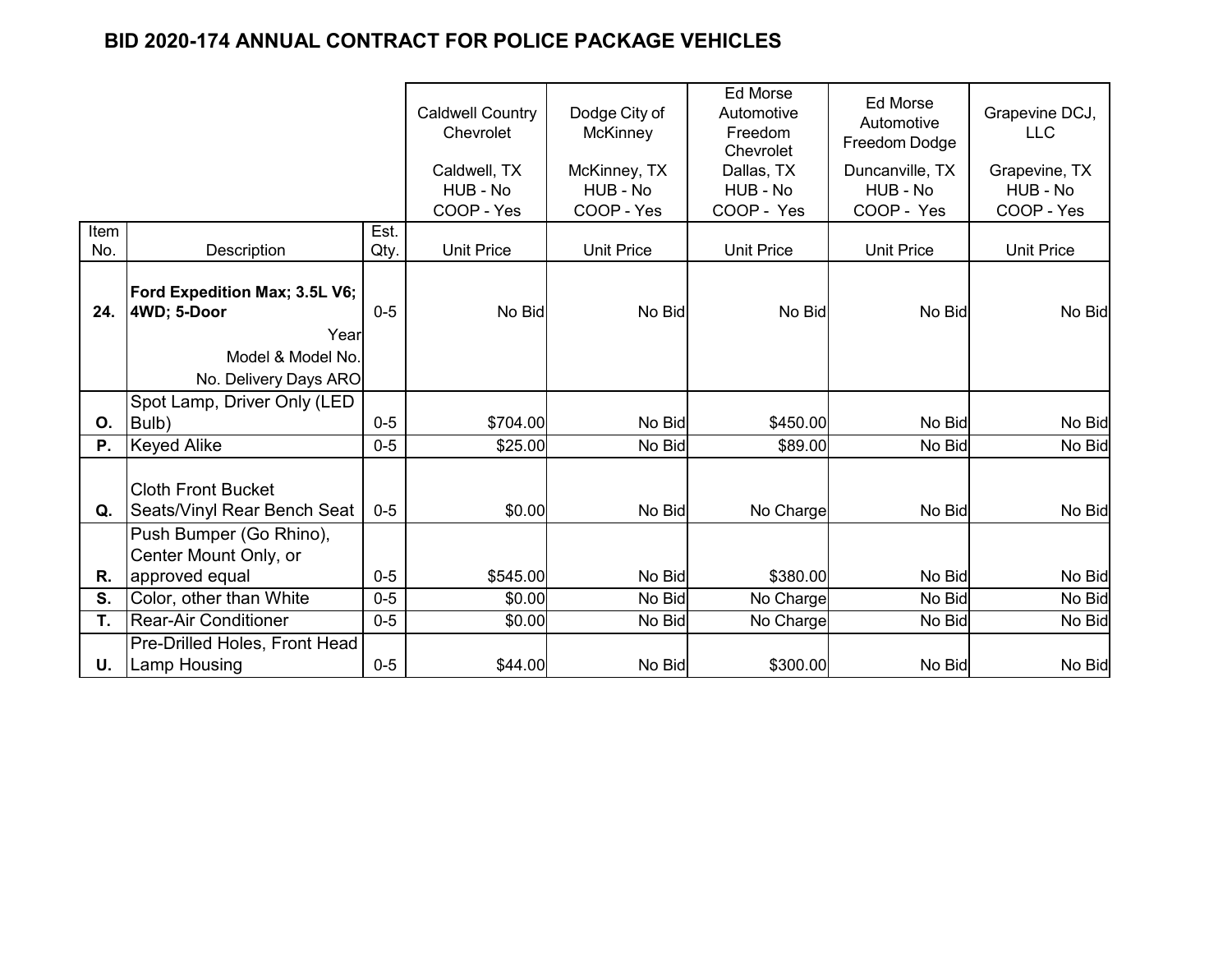|      |                                         |         | <b>Holiday Chrysler</b><br>Dodge Jeep Ram | <b>Holiday Chevrolet</b> | <b>Holiday Ford</b>    | Jacksboro FM<br>LLC, d/b/a Four<br><b>Stars Ford</b> | Jim Bass Ford          |
|------|-----------------------------------------|---------|-------------------------------------------|--------------------------|------------------------|------------------------------------------------------|------------------------|
|      |                                         |         | Graham, TX                                | Whitesboro, TX           | Whitesboro, TX         | Jacksboro, TX                                        | San Angelo, TX         |
|      |                                         |         | HUB - No<br>COOP - Yes                    | HUB - No<br>COOP - Yes   | HUB - No<br>COOP - Yes | HUB - Yes<br>COOP - Yes                              | HUB - No<br>COOP - Yes |
| Item |                                         | Est.    |                                           |                          |                        | <b>Unit Price</b>                                    |                        |
| No.  | Description                             | Qty.    | <b>Unit Price</b>                         | <b>Unit Price</b>        | <b>Unit Price</b>      |                                                      | <b>Unit Price</b>      |
|      | Ford Expedition Max; 3.5L V6;           |         |                                           |                          |                        | <b>Primary 3</b>                                     |                        |
| 24.  | 4WD; 5-Door                             | $0 - 5$ | No Bid                                    | No Bid                   | No Bid                 | \$40,699.00                                          | No Bid                 |
|      | Year                                    |         |                                           |                          |                        | 2020                                                 |                        |
|      | Model & Model No.                       |         |                                           |                          |                        | K <sub>1</sub> G                                     |                        |
|      | No. Delivery Days ARO                   |         |                                           |                          |                        | 90-120 Days                                          |                        |
|      | Spot Lamp, Driver Only (LED             |         |                                           |                          |                        |                                                      |                        |
| 0.   | Bulb)                                   | $0-5$   | No Bid                                    | \$495.00                 | No Bid                 | N/A                                                  | No Bid                 |
| Ρ.   | <b>Keyed Alike</b>                      | $0 - 5$ | No Bid                                    | \$27.00                  | No Bid                 | N/A                                                  | No Bid                 |
|      | <b>Cloth Front Bucket</b>               |         |                                           |                          |                        |                                                      |                        |
| Q.   | Seats/Vinyl Rear Bench Seat             | $0 - 5$ | No Bid                                    | Included                 | No Bid                 | N/A                                                  | No Bid                 |
|      | Push Bumper (Go Rhino),                 |         |                                           |                          |                        |                                                      |                        |
| R.   | Center Mount Only, or<br>approved equal | $0-5$   | No Bid                                    | \$340.00                 | No Bid                 | \$450.00                                             | No Bid                 |
| S.   | Color, other than White                 | $0 - 5$ | No Bid                                    | Included                 | No Bid                 | No Charge                                            | No Bid                 |
| Τ.   | <b>Rear-Air Conditioner</b>             | $0-5$   | No Bid                                    | Included                 | No Bid                 | <b>Standard</b>                                      | No Bid                 |
|      | Pre-Drilled Holes, Front Head           |         |                                           |                          |                        |                                                      |                        |
| U.   | <b>Lamp Housing</b>                     | $0 - 5$ | No Bid                                    | \$120.00                 | No Bid                 | N/A                                                  | No Bid                 |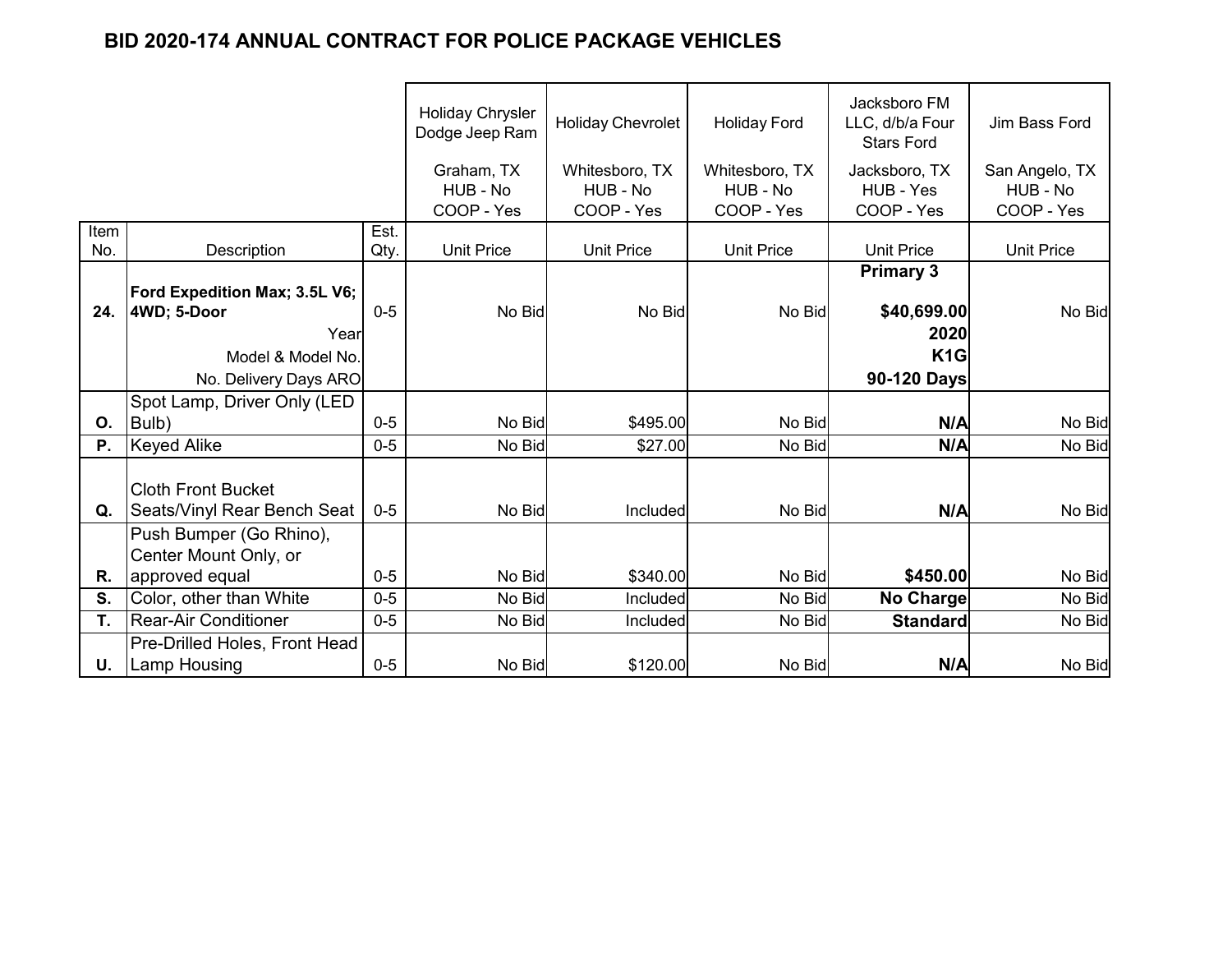|             |                                                                                                    |              | <b>Lake Country</b><br>Chevrolet     | Moore Chrysler<br>Dodge Jeep Ram      | <b>Randall Reed's</b><br>Prestige Ford                 | <b>Reliable Chevrolet</b>                | <b>Rockdale Country</b><br>Ford                                |
|-------------|----------------------------------------------------------------------------------------------------|--------------|--------------------------------------|---------------------------------------|--------------------------------------------------------|------------------------------------------|----------------------------------------------------------------|
|             |                                                                                                    |              | Jasper, TX<br>HUB - No<br>COOP - Yes | Silsbee, TX<br>HUB - No<br>COOP - Yes | Garland, TX<br>HUB - No<br>COOP - Yes                  | Richardson, TX<br>HUB - No<br>COOP - Yes | Rockdale, TX<br>HUB - No<br>COOP - Yes                         |
| Item<br>No. | Description                                                                                        | Est.<br>Qty. | <b>Unit Price</b>                    | <b>Unit Price</b>                     | <b>Unit Price</b>                                      | <b>Unit Price</b>                        | <b>Unit Price</b>                                              |
| 24.         | Ford Expedition Max; 3.5L V6;<br>4WD; 5-Door<br>Year<br>Model & Model No.<br>No. Delivery Days ARO | $0 - 5$      | No Bid                               | No Bid                                | \$43,240.00<br>2020<br>K <sub>1</sub> G<br>90-110 Days | No Bid                                   | <b>Primary 1</b><br>\$39,975.00<br>2021<br>K1G<br>150-180 Days |
|             | Spot Lamp, Driver Only (LED                                                                        |              |                                      |                                       |                                                        |                                          |                                                                |
| 0.          | Bulb)                                                                                              | $0-5$        | \$794.00                             | No Bid                                | \$780.00                                               | \$705.00                                 | \$845.00                                                       |
| Ρ.          | <b>Keyed Alike</b>                                                                                 | $0-5$        | \$28.00                              | No Bid                                | N/A                                                    | \$23.00                                  | N/A                                                            |
| Q.          | <b>Cloth Front Bucket</b><br>Seats/Vinyl Rear Bench Seat                                           | $0 - 5$      | \$0.00                               | No Bid                                | No Charge                                              | \$0.00                                   | \$0.00                                                         |
| R.          | Push Bumper (Go Rhino),<br>Center Mount Only, or<br>approved equal                                 | $0 - 5$      | \$590.00                             | No Bid                                | \$984.00                                               | \$500.00                                 | \$545.00                                                       |
| S.          | Color, other than White                                                                            | $0 - 5$      | \$0.00                               | No Bid                                | No Charge                                              | \$0.00                                   | \$0.00                                                         |
| T.          | <b>Rear-Air Conditioner</b>                                                                        | $0 - 5$      | \$0.00                               | No Bid                                | \$0.00                                                 | \$0.00                                   | \$0.00                                                         |
| U.          | Pre-Drilled Holes, Front Head<br><b>Lamp Housing</b>                                               | $0 - 5$      | No Bid                               | No Bid                                | N/A                                                    | N/A                                      | N/A                                                            |